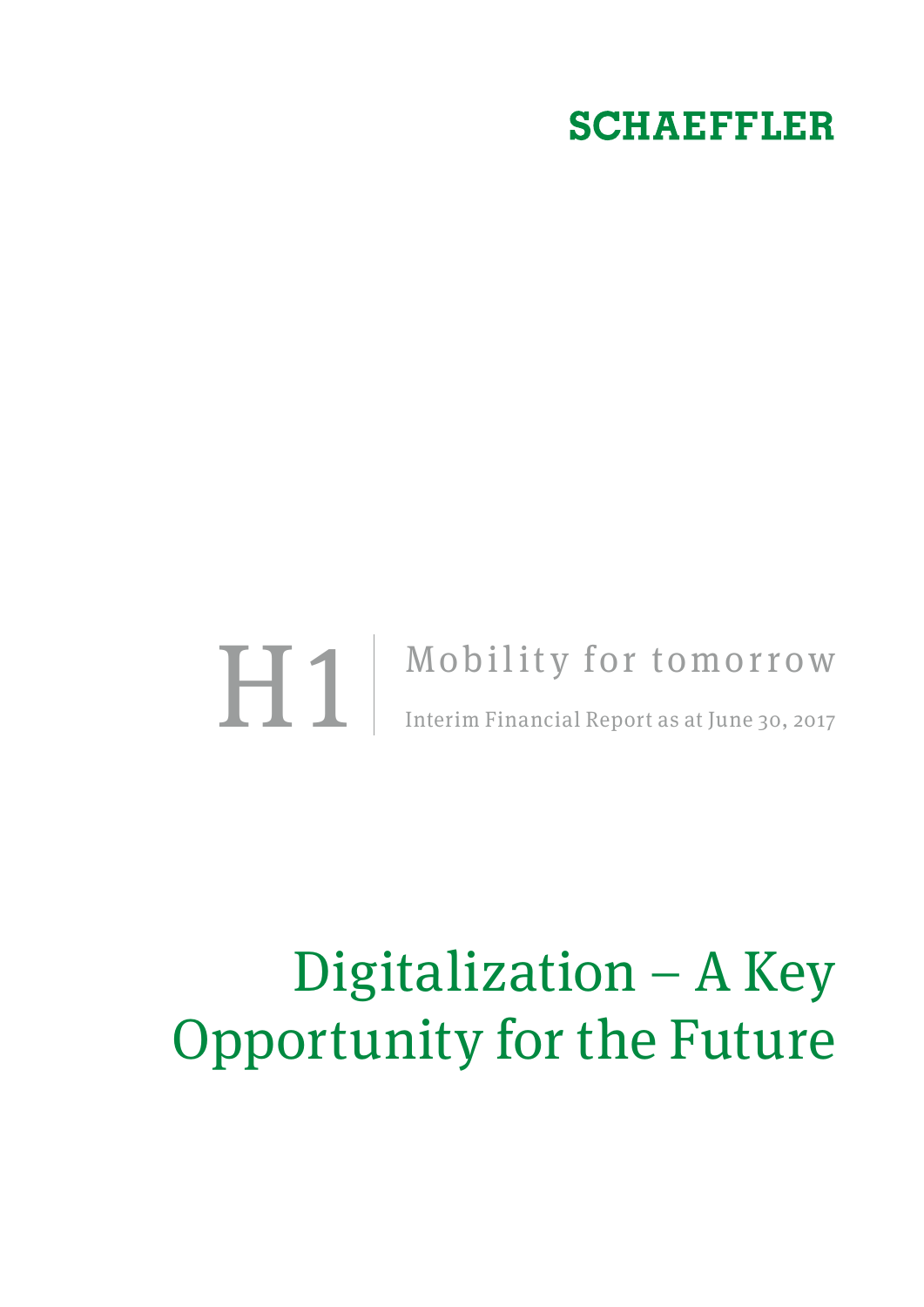# <span id="page-1-1"></span><span id="page-1-0"></span>Schaeffler Group at a glance

|                                                                             |            | $1st$ six months |         |                     |
|-----------------------------------------------------------------------------|------------|------------------|---------|---------------------|
| Income statement (in $\epsilon$ millions)                                   | 2017       | 2016             |         | Change              |
| Revenue                                                                     | 7,046      | 6,712            | 5.0     | $\%$                |
| • at constant currency                                                      |            |                  | 3.8     | $\%$                |
| EBIT                                                                        | 793        | 859              | $-7.7$  | $\%$                |
| • in % of revenue                                                           | 11.3       | 12.8             | $-1.5$  | %-pts.              |
| EBIT before special items <sup>1)</sup>                                     | 780        | 859              | $-9.2$  | %                   |
| • in % of revenue                                                           | 11.1       | 12.8             | $-1.7$  | %-pts.              |
| Net income $2$                                                              | 485        | 494              | $-1.8$  | %                   |
| Earnings per common non-voting share (basic/diluted, in $\epsilon$ )        | 0.73       | 0.75             | $-2.7$  | %                   |
| Statement of financial position (in $\epsilon$ millions)                    | 06/30/2017 | 12/31/2016       |         | Change              |
| <b>Total assets</b>                                                         | 11,120     | 11,564           | $-3.8$  | %                   |
| Shareholders' equity $3$ )                                                  | 2,168      | 1,997            | 171     | $\epsilon$ millions |
| . in % of total assets                                                      | 19.5       | 17.3             | 2.2     | %-pts.              |
| Net financial debt                                                          | 2,956      | 2,636            | 12.1    | %                   |
| . Net financial debt to EBITDA ratio before special items 1) 4)             | 1.2        | 1.1              |         |                     |
| · Gearing Ratio (Net financial debt to shareholders' equity, in %)          | 136.3      | 132.0            | 4.3     | %-pts.              |
|                                                                             |            | $1st$ six months |         |                     |
| Statement of cash flows (in $\epsilon$ millions)                            | 2017       | 2016             |         | Change              |
| <b>EBITDA</b>                                                               | 1,175      | 1,217            | $-3.5$  | $\%$                |
| • in % of revenue                                                           | 16.7       | 18.1             | $-1.4$  | %-pts.              |
| EBITDA before special items <sup>1)</sup>                                   | 1,162      | 1,217            | $-4.5$  | %                   |
| • in % of revenue                                                           | 16.5       | 18.1             | $-1.6$  | %-pts.              |
| Cash flows from operating activities                                        | 506        | 777              | $-271$  | $\epsilon$ millions |
| Capital expenditures (capex) <sup>5)</sup>                                  | 594        | 561              | 33      | $\epsilon$ millions |
| • in % of revenue (capex ratio)                                             | 8.4        | 8.4              | 0.0     | %-pts.              |
| Free cash flow                                                              | $-89$      | 216              | $-305$  | $\epsilon$ millions |
|                                                                             |            | $1st$ six months |         |                     |
| <b>Value Added</b>                                                          | 2017       | 2016             |         | Change              |
| ROCE before special items (in %) <sup>1)4)</sup>                            | 20.7       | 23.2             | $-2.5$  | %-pts.              |
| Schaeffler Value Added before special items (in € millions) <sup>1)4)</sup> | 837        | 973              | $-14.0$ | %                   |
| <b>Employees</b>                                                            | 06/30/2017 | 12/31/2016       |         | Change              |
| Headcount                                                                   | 87,937     | 86,662           | 1.5     | $\%$                |

<sup>1)</sup> Please refer to [pp. 17](#page-16-0) et seq. for the definition of special items.<br><sup>2)</sup> Attributable to shareholders of the parent company.<br><sup>3)</sup> Including non-controlling interests.<br><sup>4)</sup> EBIT/EBITDA based on the last twelve months.

5) Capital expenditures on intangible assets and property, plant and equipment.

|                                         |       | $1st$ six months |         |               |  |  |
|-----------------------------------------|-------|------------------|---------|---------------|--|--|
| Automotive (in $\epsilon$ millions)     | 2017  | 2016             |         | Change        |  |  |
| Revenue                                 | 5,455 | 5,182            | 5.3     | $\%$          |  |  |
| • at constant currency                  |       |                  | 4.2     | $\frac{0}{2}$ |  |  |
| <b>EBIT</b>                             | 657   | 735              | $-10.6$ | $\%$          |  |  |
| • in % of revenue                       | 12.0  | 14.2             | $-2.2$  | %-pts.        |  |  |
| EBIT before special items <sup>1)</sup> | 644   | 735              | $-12.4$ | $\frac{0}{0}$ |  |  |
| • in % of revenue                       | 11.8  | 14.2             | $-2.4$  | $%$ -pts.     |  |  |
|                                         |       | $1st$ six months |         |               |  |  |
| Industrial (in $\epsilon$ millions)     | 2017  | 2016             |         | Change        |  |  |
| Revenue                                 | 1,591 | 1,530            | 4.0     | $\%$          |  |  |
| • at constant currency                  |       |                  | 2.3     | %             |  |  |
| EBIT                                    | 136   | 124              | 9.7     | $\%$          |  |  |
| • in % of revenue                       | 8.5   | 8.1              | 0.4     | $%$ -pts.     |  |  |
| EBIT before special items <sup>1)</sup> | 136   | 124              | 9.7     | $\%$          |  |  |
| • in % of revenue                       | 8.5   | 8.1              | 0.4     | $% -pts.$     |  |  |

Prior year information presented based on 2017 segment structure. 1) Please refer to [pp. 17](#page-16-0) et seq. for the definition of special items.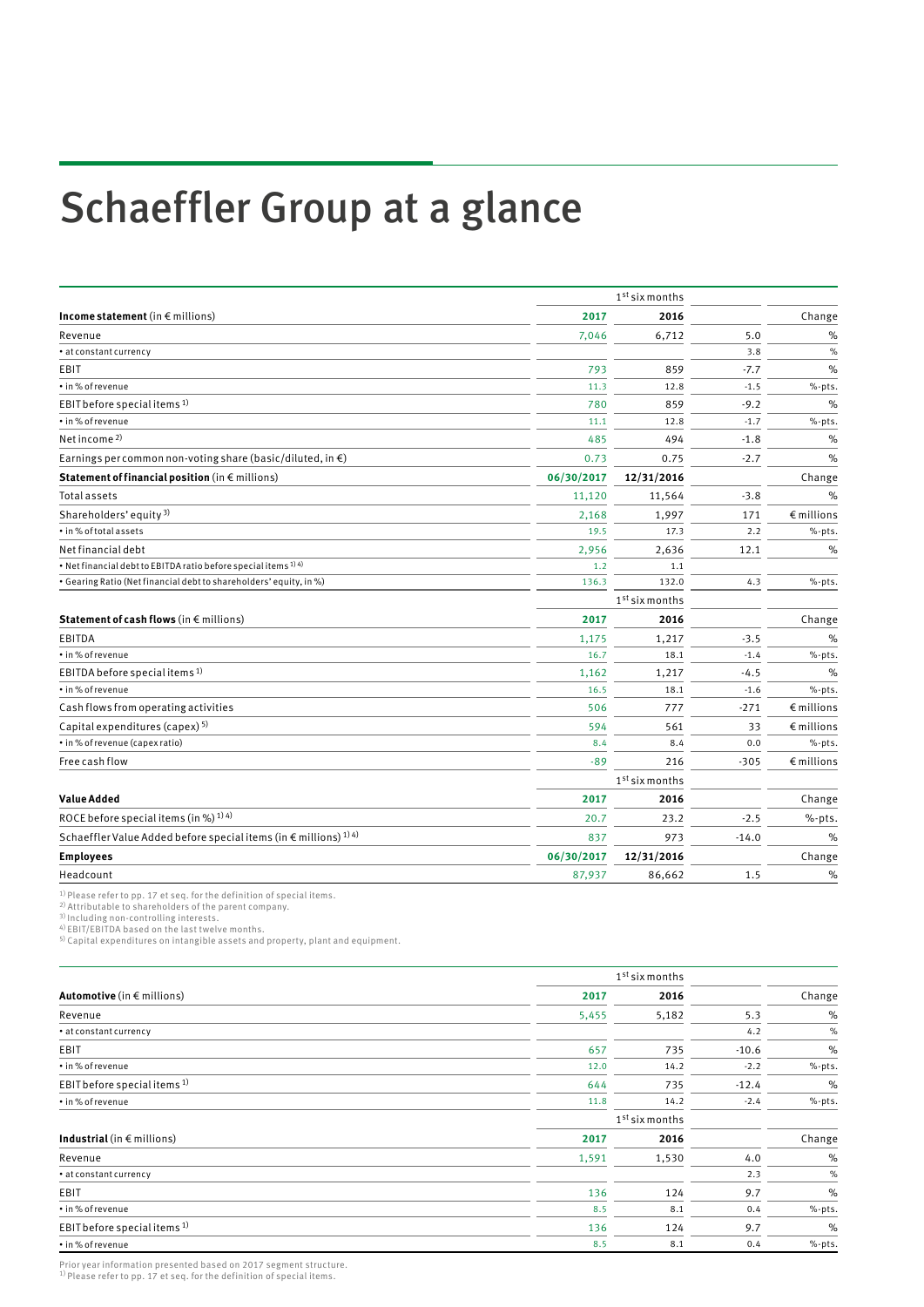## <span id="page-2-0"></span>Highlights H1 2017

Revenue increased further in the first half of 2017, earnings below prior year

Revenue at constant currency up 3.8 %,

EBIT margin before special items at 11.1 % (prior year: 12.8 %)

Weak results of operations in the Automotive division for the 2nd quarter

Revenue at constant currency up 4.2 %,

EBIT margin before special items at  $11.8$  % (prior year: 14.2 %)

Industrial division back on growth course, EBIT margin further stabilized

Revenue at constant currency up 2.3 %,

EBIT margin before special items at  $8.5$  % (prior year: 8.1 %)

Free cash flow affected, among other things, by non-persistent cash outflows

Free cash flow at **EUR -89** m (prior year: EUR 216 m)

Revenue guidance confirmed, outlook for EBIT and free cash flow for 2017 adjusted

EBIT margin before special items of 11-12 % (previously: 12-13 %),

Free cash flow of  $\sim$  EUR 500 m (previously: ~ EUR 600 m)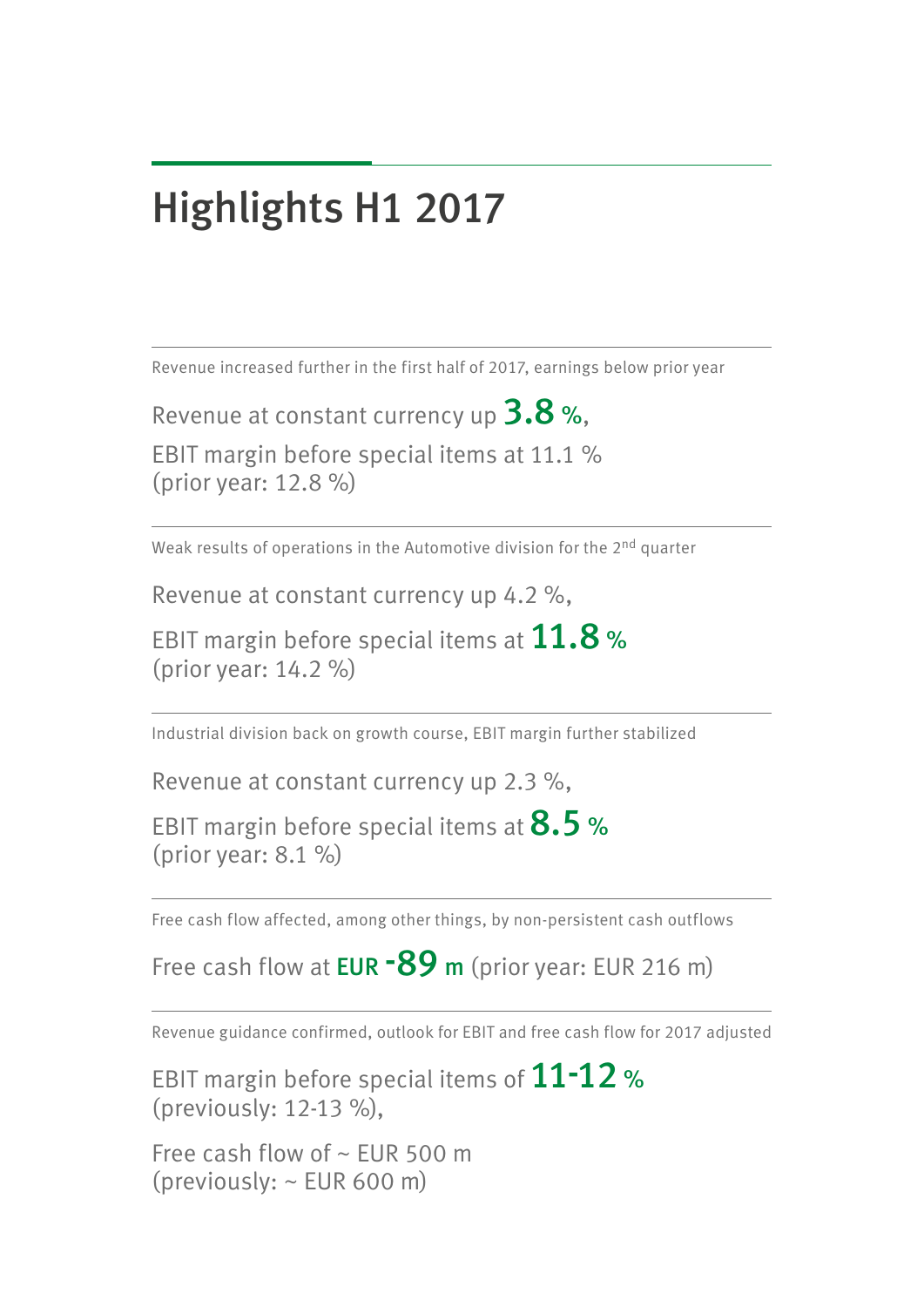# <span id="page-3-0"></span>Schaeffler on the capital markets

The Schaeffler share price trend for the first half of 2017 was primarily marked by the ad hoc notice issued on June 26, 2017. Other significant events included the announcement of changes to the Executive Board on July 17, 2017, the publication of preliminary key figures for the first half of 2017 on July 18, 2017, and Schaeffler AG's capital markets day in Bühl on July 20, 2017.

#### Recent events

Fitch rates Schaeffler AG at BBB- (investment grade) On April 25, 2017, rating agency Fitch Ratings published its first rating of Schaeffler AG. Fitch assigned a rating of BBB- (investment grade) to Schaeffler AG with a stable outlook. The bonds were also rated BBB-.

#### Dividend – increase to 50 cents per common non-voting share

On April 26, 2017, Schaeffler AG's annual general meeting passed a resolution to pay a dividend of EUR 0.49 per common share (prior year: EUR 0.34; special dividend EUR 0.15) and EUR 0.50 per common non-voting share (prior year: EUR 0.35; special dividend EUR 0.15) to Schaeffler AG's shareholders for 2016. This represents a dividend of 34.1 % of net income attributable to shareholders before special items.

Schaeffler AG reduces its earnings guidance for 2017 On June 26, 2017, the Board of Managing Directors of Schaeffler AG decided to reduce its guidance for the EBIT margin before special items for 2017 as a whole from previously 12 to 13 % to 11 to 12 % due to substantially lower second quarter earnings in the Automotive division in 2017 compared to the prior year. At the same time, the guidance for free cash flow for 2017 as a whole was reduced from approximately EUR 600 m to approximately EUR 500 m. The company confirmed its revenue guidance for the full year 2017. The company continues to expect its revenue to grow by 4 to 5 % excluding the impact of currency translation for the business year 2017.

#### Strategy Dialog

Schaeffler AG's Strategy Dialog held on July 10 to 13, 2017, was devoted to the necessary decisions on the direction to be taken with respect to certain strategic issues. One of these was the decision to create an independent E-mobility business division to bring together all products and system solutions for hybrid and pure battery electric vehicles as of January 01, 2018. It has also

been decided to set up a competence center for E-mobility in China, alongside the existing German units, to accommodate the increasing importance of the Chinese market in the field of E-mobility. In the Industrial division, all mechatronics business plus the digitally driven service business opportunities are also to be combined in an independent organizational unit "Industry 4.0" from January 01, 2018. The strategic decisions were made based on the model of an integrated automotive and industrial supplier and the company's strategy "Mobility for tomorrow" with its three key opportunities for the future – E-mobility, Industry 4.0, and Digitalization.

#### Changes to the Executive Board

At its meeting on July 17, 2017, the Supervisory Board of Schaeffler AG appointed Dietmar Heinrich, Regional CEO Europe, to the Board of Managing Directors. On August 01, 2017, Mr. Heinrich will take up his role as Chief Financial Officer of Schaeffler AG, replacing Dr. Ulrich Hauck. The Supervisory Board also decided to extend the contract of Dr. Stefan Spindler, CEO Industrial, for a term of five years ending on April 30, 2023. Dietmar Heinrich's successor as a member of the Schaeffler Group's Executive Board and Regional CEO Europe is Jürgen Ziegler. Mr. Ziegler will take up his new position on August 01, 2017.

#### Publication preliminary key figures 1st half of 2017

On July 18, 2017, Schaeffler AG published preliminary key figures for the first half of 2017, which were in line with the expectations published in the reduced earnings guidance for 2017 on June 26, 2017. The company also announced that it had adapted the structure of the second wave of cost reductions under its program "CORE" to conditions currently prevailing in the market without significantly changing the extent of the program. The profitability target for the Industrial division of 10 to 11 % of revenue in 2018 was confirmed.

#### Capital markets day Schaeffler AG

On July 20, 2017, Schaeffler AG held this year's capital markets day at the Bühl location in Germany. The company explained its strategic direction and long-term growth perspectives to about 40 analysts and investors. Schaeffler reinforced the key points of its equity story which is based on three essential drivers: (1) abovemarket revenue growth in the Automotive division, (2) continuous profitability improvement in the Industrial division, and (3) strong free cash flow generation to finance further organic growth.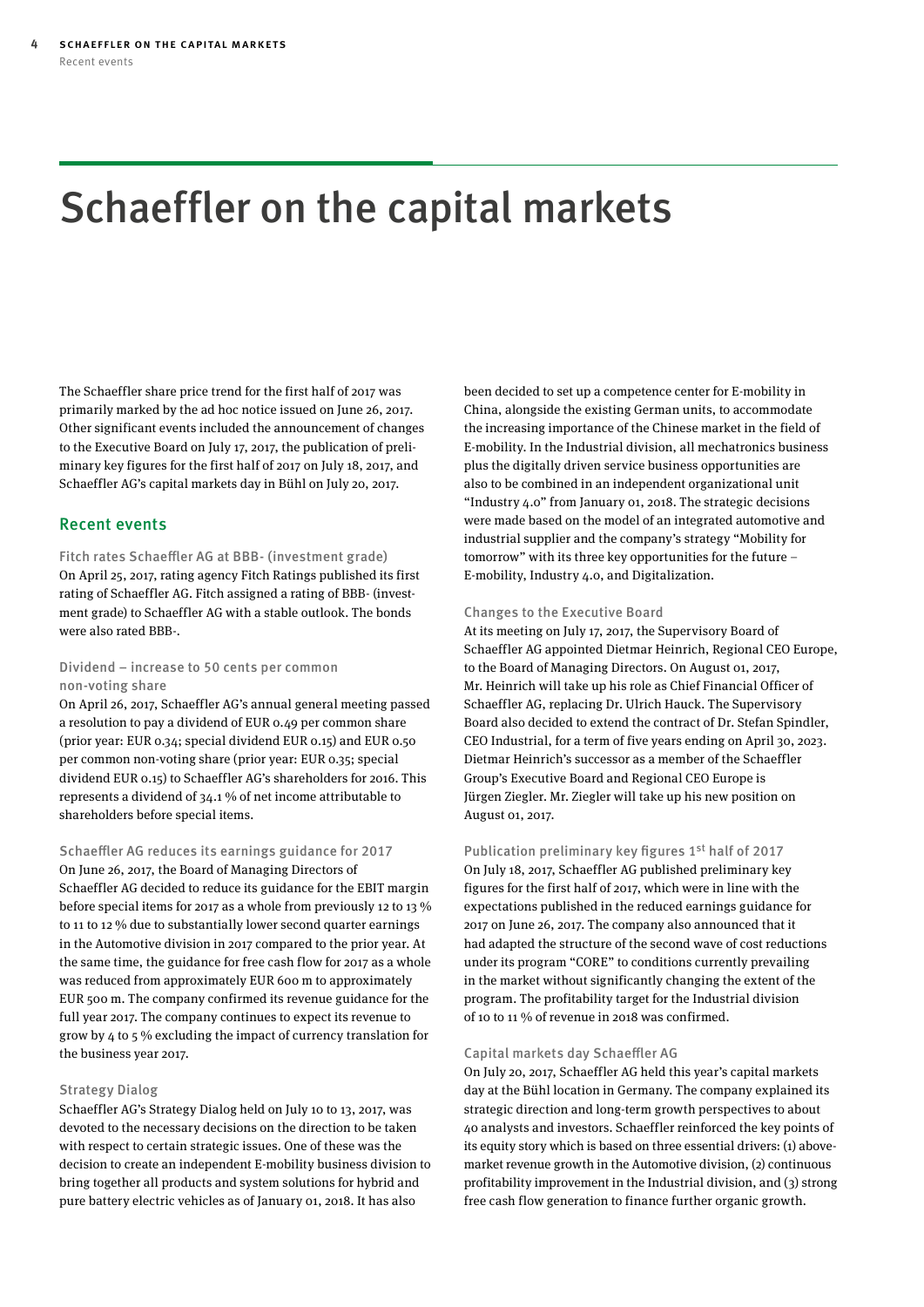

<span id="page-4-0"></span>Schaeffler share price trend 2017

Schaeffler AG also confirmed its Financial Ambitions 2020. The company intends to achieve organic revenue growth averaging 4 to 6 % p. a. by 2020. Further, it plans to generate an EBIT margin before special items of 12 to 13 % and free cash flow of approximately EUR 900 m in 2020. On this basis, the company is aiming for earnings per share of approximately EUR 2.00 in 2020. In addition, the group intends to sustainably improve the quality of its balance sheet by 2020 and to pay dividends amounting to 30 to 40 % of net income before special items to its shareholders.

#### Capital market trends

In early 2017, the global capital markets were characterized by uncertainties driven by the U.S. elections, the elections in the Netherlands, and the debate surrounding the withdrawal of the United Kingdom from the EU. However, political uncertainty gradually declined in the European Union during the second quarter, resulting in an overall positive mood in the markets.

While the Euro STOXX 50 gained 4.6 % in the first half of 2017, the Dow Jones Industrial was up 8.0 %, rising to a new all-time high at the end of June 2017. The Nikkei 225 benefited from the weakness in its home currency during the second quarter of 2017, enabling it to increase by a total of  $4.8\%$  during the first six months despite the slight decline in the first quarter.

The Deutsche Aktienindex (DAX) rose 7.4 % in the first half of 2017. In March 2017, the DAX topped 12,000 points for the first time since April 2015. It rose to a new all-time high of 12,889 points in June, then nearly returned to its March 2017 level (+0.1 % compared to March 31, 2017) following a period of consolidation, closing the second quarter at 12,325 points.

#### Schaeffler shares

Having substantially outperformed the benchmark indexes in the first quarter of 2017 and following a year-to-date high of EUR 16.52 on March 30, 2017, the price of Schaeffler shares dropped considerably late in the second quarter in response to the reduction in the earnings guidance for the business year 2017. The common non-voting shares of Schaeffler AG were quoted at EUR 12.54 on June 30, 2017, approximately 23.9 % less than on March 31, 2017.

This performance lagged considerably behind that of the benchmark indexes DAX (+0.1 % compared to March 31, 2017) and MDAX (+2.3 %) as well as that of the STOXX Europe 600 Automobiles & Parts sector index (-5.3 %) during the second quarter of 2017.

#### <span id="page-4-1"></span>Schaeffler share performance (ISIN: DE000SHA0159)

|                                                              | 2017    | 2016    |
|--------------------------------------------------------------|---------|---------|
| Schaeffler share price (Xetra, in $\epsilon$ ) <sup>1)</sup> | 12.54   | 11.85   |
| Average trading volume (in units)                            | 783,892 | 702,142 |
| DAX <sup>1</sup>                                             | 12,325  | 9,680   |
| MDAX <sup>1</sup>                                            | 24,452  | 19,843  |
| STOXX Europe 600 Automobiles & Parts <sup>1)</sup>           | 537     | 424     |
| Average number of shares (in million units)                  |         |         |
| • Common shares                                              | 500     | 500     |
| • Common non-voting shares                                   | 166     | 166     |
| Earnings per share (in $\epsilon$ )                          |         |         |
| • Common shares                                              | 0.72    | 0.74    |
| • Common non-voting shares                                   | 0.73    | 0.75    |

1) As at closing on June 30, source: Bloomberg.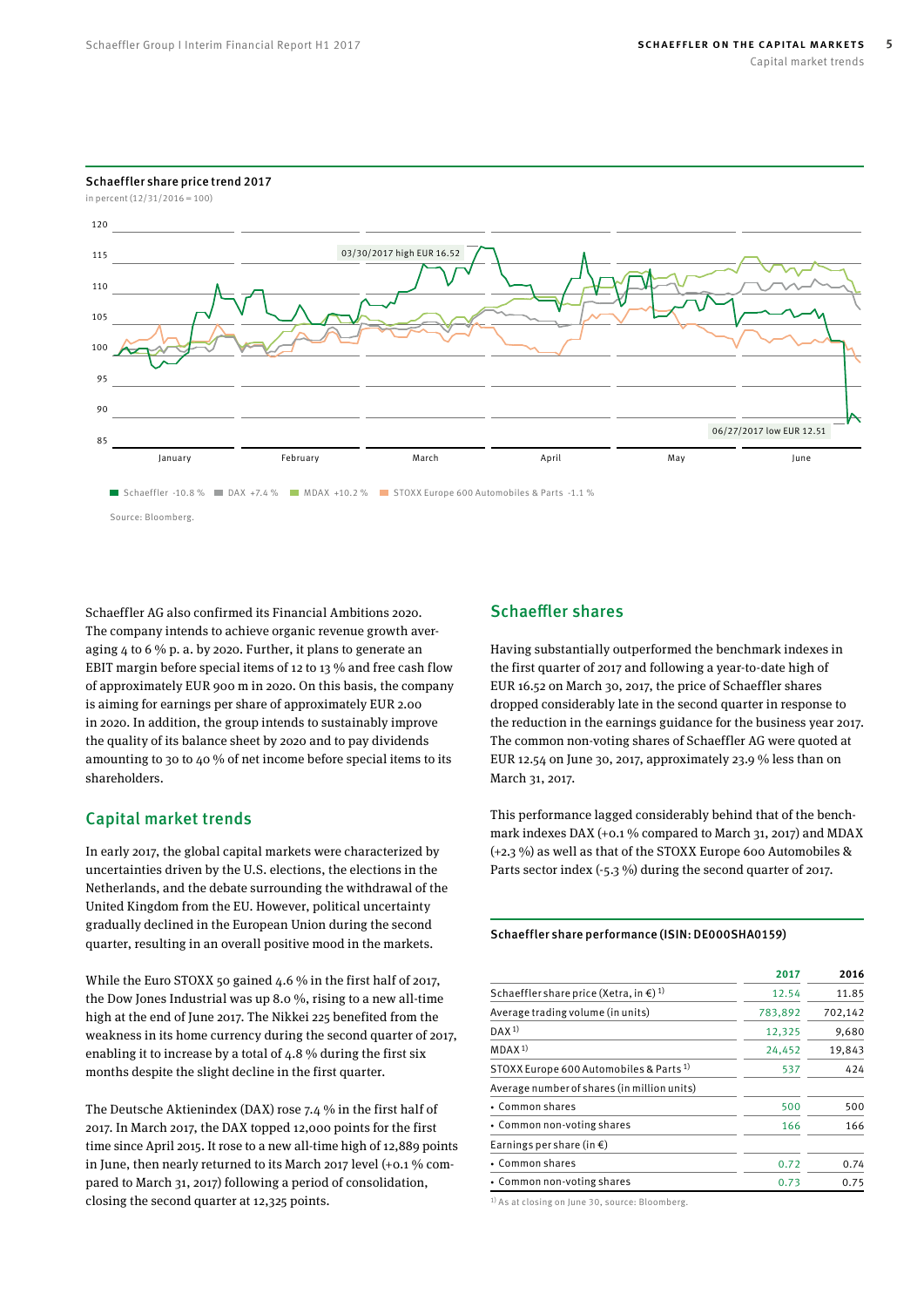#### **6** Schaeffler on the capital markets

Schaeffler bonds and ratings

<span id="page-5-0"></span>

The daily trading volume averaged 783,892 shares in the first half of 2017 (prior year: 702,142). The slight increase in trading volume compared to the prior year period is largely due to the placement of 94.4 million common non-voting shares of Schaeffler AG on April 05, 2016. The free float amounted to approximately 24.9 % as at June 30, 2017.

The company was covered by analysts representing a total of 17 banks as at July 31, 2017. Eight of these banks issued a recommendation of either buy or overweight on Schaeffler AG's common non-voting shares. Their average upside target was EUR 14.71.

#### Schaeffler bonds and ratings

The Schaeffler Group had four series of bonds outstanding as at June 30, 2017, three of them denominated in EUR and one in USD. All of the bonds were issued by Schaeffler Finance B.V., Barneveld, Netherlands.

 $\Box$  Please refer to the chapter entitled "Financial position" – Financial debt for further detail on the company's bonds.

Bond prices remained stable in the first half of 2017. The bond series maturing in 2023 and 2025 rose slightly, which lowered their effective yield. The other two bond series, which mature in 2020 and 2022, declined slightly, approaching the contractual redemption price at which these bond series have been callable since May 15, 2017.

A further bond with a maturity of May 2021, a principal of USD 700 m, and a coupon of 4.25 % was redeemed in full on May 24, 2017. The redemption was funded using available liquidity and a portion of the Revolving Credit Facility.

Compared to December 31, 2016, the premiums for Schaeffler AG 5-year credit default swaps decreased by 32 basis points to 85 basis points as at June 30, 2017. The benchmark indexes iTraxx CrossOver and iTraxx Europe declined by 40 and 16 basis points, respectively, over the same period.

The following summary shows the ratings currently assigned to the Schaeffler Group by the three rating agencies Fitch, Moody's, and Standard & Poor's as at June 30, 2017:

#### <span id="page-5-1"></span>Schaeffler Group ratings

at as June 30, 2017

|                   |        | Company | Bonds  |
|-------------------|--------|---------|--------|
| Rating agency     | Rating | Outlook | Rating |
| Fitch             | BBB-   | stable  | BBB-   |
| Moody's           | Baa3   | stable  | Baa3   |
| Standard & Poor's | $BB+$  | stable  | BB+    |

See back cover for financial calendar.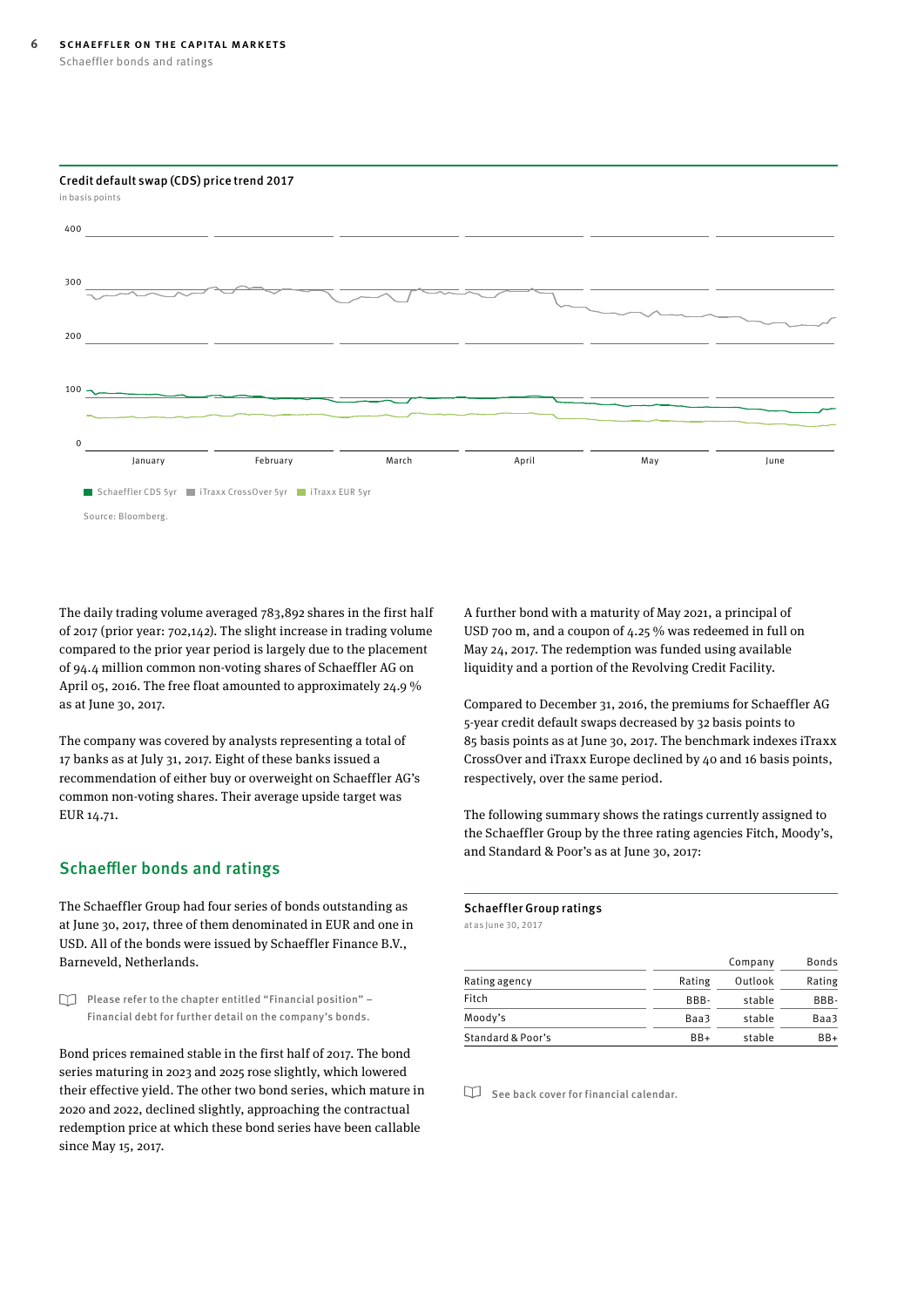## Contents

| Schaeffler Group at a glance<br>Highlights H1 2017<br>Schaeffler on the capital markets |                                                                                                                                                                                                                                                                   |  |
|-----------------------------------------------------------------------------------------|-------------------------------------------------------------------------------------------------------------------------------------------------------------------------------------------------------------------------------------------------------------------|--|
|                                                                                         |                                                                                                                                                                                                                                                                   |  |
| Report on the economic position                                                         | 8                                                                                                                                                                                                                                                                 |  |
|                                                                                         | 8                                                                                                                                                                                                                                                                 |  |
|                                                                                         | 9                                                                                                                                                                                                                                                                 |  |
|                                                                                         | 10                                                                                                                                                                                                                                                                |  |
|                                                                                         | 19                                                                                                                                                                                                                                                                |  |
|                                                                                         | 22                                                                                                                                                                                                                                                                |  |
| Supplementary report                                                                    | 23                                                                                                                                                                                                                                                                |  |
| Report on opportunities and risks                                                       | 23                                                                                                                                                                                                                                                                |  |
| Report on expected developments                                                         | 24                                                                                                                                                                                                                                                                |  |
|                                                                                         | 24                                                                                                                                                                                                                                                                |  |
|                                                                                         | 24                                                                                                                                                                                                                                                                |  |
|                                                                                         | Group interim management report<br>1.1 Economic environment<br>1.2 Course of business<br>1.3 Earnings<br>1.4 Financial position<br>1.5 Net assets and capital structure<br>2.<br>Expected economic and sales market trends<br>4.1<br>4.2 Schaeffler Group outlook |  |

| <b>Consolidated interim financial statements</b>                        |    |
|-------------------------------------------------------------------------|----|
| Consolidated income statement                                           | 25 |
| Consolidated statement of comprehensive income                          | 26 |
| Consolidated statement of financial position                            | 27 |
| Consolidated statement of cash flows                                    | 28 |
| Consolidated statement of changes in equity                             | 29 |
| Consolidated segment information                                        | 30 |
| Condensed notes to the consolidated                                     |    |
| interim financial statements                                            | 31 |
| <b>Review report</b>                                                    | 36 |
| Responsibility statement by the company's legal                         |    |
| representatives                                                         | 37 |
| <b>Additional information</b>                                           |    |
| List of figures                                                         | 38 |
| Summary $-1$ <sup>st</sup> quarter 2016 to 2 <sup>nd</sup> quarter 2017 | 39 |
| Financial calendar                                                      | 40 |

#### Special items

In order to facilitate a transparent evaluation of the company's results of operations, the Schaeffler Group reports EBIT, EBITDA, net income, debt to EBITDA ratio, ROCE, and Schaeffler Value Added before special items (=adjusted).

#### Impact of currency translation/constant currency

Revenue figures at constant currency, i. e. excluding the impact of currency translation, are calculated by translating revenue using the same exchange rate for both the current and the prior year or comparison reporting period.

#### References

Content of websites referenced in the group interim management report merely provides further information and is not part of the group interim management report.

#### Navigation aid

 $\square$  Further details in the report  $\square$  Further details online

#### Disclaimer in respect of forward-looking statements

This group interim management report contains forward-looking statements that are based on the Board of Managing Directors' current estimation at the time of the creation of this report. Such statements refer to future periods or they are designated by terms such as "estimate", "forecast", "intend", "predict", "plan", "assume", or "expect".

 Forward-looking statements bear risks and uncertainties. A variety of these risks and uncertainties are determined by factors not subject to the influence of the Schaeffler Group. Therefore, actual results can deviate substantially from those indicated.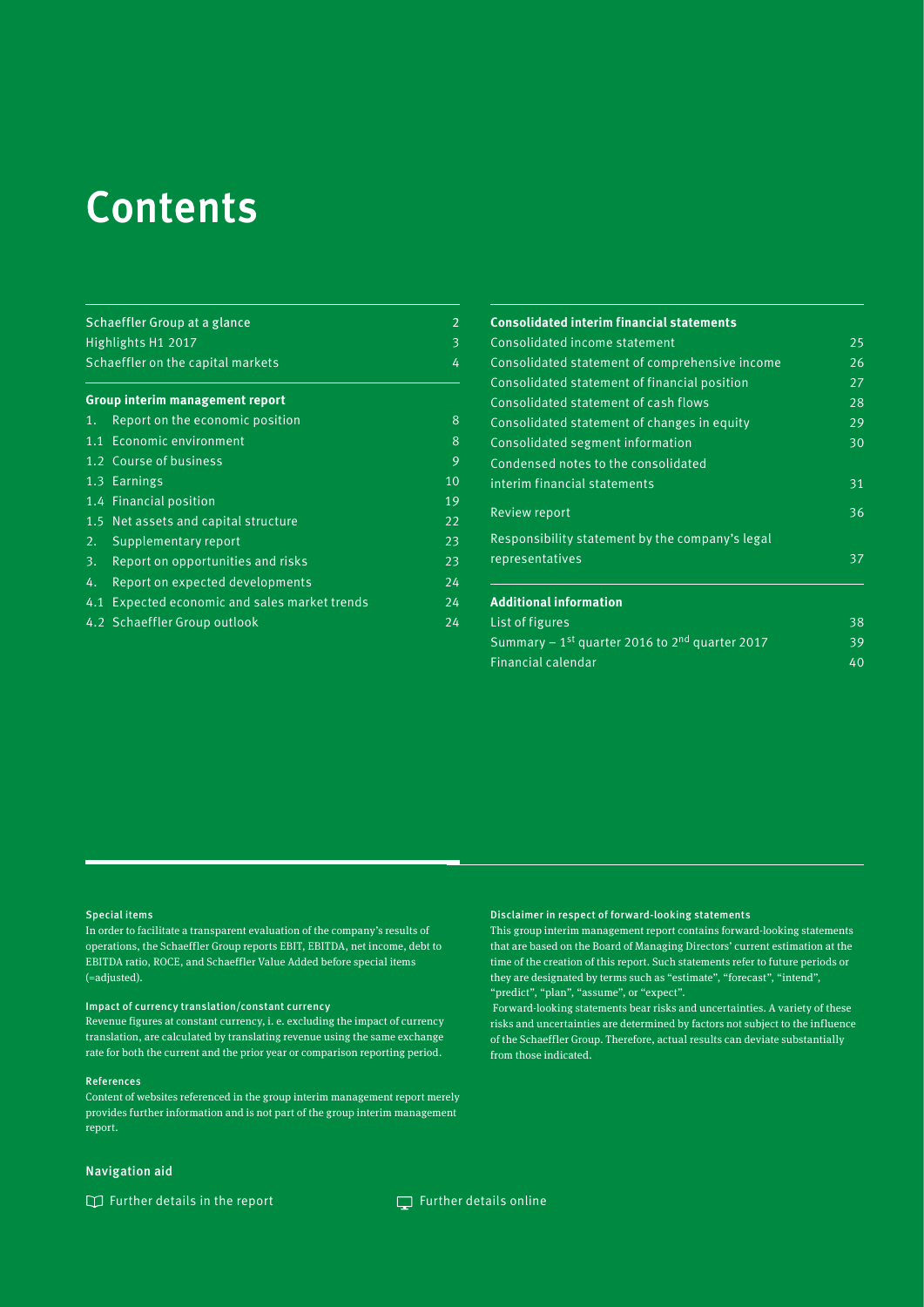## <span id="page-7-0"></span>1. Report on the economic position

### 1.1 Economic environment

The global economy as a whole continued to grow more dynamically in the first six months of 2017. Compared to the prior year, global gross domestic product<sup>1</sup> increased by 3.5 % during the reporting period (Oxford Economics, July 2017). Following a once again weak first quarter, the U.S. economy gathered momentum over the course of the remainder of the first half of 2017, driven mainly by private consumption. In the Euro region, the economic upturn continued, expanding across sectors and countries. Despite China's strong start to the year, the structural slowdown in growth continued to progress. Japan's economy expanded slightly during the reporting period.

In this context, the situation of the Schaeffler Group's regions during the reporting period was as follows: Gross domestic product in the Europe region increased by 3.2 %, and the economic output of the Americas region rose by 1.8 %. The Greater China region reported a growth rate of 6.5 %, while the Asia/Pacific region economy grew by 3.0 %.

In the currency markets, the Euro rose against the U.S. Dollar and the Chinese Renminbi, closing at USD 1.14 and CNY 7.73, respectively, on June 30, 2017 (December 31, 2016: USD 1.05 and CNY 7.32, respectively; June 30, 2016: USD 1.11 and CNY 7.38, respectively).

Global **automobile production**, measured as the number of vehicles up to six tons in weight produced, increased by 2.6 % during the reporting period (IHS, July 2017), with a strong trend early in the year followed by a considerably lower growth rate during the second quarter of 2017. The Europe region reported a growth rate of 2.3 % for the reporting period. Significant growth in Turkey, India, and the Czech Republic contrasted with declines in countries such as Germany and Spain. The Americas region grew by 1.4 %, as the contraction in the U.S. and Canada was more than offset by significant increases in Mexico and Brazil. Production in the Greater China region expanded by 3.4 %. The Asia/Pacific region also reported a 3.4 % growth rate. While Japan reported significantly higher production levels, South Korea and Thailand experienced declines.

Global **industrial production**, measured as gross value added based on constant prices and exchange rates, grew by 3.3 % in the first half of 2017 (Oxford Economics, June 2017). The Europe region generated a growth rate of 2.0 %. In Germany, the expansion lagged slightly behind the average for the region, while it was significantly above-average in India. Growth in the Americas region amounted to 1.3 %, with the trend in U.S. industrial production slightly weaker than the regional average. The Greater China region experienced a growth rate of 6.1 %. In the Asia/Pacific region, industrial production levels were up 3.5 % from the prior year, primarily driven by the positive trend in Japan.

 $\Box$  See Condensed notes to the consolidated financial statements, chapter entitled "Basis of preparation" – Foreign currency translation for further detail.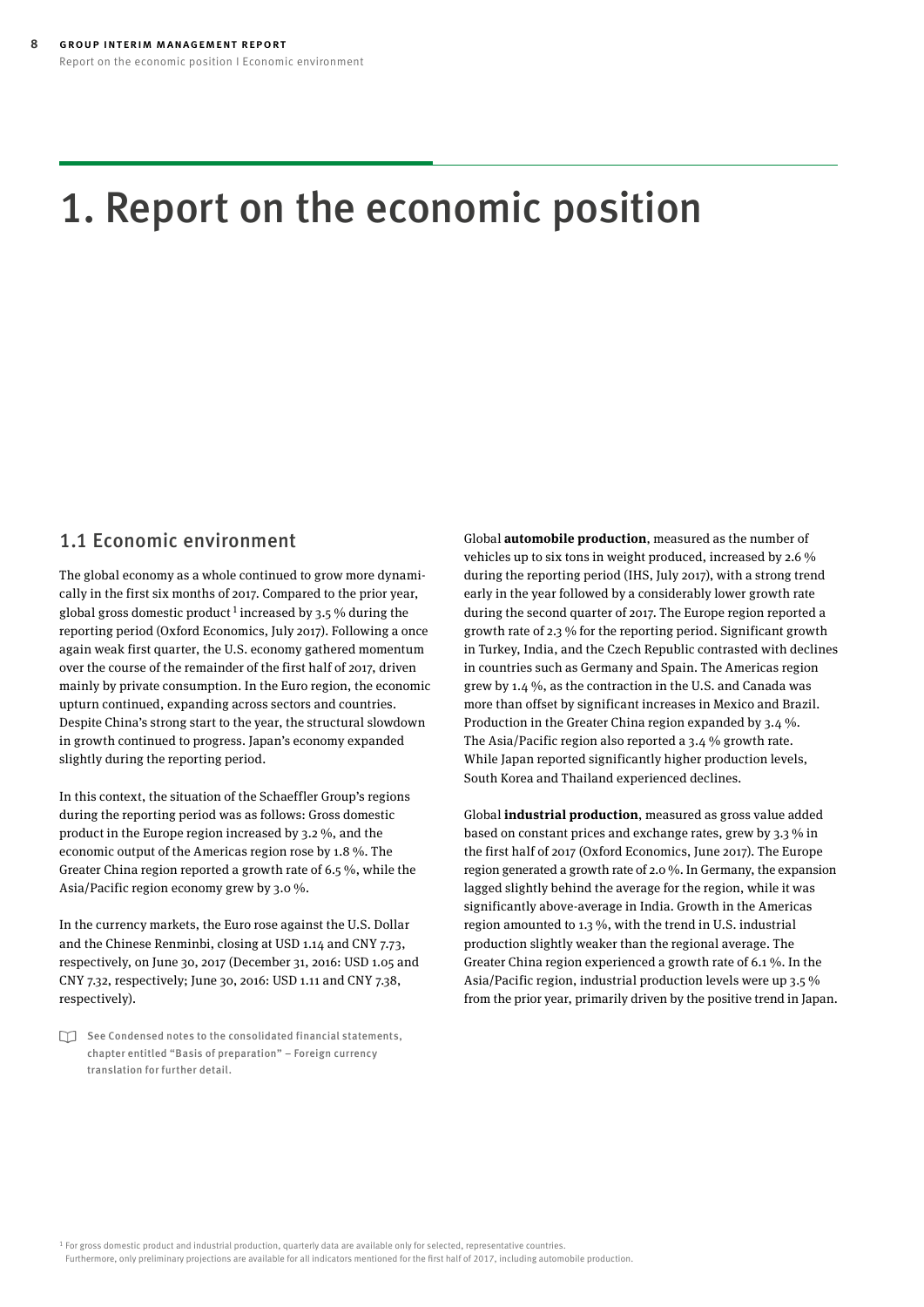<span id="page-8-0"></span>In the **procurement markets**, average prices for commodities and input materials significant to the Schaeffler Group exceeded the corresponding levels of the prior year period (Bloomberg, July 2017; IHS, July 2017). However, trends during the reporting period were mixed. The crude oil price was volatile with some considerable declines during the second half of the reporting period, closing lower at June 30, 2017, than at the beginning of the year. Prices for hot- and cold-rolled steel increased in some procurement regions early in the year, easing again across regions during the latter half of the reporting period. Prices for the nonferrous metals aluminum and copper rose during the reporting period. Commodity market price trends affect the Schaeffler Group's cost to varying degrees and in some instances with some delay, depending on the terms of the relevant supplier contracts.

### 1.2 Course of business

#### Results of operations – first half 2017

The Schaeffler Group's **revenue** rose by 5.0 % to EUR 7,046 m in the first six months of 2017 (prior year: EUR 6,712 m). Excluding the impact of currency translation, revenue increased by 3.8 %. The Automotive division increased its revenue by 4.2 % excluding the impact of translation in the first half of 2017, once more growing faster than the global production of passenger cars and light commercial vehicles. The Industrial division experienced an encouraging second quarter, reporting revenue growth of 2.3 % excluding the impact of translation for the first six months of 2017.

The Schaeffler Group generated EUR 793 m in **EBIT** for the first six months of 2017 (prior year: EUR 859 m), representing an EBIT margin of 11.3 % (prior year: 12.8 %). As the EBIT was favorably affected by a special item  $2$  of EUR 13 m, the EBIT margin before special items amounted to 11.1 % (prior year: 12.8 %) during the reporting period. Following a good start to the year with compelling results for the first quarter of 2017, the decline in earnings was in particular due to the weak development of the Automotive division during the second quarter of 2017. This division's EBIT margin before special items declined to 11.8 % during the first half of 2017 (prior year: 14.2 %). In contrast, the Industrial division's earnings continued to develop well in the second quarter of 2017, generating an EBIT margin before special items for the first six months of 2017 of 8.5 % (prior year: 8.1 %).

**Free cash flow** for the first half of 2017 amounted to EUR -89 m, EUR 305 m less than the high prior year amount of EUR 216 m. The decrease was primarily due to cash flow from operating activities declining from EUR 777 m to EUR 506 m; cash flow from operating activities for the first half of 2017 was affected by factors including lower earnings in the second quarter of 2017 as well as additional non-persistent cash outflows. In addition, capital expenditures (capex) rose from EUR 561 m to EUR 594 m during the first six months of 2017.

**ROCE** before special items fell to 20.7 % (prior year: 23.2 %). The decline was the result of an increase in average capital employed as well as the weak earnings development of the Automotive division, particularly during the second quarter of 2017.

#### Major events – first half 2017

On April 25, 2017, rating agency Fitch Ratings published its first rating of Schaeffler AG. Fitch assigned a rating of BBB- (investment grade) to Schaeffler AG with a stable outlook. The bonds were also rated BBB-.

On April 26, 2017, Schaeffler AG's annual general meeting passed a resolution to pay a dividend of EUR 0.49 per common share (prior year: EUR 0.34; special dividend EUR 0.15) and EUR 0.50 per common non-voting share (prior year: EUR 0.35; special dividend EUR 0.15) to Schaeffler AG's shareholders for 2016. This represents a dividend of 34.1 % of net income attributable to shareholders before special items.

On June 26, 2017, the Board of Managing Directors of Schaeffler AG decided to reduce its guidance for the EBIT margin before special items from previously 12 to 13 % to 11 to 12 % for the business year 2017. This is due to a substantially lower earnings development in the Automotive division in the second quarter 2017 compared to the prior year. At the same time, the guidance for free cash flow for 2017 as a whole was reduced from approximately EUR 600 m to approximately EUR 500 m. The company confirmed its revenue guidance for the full year 2017. The company continues to expect its revenue to grow by  $4$  to  $5\%$ excluding the impact of currency translation for the business year 2017.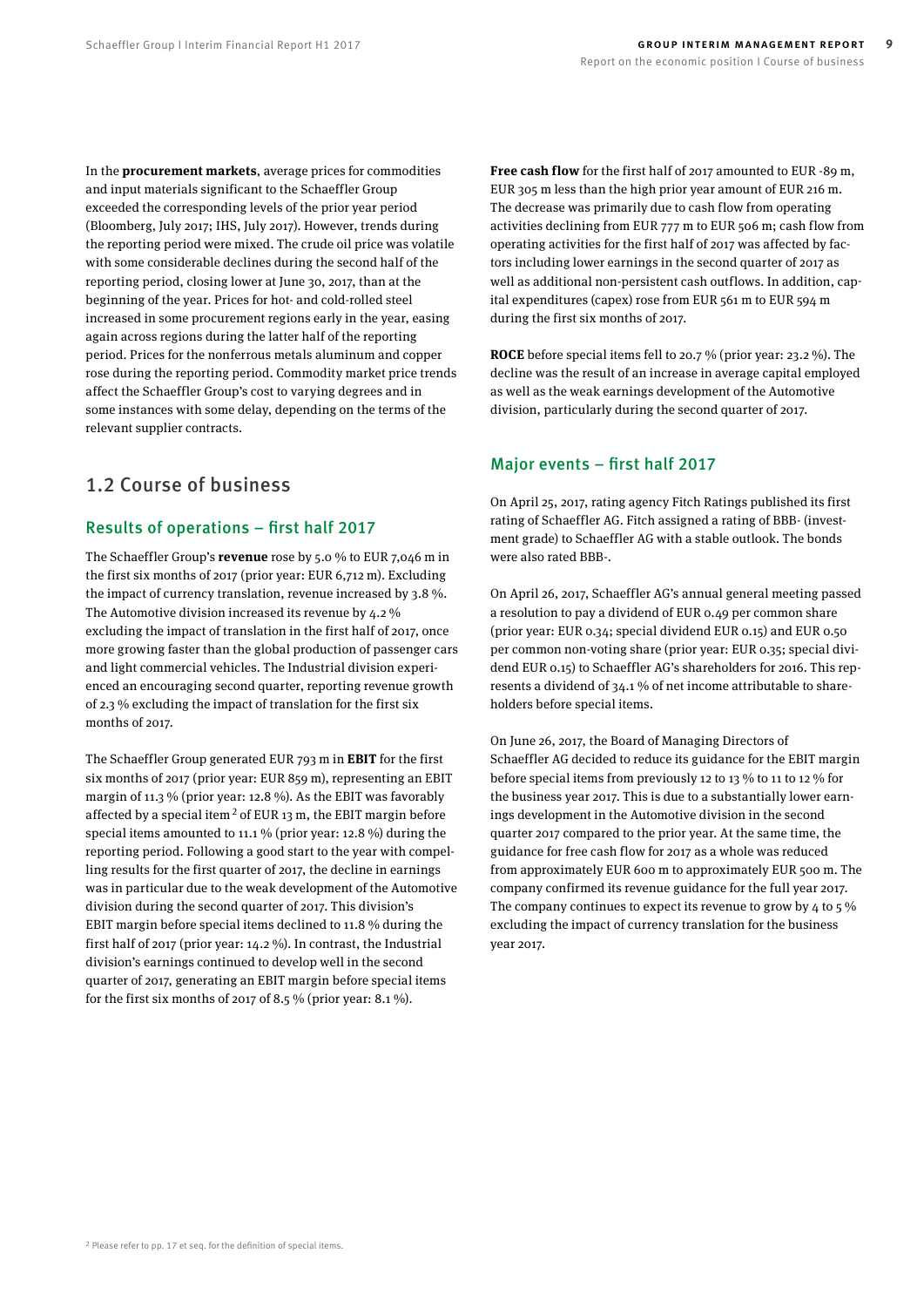## <span id="page-9-0"></span>Schaeffler Group



## Revenue EUR 7,046 m EBIT margin before special items 11.1 %

Revenue up 3.8 % at constant currency // Weak Automotive division performance impacts EBIT margin // Positive revenue and earnings development in the Industrial division – encouraging second quarter // Double-digit growth in Greater China // R&D activities for E-mobility expanded considerably

#### <span id="page-9-1"></span>**Schaeffler Group earnings** No. 001

|                                                                    | 1 <sup>st</sup> six months |              |               |          | 2 <sup>nd</sup> quarter |                |
|--------------------------------------------------------------------|----------------------------|--------------|---------------|----------|-------------------------|----------------|
| in $\epsilon$ millions                                             | 2017                       | 2016         | Change<br>in% | 2017     | 2016                    | Change<br>in % |
| Revenue                                                            | 7,046                      | 6,712        | 5.0           | 3,472    | 3,369                   | 3.1            |
| • at constant currency                                             |                            |              | 3.8           |          |                         | 2.2            |
| Revenue by division                                                |                            |              |               |          |                         |                |
| Automotive                                                         | 5,455                      | 5,182        | 5.3           | 2,664    | 2,604                   | 2.3            |
| · at constant currency                                             |                            |              | 4.2           |          |                         | 1.6            |
| Industrial                                                         | 1,591                      | 1,530        | 4.0           | 808      | 765                     | 5.6            |
| • at constant currency                                             |                            |              | 2.3           |          |                         | 4.5            |
| Revenue by region <sup>1)</sup>                                    |                            |              |               |          |                         |                |
| Europe                                                             | 3,664                      | 3,679        | $-0.4$        | 1,796    | 1,863                   | $-3.6$         |
| · at constant currency                                             |                            |              | $-0.9$        |          |                         | $-4.2$         |
| Americas                                                           | 1,523                      | 1,418        | 7.4           | 747      | 712                     | 4.9            |
| · at constant currency                                             |                            |              | 4.1           |          |                         | 2.6            |
| Greater China                                                      | 1,125                      | 939          | 19.8          | 562      | 463                     | 21.4           |
| · at constant currency                                             |                            |              | 21.7          |          |                         | 23.8           |
| Asia/Pacific                                                       | 734                        | 676          | 8.6           | 367      | 331                     | 10.9           |
| · at constant currency                                             |                            |              | 5.0           |          |                         | 7.9            |
| Cost of sales                                                      | $-5,093$                   | $-4,792$     | 6.3           | $-2,551$ | $-2,393$                | 6.6            |
| <b>Gross profit</b>                                                | 1,953                      | 1,920        | 1.7           | 921      | 976                     | $-5.6$         |
| • in % of revenue                                                  | 27.7                       | 28.6         |               | 26.5     | 29.0                    |                |
| Research and development expenses                                  | $-428$                     | $-378$       | 13.2          | $-216$   | $-194$                  | 11.3           |
| Selling and administrative expenses                                | $-715$                     | $-668$       | 7.0           | $-355$   | $-336$                  | 5.7            |
| Earnings before financial result and income taxes (EBIT)           | 793                        | 859          | $-7.7$        | 358      | 438                     | $-18.3$        |
| · in % of revenue                                                  | 11.3                       | 12.8         |               | 10.3     | 13.0                    |                |
| Special items <sup>2)</sup>                                        | $-13$                      | $\mathbf{0}$ |               | $-13$    | $\mathbf{0}$            |                |
| <b>EBIT before special items</b>                                   | 780                        | 859          | $-9.2$        | 345      | 438                     | $-21.2$        |
| • in % of revenue                                                  | 11.1                       | 12.8         |               | 9.9      | 13.0                    |                |
| <b>Financial result</b>                                            | $-103$                     | $-153$       | $-32.7$       | $-55$    | $-88$                   | $-37.5$        |
| Income taxes                                                       | $-196$                     | $-206$       | $-4.9$        | $-92$    | $-106$                  | $-13.2$        |
| Net income <sup>3)</sup>                                           | 485                        | 494          | $-1.8$        | 206      | 241                     | $-14.5$        |
| Earnings per common non-voting share (basic/diluted, in $\notin$ ) | 0.73                       | 0.75         | $-2.7$        | 0.31     | 0.37                    | $-16.2$        |

<sup>1)</sup> Based on market (customer location).

2) Please refer to [pp. 17](#page-16-0) et seq. for the definition of special items. 3) Attributable to shareholders of the parent company.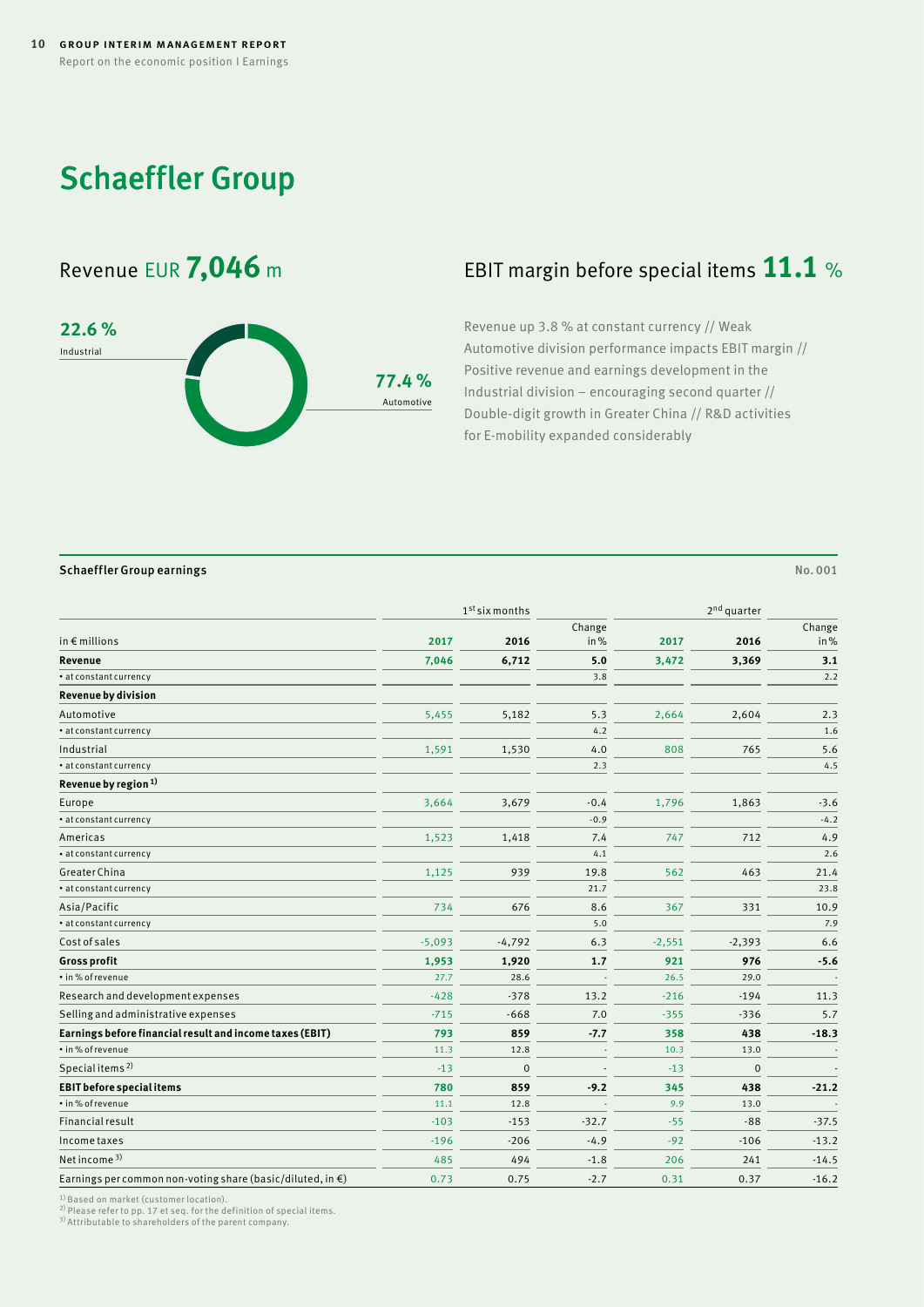### 1.3 Earnings

#### Schaeffler Group earnings

The Schaeffler Group increased its revenue by 5.0 % to EUR 7,046 m (prior year: EUR 6,712 m) during the first half of 2017. Excluding the impact of currency translation, revenue grew by 3.8 %. The Automotive division contributed revenue growth of 4.2 % excluding the impact of currency translation. Industrial division revenue grew at a rate of 2.3 % excluding the impact of translation.

<span id="page-10-0"></span>

The Schaeffler Group's revenue trend varied widely across regions. While revenue in the Europe region was approximately flat with prior year  $(-0.4\%; -0.9\%$  at constant currency), in the Americas region, revenue increased by 7.4 % (+4.1 % at constant currency). The Greater China region once more turned in a strong performance, having already had a very encouraging first quarter. Revenue there rose by 19.8 % (+21.7 % at constant currency) during the first six months of 2017, with both divisions generating double-digit growth rates. In the Asia/Pacific region, revenue increased by 8.6 % (+5.0 % at constant currency). While Automotive division revenue was up, business in the Industrial division declined slightly in the first six months of 2017 excluding the impact of currency translation.

Cost of sales increased by 6.3 % to EUR 5,093 m (prior year: EUR 4,792 m) during the reporting period. Gross profit improved by 1.7 % or EUR 33 m to EUR 1,953 m (prior year: EUR 1,920 m). The company's gross margin declined by 0.9 percentage points to  $27.7 \%$  (prior year:  $28.6 \%$ ). The margin decline was primarily attributable to the weak second quarter performance of the Automotive division. The Automotive division's gross margin fell by 1.4 percentage points to 27.2 % (prior year:  $28.6$  %) in the first six months of 2017. The gross margin of the Industrial division, however, rose by 0.7 percentage points to 29.4 % (prior year: 28.7 %) as expected.

Research and development expenses increased significantly by 13.2 % to EUR 428 m in the first six months of 2017 (prior year: EUR 378 m), representing an R&D ratio of 6.1 % (prior year:  $5.6\%$ ) of revenue. Apart from inflation-related cost increases, reasons for R&D expenses rising more rapidly than revenue include, among other things, higher development cost and other expenses due to additional projects in the field of E-mobility.

Selling and administrative expenses totaled EUR 715 m, 7.0 % ahead of prior year (prior year: EUR 668 m), mainly driven by higher selling expenses (+7.8 %). Apart from inflation-related cost increases, the increase is also attributable to higher logistics expenses driven by greater volumes, due, among other things, to the significant expansion of the business in the Greater China region. Total functional costs rose by 9.3 % to EUR 1,143 m (prior year: EUR 1,046 m), growing to 16.2 % of revenue (prior year: 15.6 %).

The Schaeffler Group generated EUR 793 m in EBIT for the first six months of 2017 (prior year: EUR 859 m). Its EBIT margin amounted to 11.3 % (prior year: 12.8 %). EBIT was favorably affected by EUR 13 m in income from the reversal of a provision for legal cases during the second quarter of 2017. EBIT before this special item declined to EUR 780 m (prior year: EUR 859 m) for the first half of 2017, and the corresponding EBIT margin to 11.1 % (prior year: 12.8 %). The decline was primarily due to the decrease in Automotive division gross margin as described above and the significantly expanded R&D activities, including those in the field of E-mobility. In addition, the EBIT margin was also affected by an adverse impact of currency translation.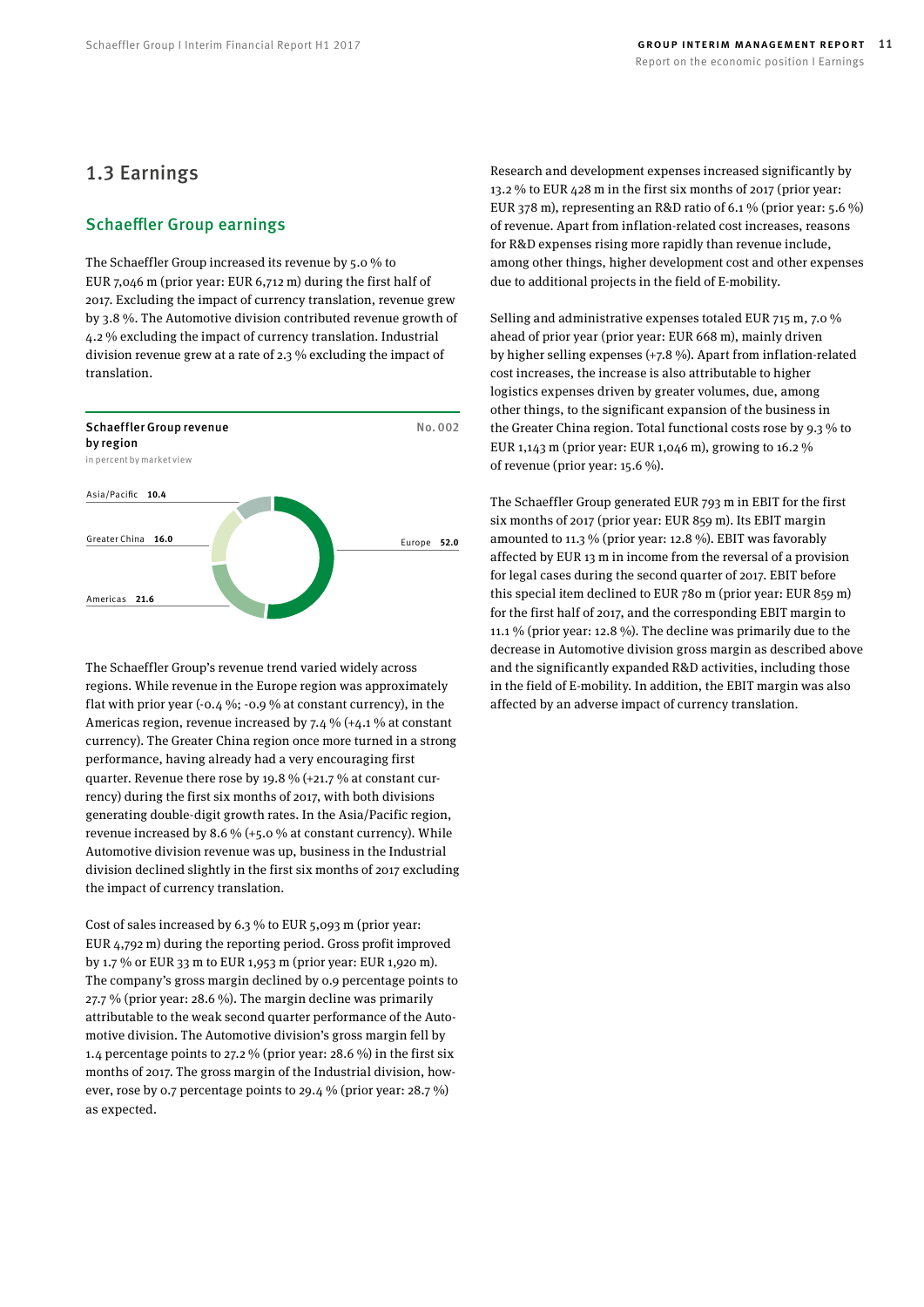The Schaeffler Group's financial result improved by EUR 50 m to EUR -103 m (prior year: EUR -153 m) in the first six months of 2017.

<span id="page-11-0"></span>

| Schaeffler Group financial result                                             |                | No.003           |
|-------------------------------------------------------------------------------|----------------|------------------|
|                                                                               |                | $1st$ six months |
| in $\epsilon$ millions                                                        | 2017           | 2016             |
| Interest expense on financial debt <sup>1)</sup>                              | $-76$          | $-145$           |
| Interest income on shareholder loans                                          | 0              | 33               |
| Gains and losses on derivatives and<br>foreign exchange                       | $-10$          | 5                |
| Fair value changes on<br>embedded derivatives                                 | $\mathbf 0$    | $-28$            |
| Interest income and expense on pensions and<br>partial retirement obligations | $-19$          | $-22$            |
| Other                                                                         | $\overline{2}$ | 4                |
| Total                                                                         | -103           | -153             |

<sup>1)</sup> Incl. amortization of transaction costs and prepayment penalties.

Interest expense on financial debt amounted to EUR 76 m in the first six months of 2017 (prior year: EUR 145 m) and included prepayment penalties of EUR 13 m (prior year: EUR 6 m) and EUR 5 m (prior year: EUR 19 m) in deferred transaction costs derecognized.

In 2016, IHO Verwaltungs GmbH prepaid its loans payable to Schaeffler AG in full. As a result, the Schaeffler Group no longer earned any interest income on loans to shareholders in the first six months of 2017 (prior year: EUR 33 m).

Net foreign exchange losses on financial assets and liabilities and net losses on derivatives amounted to EUR 10 m (prior year: gains of EUR 5 m). These include the impact of translating the financing instruments denominated in U.S. Dollar to Euro and hedges of these instruments using cross currency swaps.

Changes in the fair value of embedded derivatives, primarily prepayment options for external financing instruments, netted to EUR 0 m as at June 30, 2017 (prior year: net losses of EUR 28 m).

Income tax expense for the first six months of 2017 totaled EUR 196 m (prior year: EUR 206 m), representing an effective tax rate of 28.4 % (prior year: 29.2 %).

Net income attributable to shareholders of the parent company for the reporting period was EUR 485 m (prior year: EUR 494 m).

Basic and diluted earnings per common share amounted to EUR 0.72 in the first half of 2017 (prior year: EUR 0.74). Basic and diluted earnings per common non-voting share amounted to EUR 0.73 (prior year: EUR 0.75).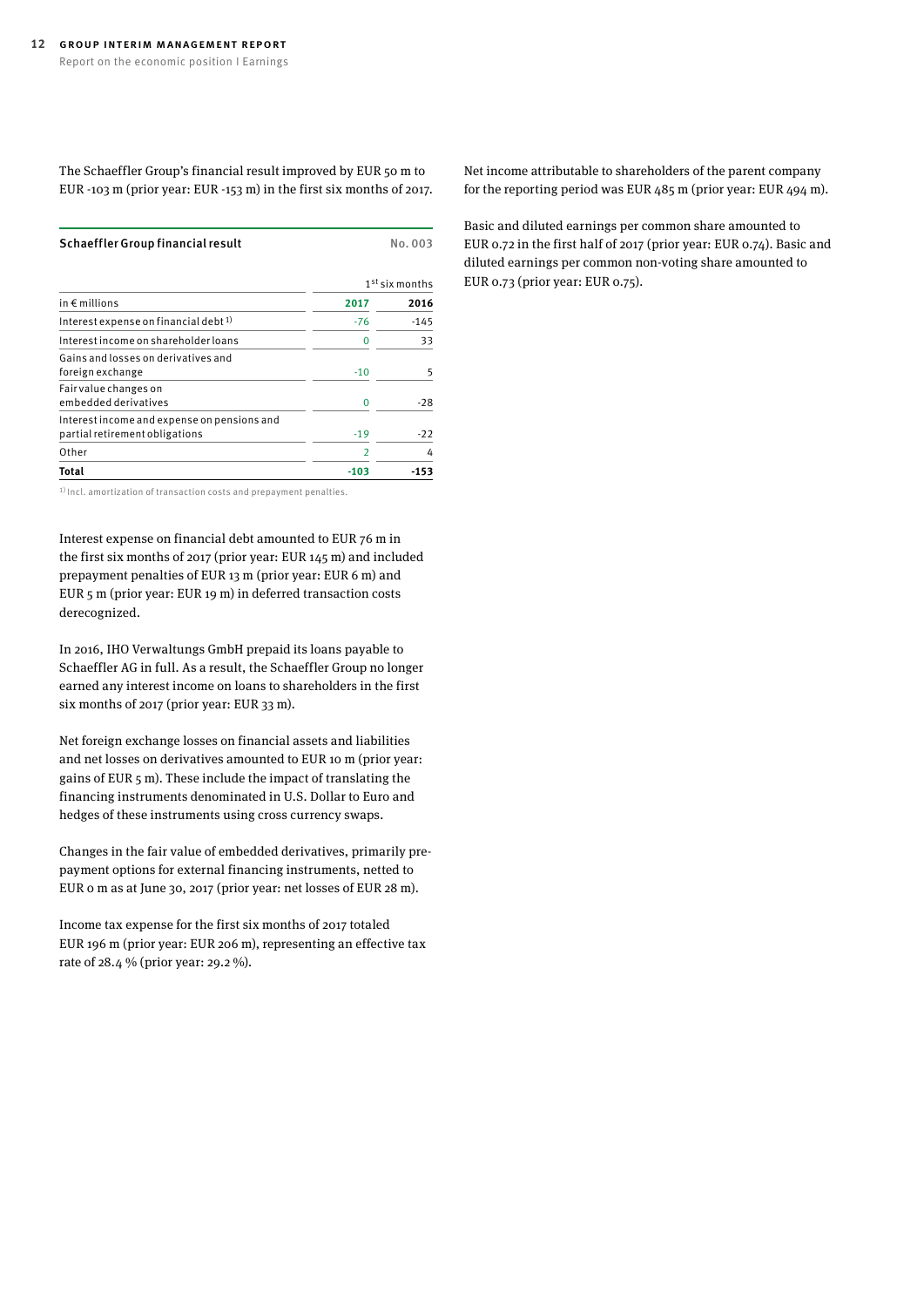## Automotive division



## Revenue EUR **5,455** <sup>m</sup> EBIT margin before special items **11.8** %

Revenue up 4.2 % at constant currency // Slight cooling of global automobile production and temporary supply chain shortages in the Aftermarket business // Second quarter earnings less than expected // Earnings affected by adverse pricing effects which could not be compensated by corresponding production cost optimization, as well as by rising costs for new product launches in the OEM business // Higher R&D and other expenses – including in the field of E-mobility

#### <span id="page-12-0"></span>Automotive division earnings No. 004

 $1^{st}$  six months  $2^{nd}$  quarter in € millions **2017 2016** Change in % **2017 2016** Change in % **Revenue 5,455 5,182 5.3 2,664 2,604 2.3** • at constant currency  $4.2$  and  $4.2$  and  $4.2$  and  $4.2$  and  $4.6$  and  $4.2$  and  $4.6$  and  $4.6$  and  $4.6$  and  $4.6$  and  $4.6$  and  $4.6$  and  $4.2$  and  $4.2$  and  $4.2$  and  $4.2$  and  $4.2$  and  $4.2$  and  $4.2$  and  $4.2$  an **Revenue by business division** BD Engine Systems 1,399 1,324 5.7 684 670 2.1 • at constant currency 4.8 1.6 BD Transmission Systems 2,333 2,179 7.1 1,148 1,073 7.0 • at constant currency  $6.3$ BD Chassis Systems **798** 775 3.0 390 390 0.0 • at constant currency  $\sim$  -0.7  $\sim$  0.7  $\sim$  0.7  $\sim$  0.7  $\sim$  0.7  $\sim$  0.7  $\sim$  0.7  $\sim$  0.7  $\sim$  0.7  $\sim$  0.7  $\sim$  0.7  $\sim$  0.7  $\sim$  0.7  $\sim$  0.7  $\sim$  0.7  $\sim$  0.7  $\sim$  0.7  $\sim$  0.7  $\sim$  0.7  $\sim$  0.7  $\sim$  0.7  $\sim$  0.7 BD Automotive Aftermarket 1995 1995 1996 925 904 2.3 442 471 -6.2 • at constant currency 0.8 -7.5 **Revenue by region 1)** Europe 2,743 2,763 -0.7 1,330 1,404 -5.3 • at constant currency -1.1 -5.8 Americas 1,222 1,135 7.7 599 573 4.5 • at constant currency  $\begin{array}{ccc} & 4.4 & \phantom{000} \end{array}$ Greater China 905 753 20.2 444 369 20.3 • at constant currency  $23.2$ Asia/Pacific 585 531 10.2 291 258 12.8 • at constant currency and the constant currency of the constant currency of the constant currency of the constant currency of the constant currency of the constant currency of the constant currency of the constant currenc Cost of sales -3,970 -3,701 7.3 -1,971 -1,854 6.3 **Gross profit 1,485 1,481 0.3 693 750 -7.6**  $\bullet$  in%of revenue  $27.2$   $28.6$   $28.8$   $28.8$   $28.8$ Research and development expenses and the search and development expenses of the search and development expenses and the search and the search of the search and the search and the search and the search and the search and t Selling and administrative expenses 0.1 CM  $-461$   $-413$   $-11.6$   $-228$   $-209$  9.1 **EBIT 657 735 -10.6 290 368 -21.2**  $\bullet$  in%of revenue  $12.0$  14.2  $\bullet$  10.9 14.1  $\bullet$  $Special items <sup>2</sup>$  0 -13 0 **EBIT before special items 644 735 -12.4 277 368 -24.7** • in % of revenue  $\qquad \qquad \qquad 11.8$   $\qquad \qquad 14.2$   $\qquad \qquad \qquad 10.4$   $\qquad \qquad 14.1$   $\qquad \qquad \qquad \qquad$ 

Prior year information presented based on 2017 segment structure.

<sup>1)</sup> Based on market (customer location)

2) Please refer to [pp. 17](#page-16-0) et seq. for the definition of special items.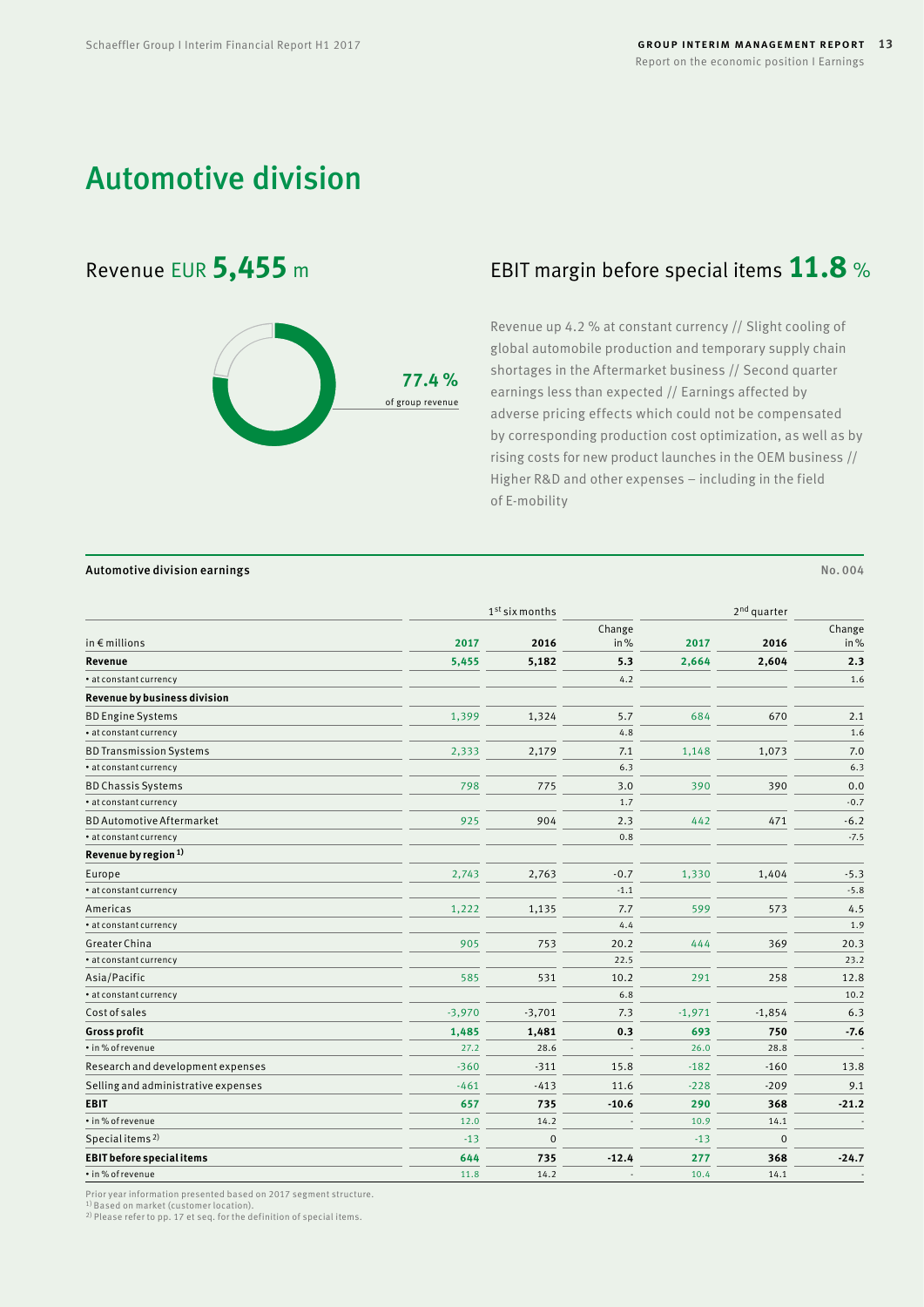#### Automotive division earnings

The Automotive division's revenue growth continued with less momentum in the second quarter of 2017. Following a good start to the year, particularly the considerably lower growth in global automobile production and temporary supply chain shortages in the Aftermarket business in the second quarter of 2017 contributed to this trend. The division's total revenue increased by 5.3 % to EUR 5,455 m in the first six months of 2017 (prior year: EUR 5,182 m). Excluding the impact of currency translation, the growth rate was 4.2 %. Thus, the business once again expanded faster than global production volumes for passenger cars and light commercial vehicles, which grew by 2.6 % during the reporting period. This expansion was largely driven by growth in the OEM business in the Greater China region.

The weak second quarter of 2017 reduced revenue in the Europe region by 0.7 % (-1.1 % at constant currency) during the first six months of 2017, while regional production volumes grew by an average of 2.3 %. The Americas region reported 7.7 % (+4.4 % at constant currency) in additional revenue, growing faster than regional vehicle production, which rose by 1.4 %. The Automotive division once again significantly expanded its revenue in the Greater China region, generating 20.2 % (+22.5 % at constant currency) in additional revenue while that region's vehicle production rose by 3.4 %. The reasons for the increase in Asia/Pacific region revenue of 10.2 % (+6.8 % at constant currency) included product ramp-ups, with vehicle production there rising by 3.4 %.

The Automotive division business is organized in the Engine Systems, Transmission Systems, Chassis Systems, and Automotive Aftermarket business divisions (BD), all of which reported growing revenue in the first half of 2017.

The **Engine Systems BD** generated revenue growth of 5.7 % (+4.8 % at constant currency) during the reporting period, largely driven by the valve train product group. The camshaft phasing units product group also saw significant increases, especially for electric phasing systems.

**Transmission Systems BD** revenue rose by 7.1 % (+6.3 % at constant currency). Revenue from components for automated transmissions, such as torque converters and dual clutches, saw particularly significant increases. The dual-mass flywheel product group also experienced a positive trend. This growth was driven by the Greater China region.

The **Chassis Systems BD** generated revenue growth of 3.0 %  $(+1.7\%$  at constant currency) mainly based on the solid growth in revenue from the newest generation of wheel bearings in the Greater China region.

The **Automotive Aftermarket BD** increased its revenue by 2.3 % (+0.8 % at constant currency) in the first half of 2017. Following strong growth in the first quarter of 2017, revenue declined markedly in the second quarter, primarily due to temporary supply-chain shortages in the Europe region during the second quarter of 2017. In the Americas region, on the other hand, the positive revenue trend continued, mainly due to increased requirements of automobile manufacturers (OES customers) there.

Cost of sales increased by 7.3 % to EUR 3,970 m (prior year: EUR 3,701 m) in the first six months of 2017, growing faster than revenue. Gross profit amounted to EUR 1,485 m (prior year: EUR 1,481 m) and, consequently, gross margin deteriorated by 1.4 percentage points to 27.2 % (prior year: 28.6 %). The decrease in gross margin is primarily due to the following three factors: increased pricing pressure in the Automotive OEM business which could not yet be fully compensated by corresponding production cost optimization, rising costs for new product launches, and temporary supply chain shortages in the Aftermarket business. These adverse earnings impacts are largely temporary and can be partially recovered in the next quarters.

Functional costs increased by 13.4 % to EUR 821 m (prior year: EUR 724 m), rising to 15.1 % of revenue (prior year: 14.0 %). The main driver of this increase was the rise in research and development expenses by 15.8 % to EUR 360 m (prior year: EUR 311 m) or 6.6 % (prior year: 6.0 %) of revenue, reflecting increased activities in the field of E-mobility, which has already won several volume production orders. Selling and administrative expenses of EUR 461 m were ahead of prior year (+11.6 %; prior year: EUR 413 m). The increase is primarily the result of higher logistics expenses driven by higher volumes, due, among other things, to significantly expanded business in the Greater China region.

Automotive division EBIT amounted to EUR 657 m (prior year: EUR 735 m) during the reporting period, and the division's EBIT margin was 12.0 % (prior year: 14.2 %). EBIT was favorably affected by EUR 13 m in income from the reversal of a provision for legal cases during the second quarter of 2017. The division's EBIT before special items declined to EUR 644 m (prior year: EUR 735 m) and the corresponding EBIT margin to 11.8 % (prior year: 14.2 %). Apart from the lower gross margin, reasons for the decline include higher R&D cost and other expenses, for instance in the field of E-mobility. In addition, the EBIT margin was also affected by an adverse impact of currency translation.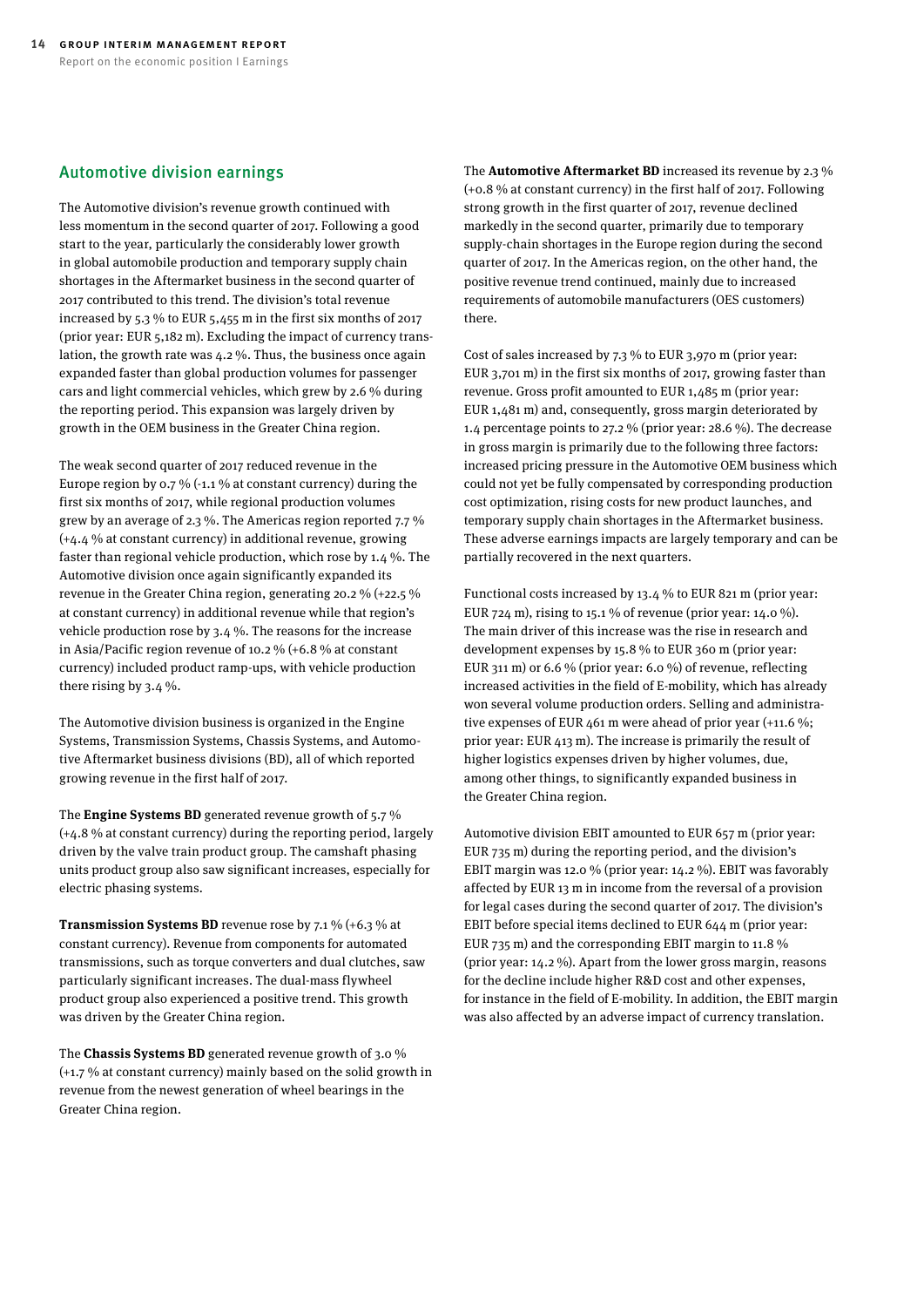## Industrial division

**22.6 %** of group revenue

#### <span id="page-14-0"></span>Industrial division earnings No. 005

|                                     |              | 1 <sup>st</sup> six months |                  |              | $2nd$ quarter |                |  |
|-------------------------------------|--------------|----------------------------|------------------|--------------|---------------|----------------|--|
| in $\epsilon$ millions              | 2017         | 2016                       | Change<br>in $%$ | 2017         | 2016          | Change<br>in % |  |
| Revenue                             | 1,591        | 1,530                      | 4.0              | 808          | 765           | 5.6            |  |
| · at constant currency              |              |                            | 2.3              |              |               | 4.5            |  |
| Revenue by region <sup>1)</sup>     |              |                            |                  |              |               |                |  |
| Europe                              | 921          | 916                        | 0.5              | 466          | 459           | 1.5            |  |
| · at constant currency              |              |                            | $-0.3$           |              |               | 0.6            |  |
| Americas                            | 301          | 283                        | 6.4              | 148          | 139           | 6.5            |  |
| · at constant currency              |              |                            | 2.6              |              |               | 5.1            |  |
| Greater China                       | 220          | 186                        | 18.3             | 118          | 94            | 25.5           |  |
| · at constant currency              |              |                            | 18.7             |              |               | 26.3           |  |
| Asia/Pacific                        | 149          | 145                        | 2.8              | 76           | 73            | 4.1            |  |
| · at constant currency              |              |                            | $-1.7$           |              |               | 0.1            |  |
| Cost of sales                       | $-1,123$     | $-1,091$                   | 2.9              | $-580$       | $-539$        | 7.6            |  |
| Gross profit                        | 468          | 439                        | 6.6              | 228          | 226           | 0.9            |  |
| · in % of revenue                   | 29.4         | 28.7                       |                  | 28.2         | 29.5          |                |  |
| Research and development expenses   | $-68$        | $-67$                      | 1.5              | $-34$        | $-34$         | 0.0            |  |
| Selling and administrative expenses | $-254$       | $-255$                     | $-0.4$           | $-127$       | $-127$        | 0.0            |  |
| <b>EBIT</b>                         | 136          | 124                        | 9.7              | 68           | 70            | $-2.9$         |  |
| · in % of revenue                   | 8.5          | 8.1                        |                  | 8.4          | 9.2           |                |  |
| Special items <sup>2)</sup>         | $\mathbf{0}$ | $\mathbf 0$                | 0.0              | $\mathbf{0}$ | $\mathbf{0}$  | 0.0            |  |

**EBIT before special items 136 124 9.7 68 70 -2.9**

 $\bullet$  in% of revenue  $8.5$   $8.1$   $8.4$   $9.2$   $\bullet$ 

Prior year information presented based on 2017 segment structure.

<sup>1)</sup> Based on market (customer location).

2) Please refer to [pp. 17](#page-16-0) et seq. for the definition of special items.

## Revenue EUR 1,591 m EBIT margin before special items 8.5 %

Industrial division back on growth course – revenue increases by 2.3 % at constant currency // Largely driven by higher volumes in the Greater China region and in the power transmission and industrial automation sectors // Earnings in line with expectations – margin further stabilized // Cost and efficiency measures are consistently executed and proving effective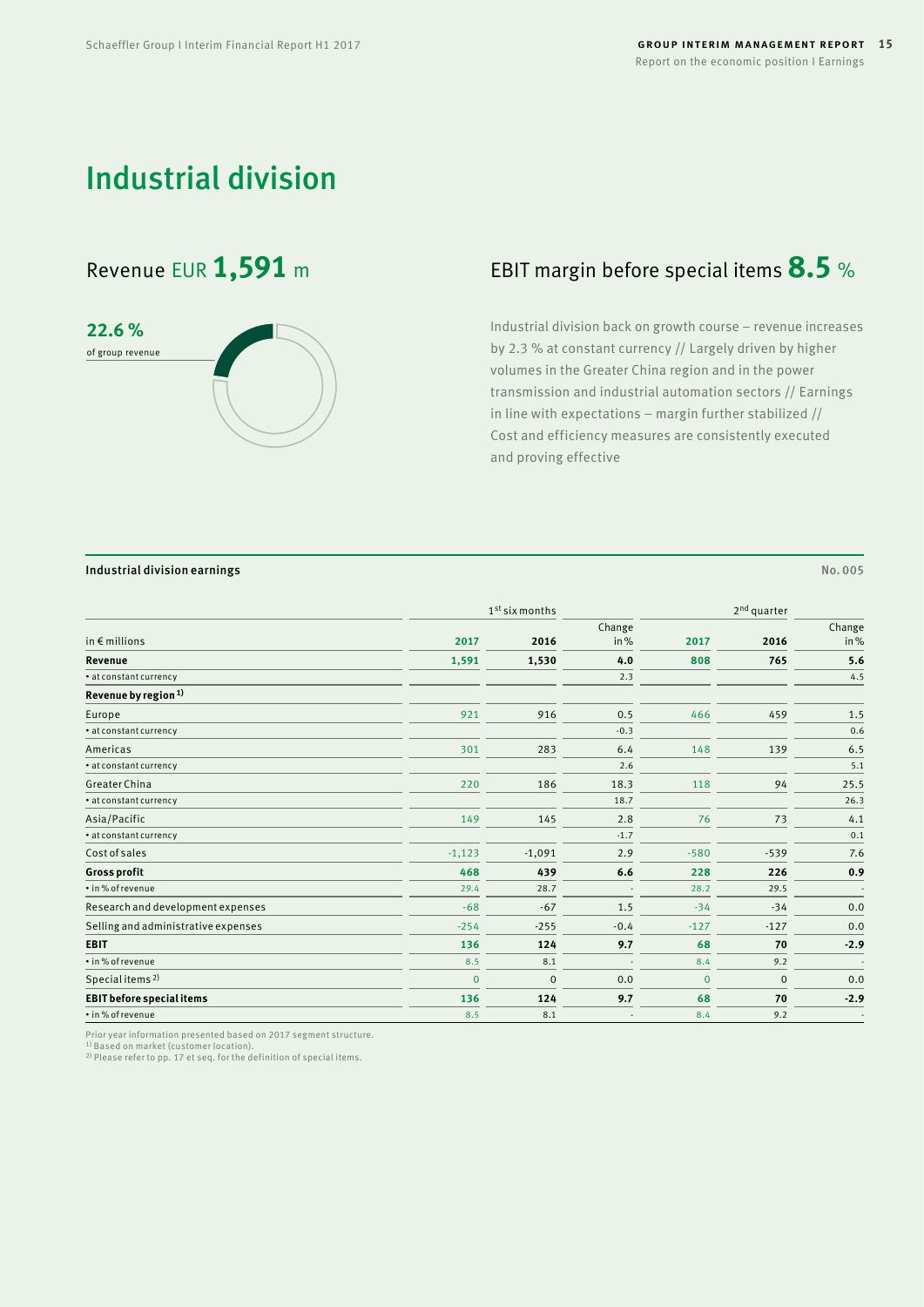### Industrial division earnings

Industrial division revenue increased by 4.0 % to EUR 1,591 m (prior year: EUR 1,530 m). Having experienced an encouraging second quarter, the Industrial division grew its total revenue for the first half of 2017 by 2.3 % and has thus returned to a growth course. This trend was mainly driven by significant volume increases in the power transmission and industrial automation sectors. The raw materials, offroad, and aerospace sectors generated revenue growth, as well. The wind, railway, and two wheelers sectors, on the other hand, reported revenue declines.

The Industrial business is primarily managed based on regions. On this basis, the Europe, Americas, Greater China, and Asia/Pacific regions operate as profit centers responsible for the Industrial business in their respective markets; trends varied across these markets in the first half of 2017.

In the **Europe region**, revenue for the reporting period was approximately equivalent to the prior year (+0.5 %; -0.3 % at constant currency). Raw materials sector revenue experienced a double-digit growth rate compared to the weak prior year level, with reasons including higher demand in the mining sector. The power transmission sector reported a positive trend as well, as revenue rose especially on the industrial gears sector. The industrial automation and offroad sectors as well as Industrial Distribution also saw their revenue increase slightly. Revenue in the wind, aerospace, and railway sectors, however, declined from the prior year period. The two wheelers sector was flat with prior year due to the favorable impact of currency translation.

The **Americas region** reported a considerable increase in revenue of 6.4 % (+2.6 % at constant currency) during the reporting period. This trend was mainly driven by an increase in demand in the aerospace, offroad, and power transmission sectors in the second quarter of 2017 compared to the prior year. Industrial Distribution also increased its revenue slightly in the first half of 2017, while revenue in the raw materials and industrial automation sectors remained at the prior year level. The railway, two wheelers, and wind sectors experienced revenue declines in the first six months of 2017.

In the **Greater China region**, revenue increased by 18.3 % (+18.7 % at constant currency) following a very encouraging second quarter of 2017. This double-digit growth over a weak prior year was driven by some high revenue increases in nearly all sectors, with the rise in demand in the power transmission and industrial automation sectors being the most notable.

These sectors experienced double-digit revenue growth rates compared to the weak first half of 2016. The power transmission sector mainly profited from stabilized demand in the industrial gears and electric motors sectors. The increase in industrial automation revenue was attributable to additional revenue in the textile machinery and machine tools sectors. Industrial Distribution also grew considerably. Demand in the wind sector remained high and slightly exceeded the prior year level following an encouraging second quarter of 2017. Railway and raw materials also increased their revenue slightly.

In the **Asia/Pacific region**, revenue increased by 2.8 % due to the favorable impact of currency translation. Excluding the impact of currency translation, the region reported a 1.7 % decline in revenue, primarily attributable to the raw materials sector and Industrial Distribution. In contrast, the aerospace and offroad sectors generated double-digit growth rates at a low level.

Industrial division cost of sales rose 2.9 % to EUR 1,123 m (prior year: EUR 1,091 m). In total, the Industrial division improved its gross profit by EUR 29 m or 6.6 % to EUR 468 m (prior year: EUR 439 m). The division's gross margin of 29.4 % was 0.7 percentage points ahead of the prior year level (prior year: 28.7 %). The division offset price reductions as well as cost increases, primarily due to collectively bargained wage and salary increases, with operational improvements in costs and economies of scale. Favorable one-time items also helped improve the gross margin.

Functional costs of EUR 322 m were in line with prior year (prior year: EUR 322 m). The cost reduction measures of the program "CORE" more than offset inflation-related cost increases, particularly in personnel expenses, as well as higher group overheads. Functional costs as a percentage of revenue fell to 20.2 % (prior year: 21.0 %). Research and development expenses amounted to EUR 68 m (prior year: EUR 67 m), and selling and administrative expenses were EUR 254 m (prior year: EUR 255 m).

EBIT for the first six months of 2017 amounted to EUR 136 m (prior year: EUR 124 m), while the division's EBIT margin improved by 0.4 percentage points to 8.5 % (prior year: 8.1 %). As there were no special items during either the current or the prior year reporting period, the EBIT margin before special items amounted to 8.5 % (prior year: 8.1 %), as well. The increase was the result of an increase in gross profit as described above and the success of the program "CORE", with cost and efficiency measures consistently executed and beginning to prove effective for the long-term. Currency translation had an adverse effect on the EBIT margin, however.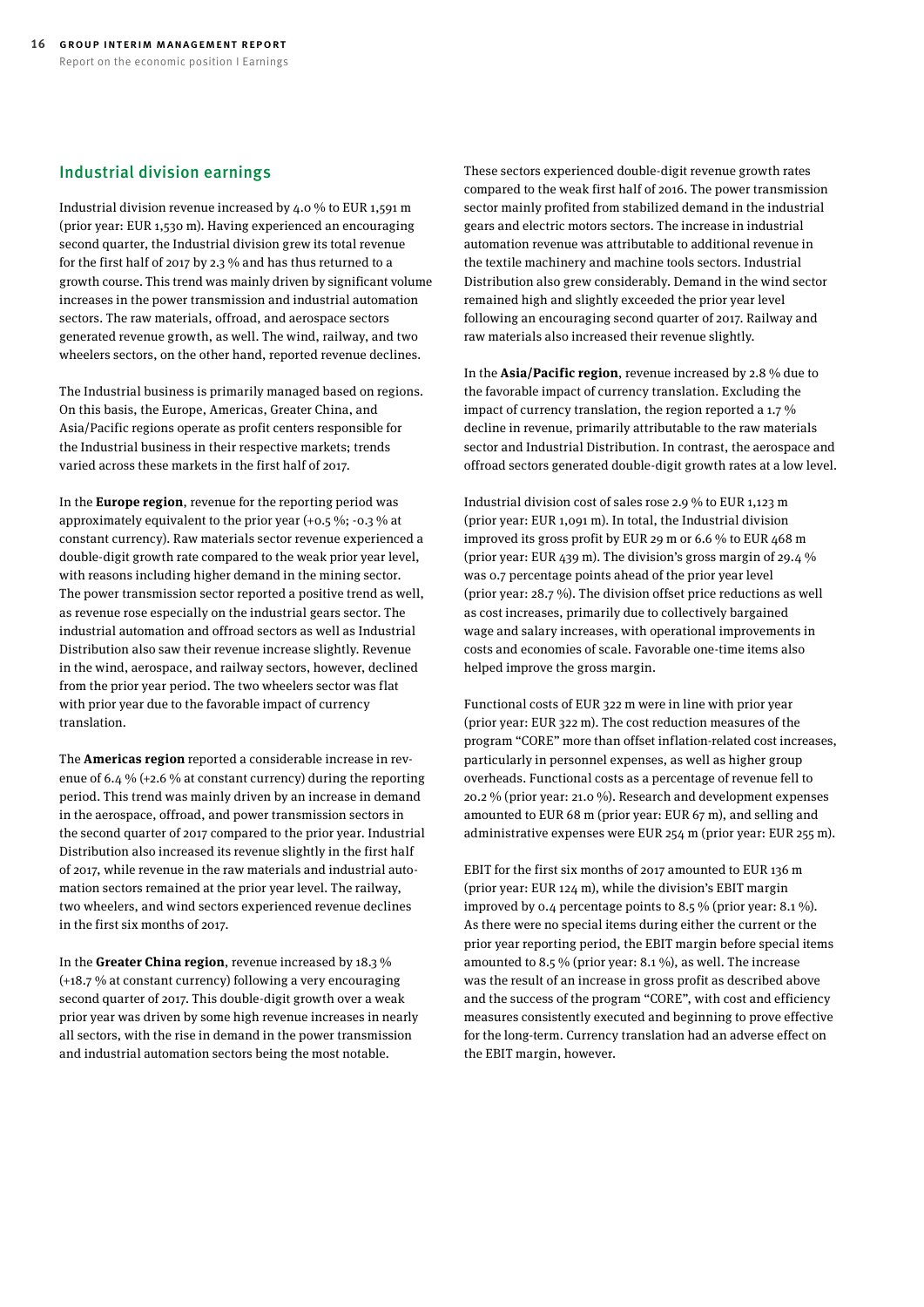### <span id="page-16-0"></span>Performance indicators and special items

#### <span id="page-16-1"></span>Reconciliation No. 006

|                                                           |             | Total                      |             | Automotive                 |             | Industrial       |
|-----------------------------------------------------------|-------------|----------------------------|-------------|----------------------------|-------------|------------------|
|                                                           |             | 1 <sup>st</sup> six months |             | 1 <sup>st</sup> six months |             | $1st$ six months |
| in $\epsilon$ millions                                    | 2017        | 2016                       | 2017        | 2016                       | 2017        | 2016             |
| <b>EBIT</b>                                               | 793         | 859                        | 657         | 735                        | 136         | 124              |
| • in % of revenue                                         | 11.3        | 12.8                       | 12.0        | 14.2                       | 8.5         | 8.1              |
| <b>Special items</b>                                      | $-13$       | $\mathbf 0$                | $-13$       | $\bf{0}$                   | $\mathbf 0$ | $\bf{0}$         |
| • Legal cases                                             | $-13$       | $\mathbf 0$                | $-13$       | $\mathbf 0$                | $\mathbf 0$ | $\mathbf 0$      |
| • Restructuring                                           | $\mathbf 0$ | $\mathbf 0$                | $\mathbf 0$ | $\pmb{0}$                  | $\pmb{0}$   | $\mathbf 0$      |
| • Other                                                   | $\pmb{0}$   | $\mathbf 0$                | $\mathbf 0$ | $\mathbf 0$                | $\mathbf 0$ | $\mathbf 0$      |
| <b>EBIT</b> before special items                          | 780         | 859                        | 644         | 735                        | 136         | 124              |
| • in % of revenue                                         | 11.1        | 12.8                       | 11.8        | 14.2                       | 8.5         | 8.1              |
| <b>EBITDA</b>                                             | 1,175       | 1,217                      |             |                            |             |                  |
| <b>Special items</b>                                      | $-13$       | $\bf{0}$                   |             |                            |             |                  |
| · Legal cases                                             | $-13$       | $\mathbf 0$                |             |                            |             |                  |
| • Restructuring                                           | $\mathbf 0$ | $\mathsf 0$                |             |                            |             |                  |
| • Other                                                   | $\mathbf 0$ | $\mathbf 0$                |             |                            |             |                  |
| <b>EBITDA</b> before special items                        | 1,162       | 1,217                      |             |                            |             |                  |
| Net income <sup>1)</sup>                                  | 485         | 494                        |             |                            |             |                  |
| <b>Special items</b>                                      | $-13$       | $\bf{0}$                   |             |                            |             |                  |
| • Legal cases                                             | $-13$       | $\mathbf 0$                |             |                            |             |                  |
| • Restructuring                                           | $\pmb{0}$   | $\mathbf 0$                |             |                            |             |                  |
| • Other                                                   | $\mathbf 0$ | $\mathbf 0$                |             |                            |             |                  |
| - Tax effect <sup>2)</sup>                                | 4           | $\mathbf 0$                |             |                            |             |                  |
| Net income before special items <sup>1)</sup>             | 476         | 494                        |             |                            |             |                  |
| Net financial debt <sup>3)</sup>                          | 2,956       | 2,636                      |             |                            |             |                  |
| / EBITDA <sup>4)</sup>                                    | 2,251       | 2,293                      |             |                            |             |                  |
| Debt to EBITDA ratio <sup>3)</sup>                        | 1.3         | 1.1                        |             |                            |             |                  |
| Net financial debt <sup>3)</sup>                          | 2,956       | 2,636                      |             |                            |             |                  |
| / EBITDA before special items <sup>4)</sup>               | 2,382       | 2,437                      |             |                            |             |                  |
| Debt to EBITDA ratio before special items 3)              | $1.2$       | 1.1                        |             |                            |             |                  |
| EBIT <sup>4</sup>                                         | 1,490       | 1,443                      |             |                            |             |                  |
| / Average capital employed <sup>4)</sup>                  | 7,844       | 7,374                      |             |                            |             |                  |
| ROCE (in %) $4$ )                                         | 19.0        | 19.6                       |             |                            |             |                  |
| EBIT before special items <sup>4)</sup>                   | 1,621       | 1,710                      |             |                            |             |                  |
| / Average capital employed <sup>4)</sup>                  | 7,844       | 7,374                      |             |                            |             |                  |
| ROCE before special items (in %) $4$ )                    | 20.7        | 23.2                       |             |                            |             |                  |
| EBIT <sup>4</sup>                                         | 1,490       | 1,443                      |             |                            |             |                  |
| - Cost of capital                                         | 784         | 737                        |             |                            |             |                  |
| Schaeffler Value Added <sup>4)</sup>                      | 706         | 706                        |             |                            |             |                  |
| EBIT before special items <sup>4)</sup>                   | 1,621       | 1,710                      |             |                            |             |                  |
| Cost of capital                                           | 784         | 737                        |             |                            |             |                  |
| Schaeffler Value Added before special items <sup>4)</sup> | 837         | 973                        |             |                            |             |                  |

<sup>1)</sup> Attributable to shareholders of the parent company.<br>2) Based on the groups effective tax rate for the relevant year.<br><sup>3)</sup> Amounts as at June 30, 2017, and December 31, 2016, respectively.<br><sup>4)</sup> Based on the last twelve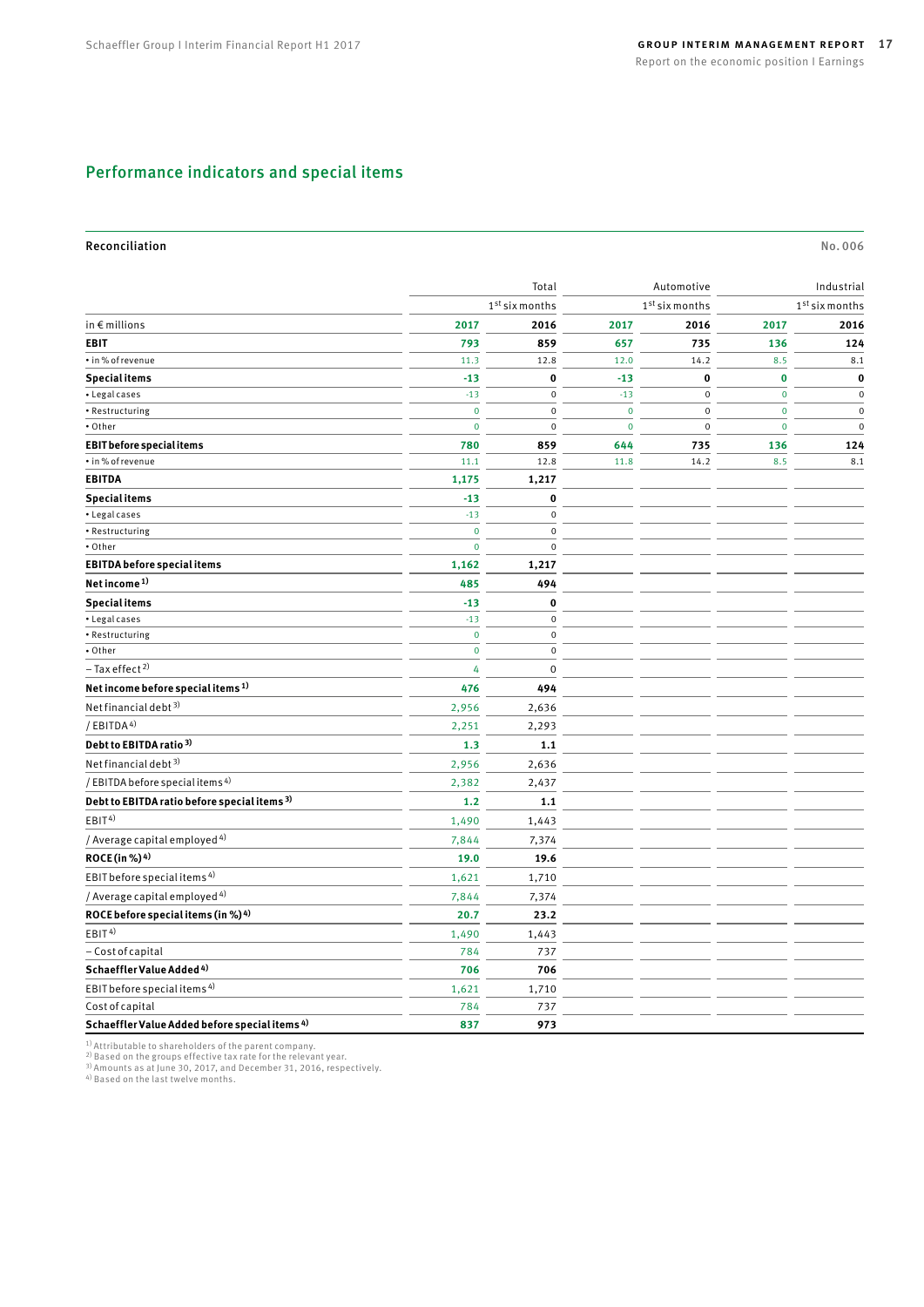In order to make the evaluation of the company's results of operations as transparent as possible, the Schaeffler Group reports EBIT, EBITDA, net income, debt to EBITDA ratio, ROCE, and Schaeffler Value Added before special items (=adjusted).

Special items are items which the Board of Managing Directors considers to render the financial indicators less meaningful for evaluating the sustainability of the Schaeffler Group's profitability due to their nature, frequency, and/or size. Net income attributable to shareholders of the parent company before special items in EBIT is also presented in order to facilitate calculating the payout ratio. Special items are categorized as legal cases, restructuring, and other.

ROCE corresponds to EBIT in relation to average capital employed. Average capital employed is calculated as the sum of property, plant and equipment, intangible assets, and working capital, which in turn comprises trade receivables and inventories net of trade payables. The average is determined as the mathematical average of the balance at the end of each of the most recent four quarters. Schaeffler Value Added is calculated as EBIT less the cost of capital. Cost of capital is calculated by applying the minimum return of 10 % p. a. (before tax) set by the Board of Managing Directors and the Supervisory Board to average capital employed.

In addition to presenting special items, the company also aims to make the evaluation of the company's results of operations as transparent as possible by presenting its revenue figures excluding the impact of currency translation. Revenue figures at constant currency, i. e. excluding the impact of currency translation, are calculated by translating functional currency revenue using the same exchange rate for both the current and the prior year or comparison reporting period. Please refer to page 48 of the Schaeffler Group's annual report 2016 for a detailed discussion.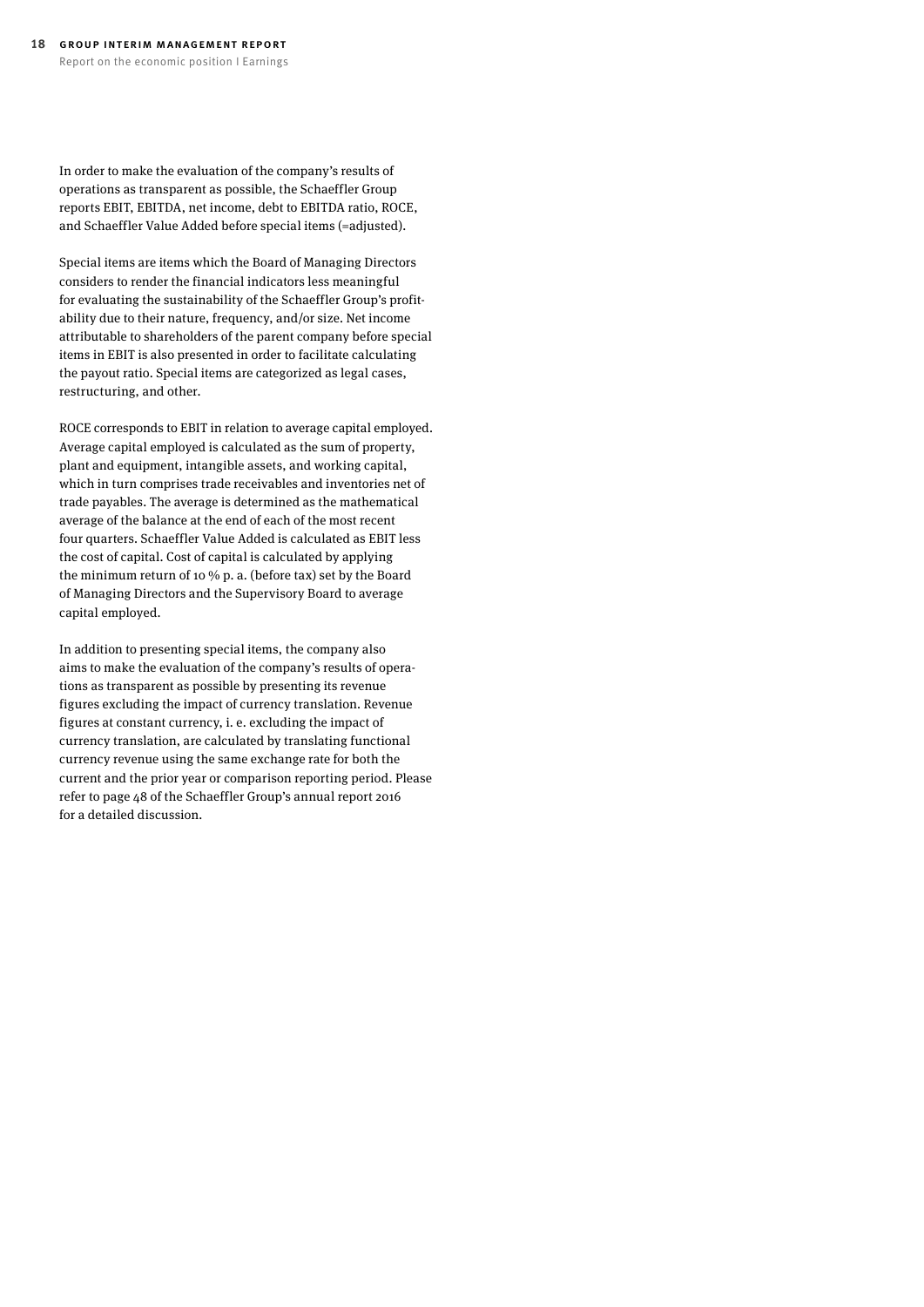### <span id="page-18-0"></span>1.4 Financial position

### Cash flow and liquidity

#### <span id="page-18-1"></span>Cash flow No. 007

|                                                                          | $1st$ six months |        | 2 <sup>nd</sup> quarter |        |        |                  |
|--------------------------------------------------------------------------|------------------|--------|-------------------------|--------|--------|------------------|
| in $\epsilon$ millions                                                   | 2017             | 2016   | Change<br>in $%$        | 2017   | 2016   | Change<br>in $%$ |
| Cash flows from operating activities                                     | 506              | 777    | $-34.9$                 | 320    | 571    | $-44.0$          |
| Cash used in investing activities                                        | $-595$           | $-561$ | 6.1                     | $-279$ | $-243$ | 14.8             |
| Free cash flow                                                           | $-89$            | 216    | $\blacksquare$          | 41     | 328    | $-87.5$          |
| Cash used in financing activities                                        | $-568$           | -438   | 29.7                    | $-566$ | $-452$ | 25.2             |
| Net increase in cash and cash equivalents                                | $-657$           | $-222$ | >100                    | $-525$ | $-124$ | >100             |
| Effects of foreign exchange rate changes on<br>cash and cash equivalents | $-15$            | $-5$   | >100                    | $-23$  | 3      |                  |
| Cash and cash equivalents<br>as at beginning of period                   | 1,071            | 799    | 34.0                    | 947    | 693    | 36.7             |
| Cash and cash equivalents<br>as at June 30                               | 399              | 572    | $-30.2$                 | 399    | 572    | $-30.2$          |

**Cash flow from operating activities** for the first six months of 2017 declined by EUR 271 m to EUR 506 m (prior year: EUR 777 m); reasons also include the earnings trend during the first half of 2017. Non-persistent cash outflows, including payments for income and other taxes and cash outflows related to legal cases and restructuring, also affected cash flow from operating activities. In addition, the prior year period included interest for a twelve-month period received on a loan receivable from IHO Verwaltungs GmbH; the loan was prepaid in full in 2016. As a result, no such interest was received in the first half of 2017.

**Capital expenditures** on property, plant and equipment and intangible assets (capex) amounted to EUR 594 m (prior year: EUR 561 m) in the reporting period. The capex ratio was 8.4 % (prior year: 8.4 %) of revenue.

<span id="page-18-2"></span>

|            | Capital expenditures by region (capex) |                        | No.008                           |
|------------|----------------------------------------|------------------------|----------------------------------|
|            |                                        | in $\epsilon$ millions | Change<br>in $\epsilon$ millions |
| Europe     |                                        | 361                    | $+30$                            |
|            |                                        | 331                    |                                  |
| Americas   |                                        | 72                     |                                  |
|            |                                        | 85                     | $-13$                            |
| Greater    |                                        | 130                    | $+9$                             |
| China      |                                        | 121                    |                                  |
| Asia/      |                                        | 31                     |                                  |
| Pacific    |                                        | 24                     | $+7$                             |
| Schaeffler |                                        | 594                    |                                  |
| Group      |                                        | 561                    | $+33$                            |
|            | H1 2017<br>H1 2016                     |                        |                                  |

Regions reflect the regional structure of the Schaeffler Group.

Of the significant capital expenditures made during the reporting period, EUR 361 m (prior year: EUR 331 m) related to the Europe Region and EUR 130 m (prior year: EUR 121 m) to the Greater China region. In order to strengthen its competitive position, the Schaeffler Group primarily invested in expanding capacity and in equipment and machinery for product start-ups.

In addition, the acquisition of Compact Dynamics GmbH resulted in a cash outflow of EUR 23 m, while the disposals of Schaeffler Motorenelemente AG & Co. KG and the fine blanking activities in Switzerland led to a cash inflow of EUR 20 m.

These developments resulted in **free cash flow** of EUR -89 m (prior year: positive free cash flow of EUR 216 m).

EUR 568 m in cash was used in **financing activities** (prior year: EUR 438 m) during the reporting period. EUR 328 m of the EUR 330 m in dividends paid during the second quarter of 2017 represented the dividends paid to Schaeffler AG's shareholders. A total of EUR 587 m in cash was used to redeem a USD bond and to terminate the related cross-currency derivatives in May 2017. Cash of EUR 350 m was provided by utilizing a portion of the Revolving Credit Facility.

Cash and cash equivalents decreased by EUR 672 m to EUR 399 m as at June 30, 2017 (December 31, 2016: EUR 1,071 m).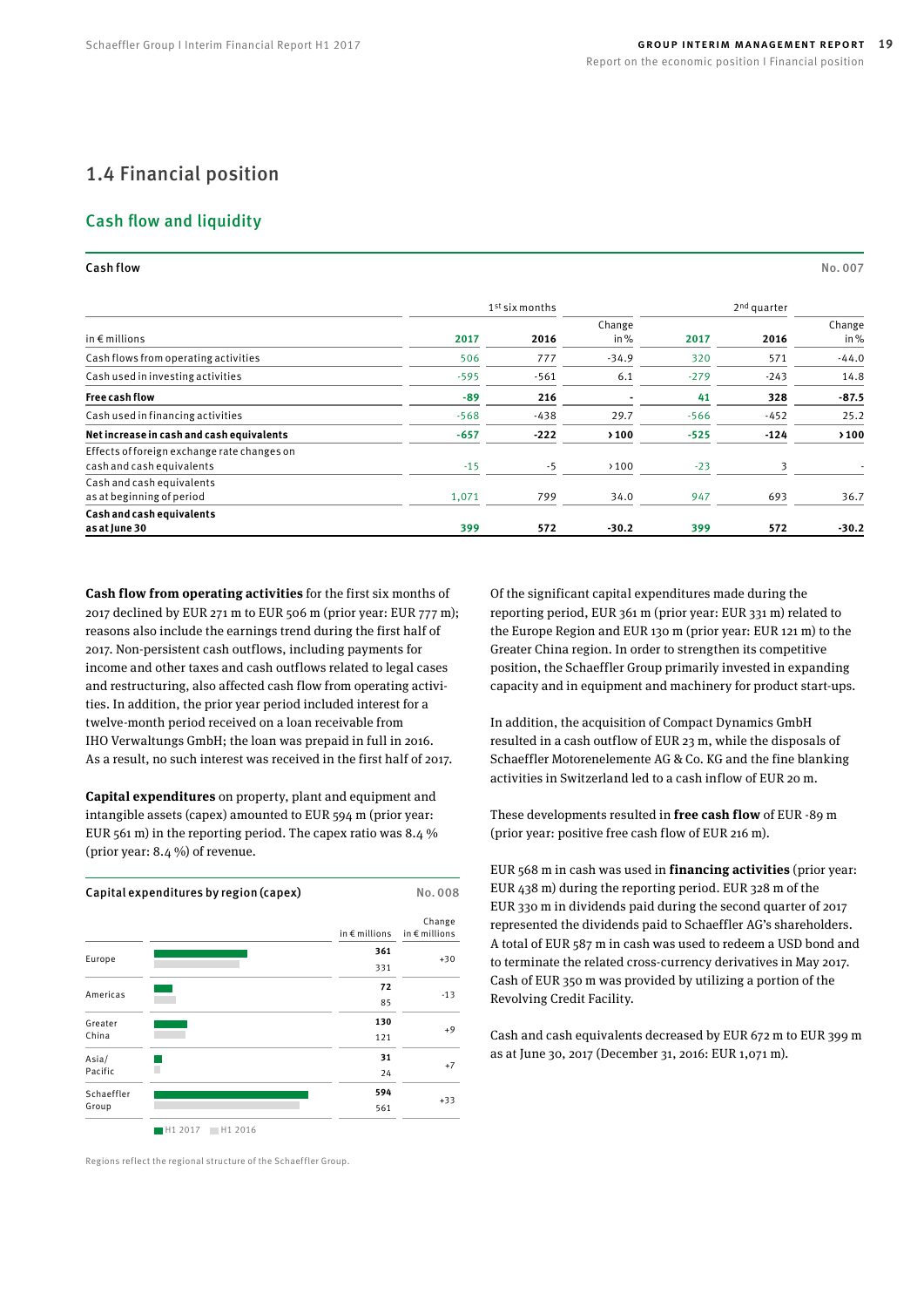#### **20** Group interim management report

<span id="page-19-0"></span>Change in cash and cash equivalents

Report on the economic position I Financial position



At June 30, 2017, cash and cash equivalents consisted primarily of bank balances. EUR 230 m (December 31, 2016: EUR 325 m) of this amount related to countries with foreign exchange restrictions and other legal restrictions. In addition, the Schaeffler Group has a Revolving Credit Facility of EUR 1.3 bn (December 31, 2016: EUR 1.3 bn), of which EUR 350 m were utilized at June 30, 2017, as a result of the redemption of the USD bond. Another EUR 11 m (December 31, 2016: EUR 13 m) of the Revolving Credit Facility were also utilized, primarily in the form of letters of credit.

#### Financial debt

The group's net financial debt increased to EUR 2,956 m, up EUR 320 m from December 31, 2016 (December 31, 2016: EUR 2,636 m), primarily due to the dividend payment and the negative free cash flow during the first half of 2017 as described above.

The debt to EBITDA ratio, defined as the ratio of net financial debt to earnings before financial result, income taxes, depreciation and amortization and impairment losses (EBITDA), amounted to 1.3 at June 30, 2017 (December 31, 2016: 1.1). The debt to EBITDA ratio before special items was 1.2 (December 31, 2016: 1.1).

The gearing ratio, the ratio of net financial debt to equity, was 136.3 % at June 30, 2017 (December 31, 2016: 132.0 %).

<span id="page-19-1"></span>

| Net financial debt          |       |                       | No.010         |
|-----------------------------|-------|-----------------------|----------------|
| in $\epsilon$ millions      |       | 06/30/2017 12/31/2016 | Change<br>in % |
| <b>Bonds</b>                | 2,019 | 2,719                 | $-25.7$        |
| <b>Facilities Agreement</b> | 1,333 | 982                   | 35.7           |
| Other financial debt        | 3     | 6                     | $-50.0$        |
| Total financial debt        | 3,355 | 3,707                 | $-9.5$         |
| Cash and cash equivalents   | 399   | 1,071                 | $-62.7$        |
| Net financial debt          | 2,956 | 2.636                 | 12.1           |

On May 24, 2017, the Schaeffler Group fully redeemed the bond with a principal of USD 700 m, a coupon of 4.25 %, and an original maturity of May 2021. The redemption was funded using available liquidity and by utilizing EUR 350 m of the Revolving Credit Facility.

On April 25, 2017, rating agency Fitch Ratings published its first rating of Schaeffler AG. Fitch assigned a rating of BBB-(investment grade) to Schaeffler AG with a stable outlook. The bonds were also rated BBB-.

No. 009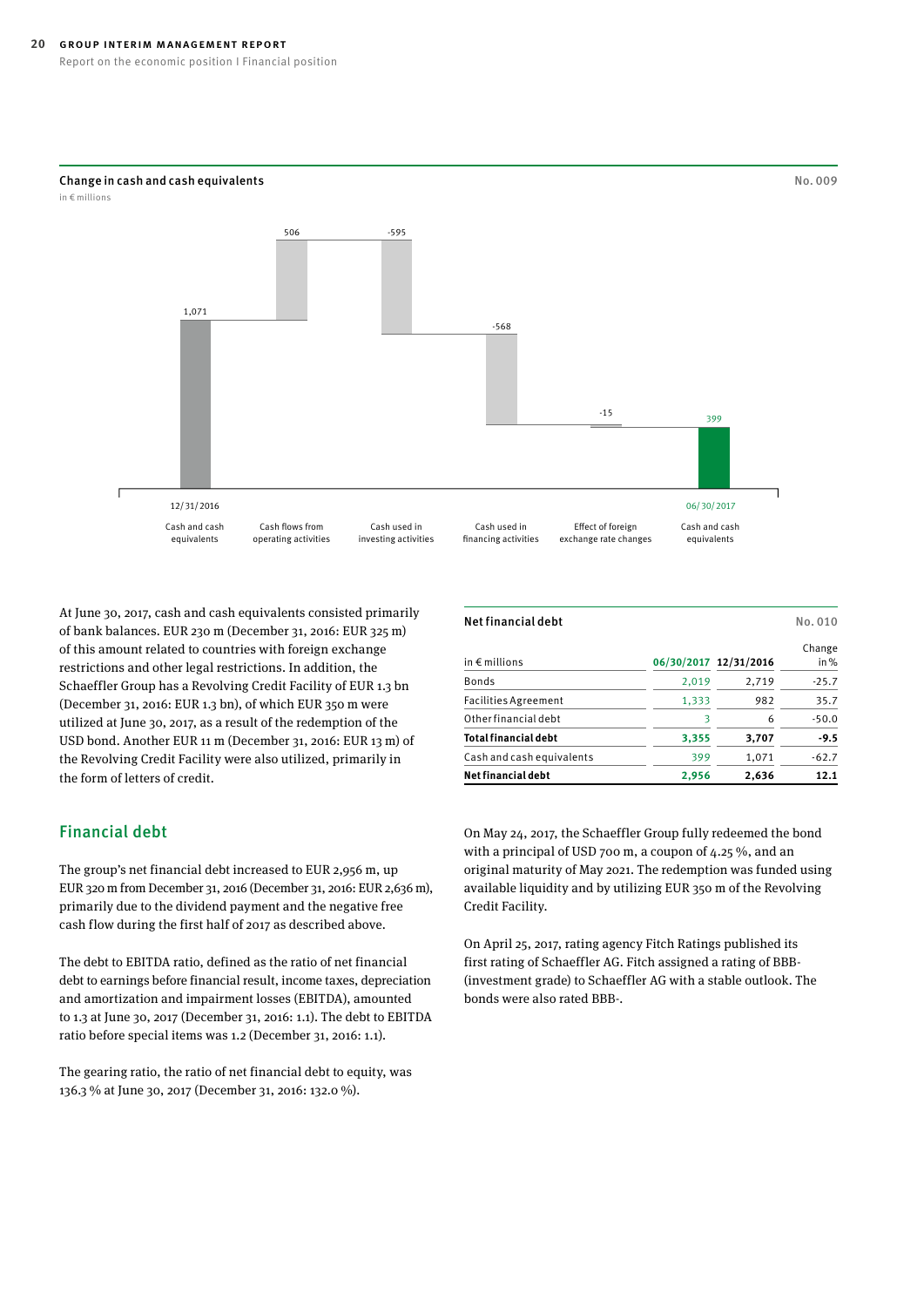At June 30, 2017, the Schaeffler Group's Facilities Agreement comprised the following tranches:

#### <span id="page-20-0"></span>Facilities Agreement Schaeffler Group No. 011

|                                         |          | 06/30/2017             | 12/31/2016 | 06/30/2017                             | 12/31/2016 | 06/30/2017                        | 12/31/2016                         |            |
|-----------------------------------------|----------|------------------------|------------|----------------------------------------|------------|-----------------------------------|------------------------------------|------------|
| Tranche                                 | Currency | Face value in millions |            | Carrying amount in $\epsilon$ millions |            |                                   | Coupon                             | Maturity   |
| Senior Term Loan                        | EUR      | 1.000                  | 1.000      | 992                                    | 992        | Euribor <sup>1)</sup><br>$+1.20%$ | Euribor <sup>1)</sup><br>$+1.20%$  | 07/18/2021 |
| Revolving Credit Facility <sup>2)</sup> | EUR      | 1.300                  | 1.300      | 341                                    | $-10$      | Euribor <sup>1)</sup><br>$+0.80%$ | Euribor <sup>1)</sup><br>$+0.80\%$ | 07/18/2021 |
| <b>Total</b>                            |          |                        |            | 1,333                                  | 982        |                                   |                                    |            |

<sup>1)</sup> Euribor floor of 0.00 %.<br><sup>2)</sup> EUR 361 m were drawn down as at June 30, 2017, including EUR 11 m primarily in the form of letters of credit (December 31, 2016: EUR 13 m).

In addition, the Schaeffler Group had further local lines of credit in the equivalent of approximately EUR 164 m (December 31, 2016: EUR 166 m), of which the equivalent of EUR 38 m were utilized at June 30, 2017, primarily in the form of letters of credit.

The following bonds issued by Schaeffler Finance B.V., Barneveld, Netherlands, were outstanding as at June 30, 2017. All bonds are listed on the Euro MTF market of the Luxembourg Stock Exchange.

#### <span id="page-20-1"></span>Schaeffler Group bonds No. 012

|                            |            | 06/30/2017 | 12/31/2016             | 06/30/2017                             | 12/31/2016 |        |            |
|----------------------------|------------|------------|------------------------|----------------------------------------|------------|--------|------------|
| <b>ISIN</b>                | Currency   |            | Face value in millions | Carrying amount in $\epsilon$ millions |            | Coupon | Maturity   |
| XS1212469966               | <b>EUR</b> | 400        | 400                    | 397                                    | 397        | 2.50%  | 05/15/2020 |
| US806261AJ29 <sup>1)</sup> | <b>USD</b> |            | 700                    |                                        | 658        | 4.25%  | 05/15/2021 |
| XS1067864022               | <b>EUR</b> | 500        | 500                    | 498                                    | 498        | 3.50%  | 05/15/2022 |
| US806261AM57               | <b>USD</b> | 600        | 600                    | 528                                    | 571        | 4.75%  | 05/15/2023 |
| XS1212470972               | <b>EUR</b> | 600        | 600                    | 596                                    | 595        | 3.25%  | 05/15/2025 |
| <b>Total</b>               |            |            |                        | 2,019                                  | 2,719      |        |            |

 $1)$  Redeemed in full on May 24, 2017.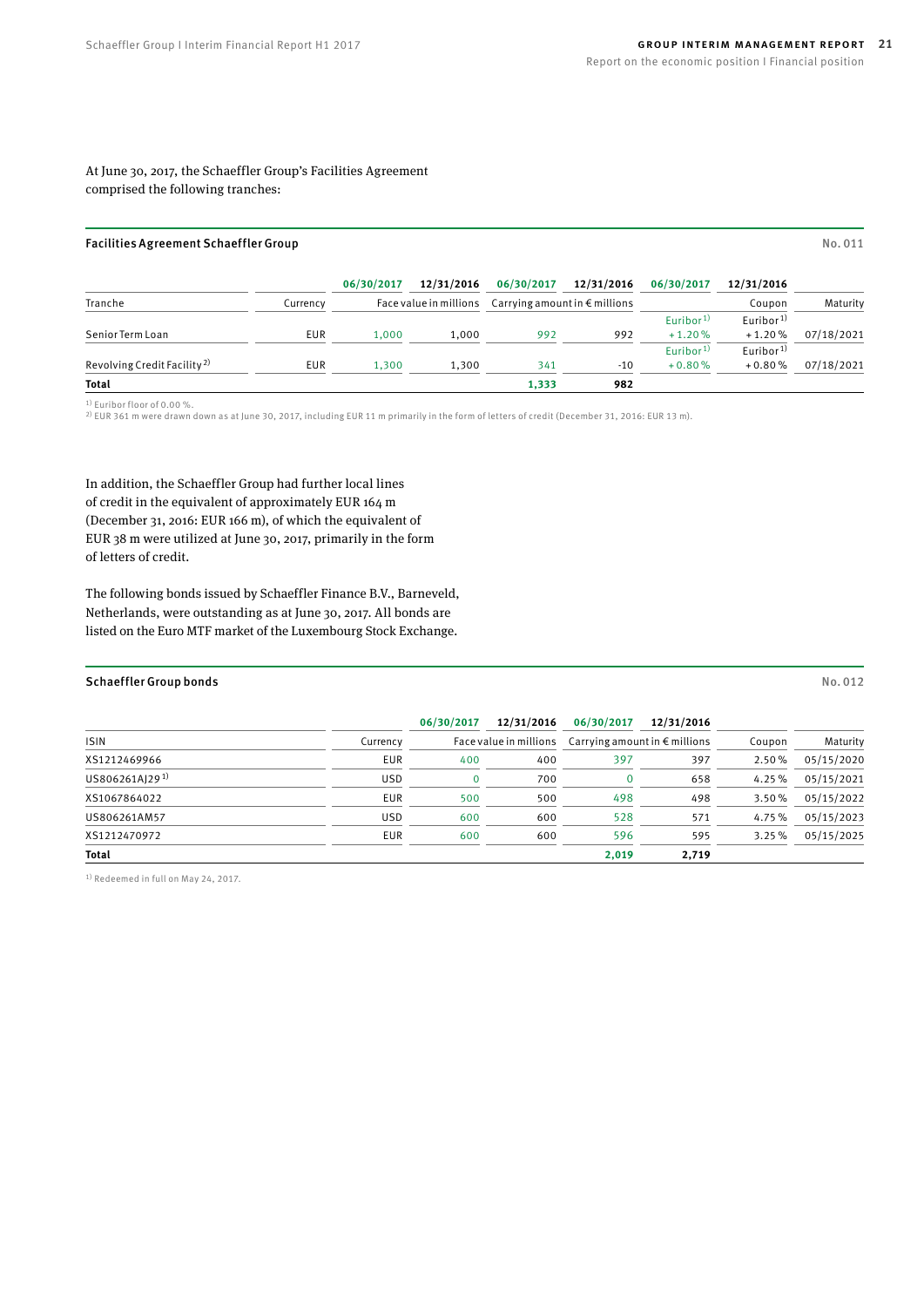<span id="page-21-0"></span>The company's maturity profile, which consists of the Senior Term Loan and the bonds issued by Schaeffler Finance B.V., Barneveld, Netherlands, was as follows as at June 30, 2017:

<span id="page-21-1"></span>

### 1.5 Net assets and capital structure

The Schaeffler Group's total assets decreased by EUR 444 m or 3.8 % to EUR 11,120 m as at June 30, 2017 (December 31, 2016: EUR 11,564 m).

<span id="page-21-2"></span>

| Consolidated statement of financial position<br>(abbreviated) |        |                       |                |  |  |  |
|---------------------------------------------------------------|--------|-----------------------|----------------|--|--|--|
| in $\epsilon$ millions                                        |        | 06/30/2017 12/31/2016 | Change<br>in % |  |  |  |
| Total non-current assets                                      | 5,895  | 5,979                 | $-1.4$         |  |  |  |
| Total current assets                                          | 5,225  | 5,585                 | $-6.4$         |  |  |  |
| <b>Total assets</b>                                           | 11,120 | 11,564                | $-3.8$         |  |  |  |
| Total shareholders' equity                                    | 2,168  | 1,997                 | 8.6            |  |  |  |
| Total non-current liabilities                                 | 5,507  | 6,361                 | $-13.4$        |  |  |  |
| Total current liabilities                                     | 3,445  | 3,206                 | 7.5            |  |  |  |
| Total shareholders' equity<br>and liabilities                 | 11,120 | 11,564                | -3.8           |  |  |  |

**Non-current assets** declined by EUR 84 m to EUR 5,895 m as at June 30, 2017 (December 31, 2016: EUR 5,979 m), primarily due to a EUR 84 m reduction in deferred tax assets mainly attributable to a slight increase in the discount rate for pension obligations and the redemption of the USD bond. The termination of the cross-currency swaps in connection with the bond redemption as well as negative changes in the fair value of the remaining non-current derivatives also contributed to the decrease in non-current assets. The decrease was partially offset mainly by property, plant and equipment increasing by EUR 62 m. Additions to intangible assets and property, plant and equipment amounted to EUR 538 m (prior year: EUR 468 m) and were primarily invested in expanding capacity and in equipment and machinery for product start-ups in the Automotive division. The Automotive division accounted for approximately 81 % of total additions for the reporting period.

**Current assets** fell by EUR 360 m to EUR 5,225 m (December 31, 2016: EUR 5,585 m) during the first six months of 2017. The decrease was largely attributable to the reduction in cash and cash equivalents (see "Cash flow and liquidity", [page 19](#page-18-0) et seq.), partially offset by higher inventories and trade receivables.

**Shareholders' equity** including non-controlling interests rose by EUR 171 m to EUR 2,168 m as at June 30, 2017 (December 31, 2016: EUR 1,997 m), mainly due to net income of EUR 494 m which was partially offset by EUR 328 m in dividends paid to Schaeffler AG's shareholders. The adverse impact of foreign currency translation on accumulated other comprehensive income contrasted with the favorable impact of discount rate-driven adjustments to pensions and similar obligations. The equity ratio was 19.5 % at June 30, 2017 (December 31, 2016: 17.3 %).

**Non-current liabilities** declined by EUR 854 m to EUR 5,507 m as at June 30, 2017 (December 31, 2016: EUR 6,361 m). The decline was largely due to the redemption of the USD bond. The decrease in provisions for pensions and similar obligations by EUR 105 m resulting primarily from a slight increase in the average discount rate to 2.3 % (December 31, 2016: 2.1 %) also contributed to the decline.

**Current liabilities** increased by EUR 239 m to EUR 3,445 m as at June 30, 2017 (December 31, 2016: EUR 3,206 m), largely due to the utilization of EUR 350 m of the Revolving Credit Facility in connection with the bond redemption referred to above. Higher balances of accrued vacation and overtime accounts also contributed to the rise in current liabilities, which was partially offset by a decline in other financial liabilities.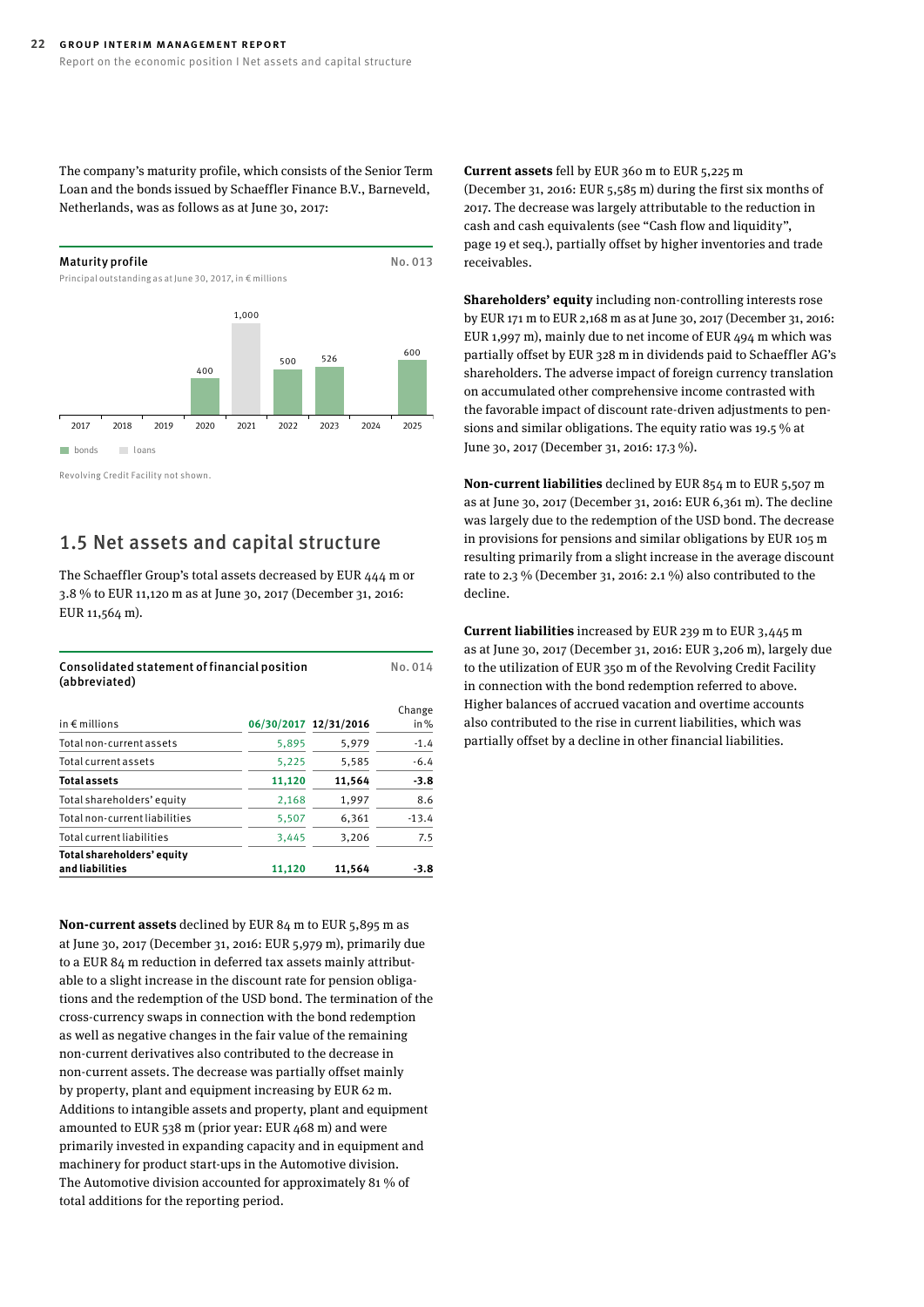## <span id="page-22-0"></span>2. Supplementary report

At its meeting on July 17, 2017, the Supervisory Board of Schaeffler AG appointed Dietmar Heinrich, Regional CEO Europe, to the Board of Managing Directors. On August 01, 2017, Mr. Heinrich will take up his role as Chief Financial Officer of Schaeffler AG, replacing Dr. Ulrich Hauck. The Supervisory Board also decided to extend the contract of Dr. Stefan Spindler, CEO Industrial, for a term of five years ending on April 30, 2023.

Dietmar Heinrich's successor as a member of the Schaeffler Group's Executive Board and Regional CEO Europe is Jürgen Ziegler. Mr. Ziegler will take up his new position on August 01, 2017.

No other material events expected to have a significant impact on the results of operations, financial position, or net assets of the Schaeffler Group occurred after June 30, 2017.

## 3. Report on opportunities and risks

The Schaeffler Group's opportunities and risks have not changed significantly compared to the statements made in the annual report 2016. However, concrete risks from increased pricing pressure in the Automotive business and rising purchase prices are affecting the earnings situation, which is apparent in the reduced earnings guidance for the business year 2017.

The Schaeffler Group's risks are limited, both individually and in combination with other risks, and do not jeopardize the continued existence of the company. Please refer to pages 61 et seq. of the Schaeffler Group's annual report 2016 for a discussion of Schaeffler's risk management system and potential opportunities and risks.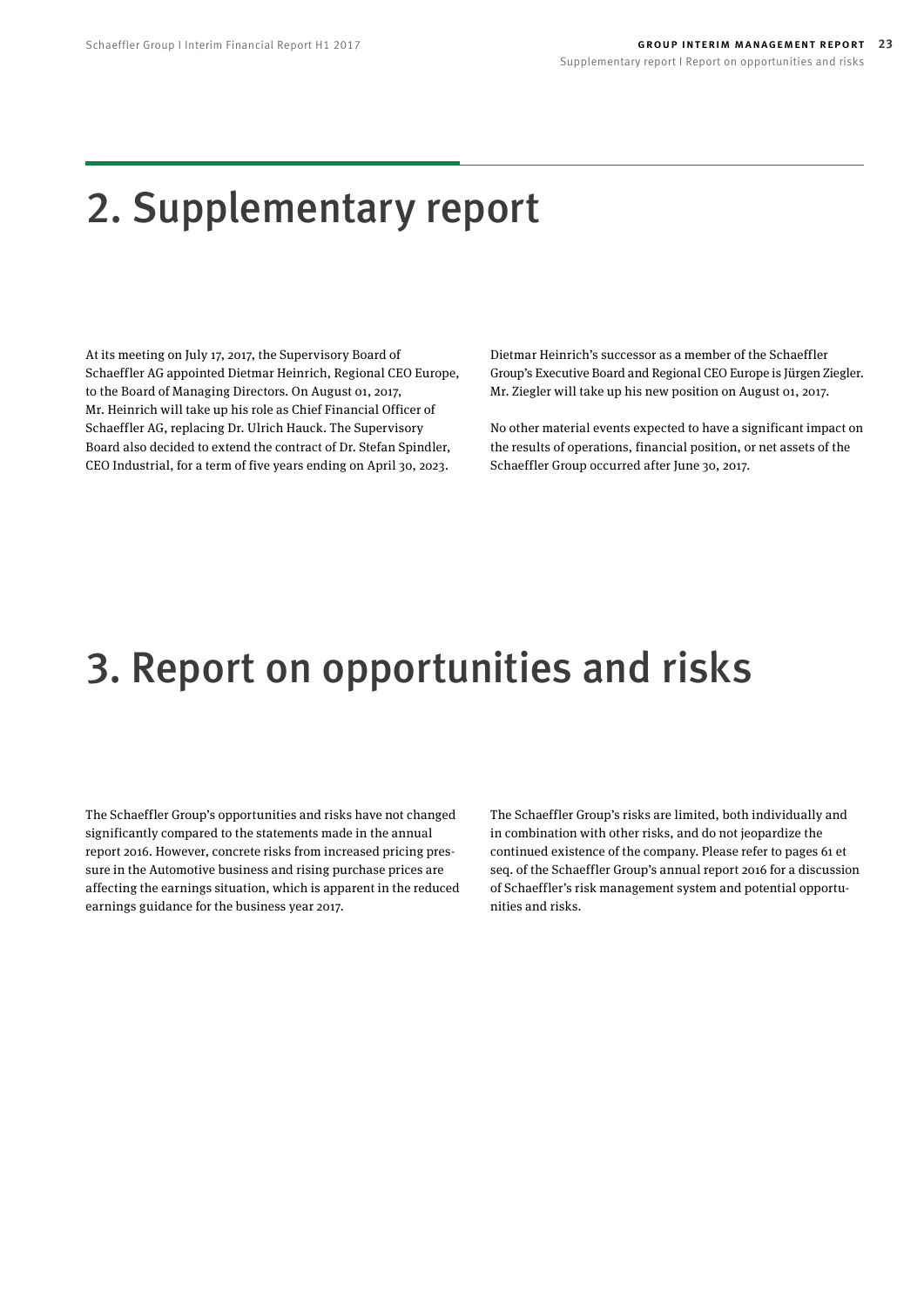## <span id="page-23-0"></span>4. Report on expected developments

### 4.1 Expected economic and sales market trends

In its current forecast (July 2017), the International Monetary Fund expects the global economy to grow by 3.5 % this year. Oxford Economics (July 2017) anticipates the same growth rate. In light of these forecasts, the Schaeffler Group continues to expect global economic growth of about 3 % in 2017.

Please refer to the discussion in the 2016 annual report regarding risks potentially affecting the development of the global economy.

The Schaeffler Group continues to believe that automobile production will grow by approximately 1.5 % in 2017. Given the positive trends in the Greater China and Asia/Pacific regions, the Schaeffler Group now expects industrial production to grow somewhat more rapidly than originally anticipated at the beginning of the year.

### 4.2 Schaeffler Group outlook

On June 26, 2017, the Board of Managing Directors of Schaeffler AG decided to reduce its earnings guidance for the business year 2017. This is due to a substantially lower earnings development in the Automotive division in the second quarter 2017 compared to the prior year.

#### <span id="page-23-1"></span>**Outlook 2017** No. 015

|                                                          | Outlook 2017<br>issued 01/24/2017 | Outlook 2017<br>issued 06/26/2017 | Actual H1 2017 |
|----------------------------------------------------------|-----------------------------------|-----------------------------------|----------------|
| Revenue growth <sup>1)</sup>                             | 4 to 5 %                          | 4 to 5 %                          | $3.8\%$        |
| <b>EBIT</b> margin<br>before special items <sup>2)</sup> | 12 to 13 %                        | 11 to 12 %                        | 11.1%          |
| Free cash flow                                           | $\sim$ EUR 600 m                  | $\sim$ EUR 500 m                  | EUR-89 m       |

 $1)$  Compared with prior year; excluding the impact of currency translation. 2) Please refer to [pp. 17](#page-16-0) et seq. for the definition of special items.

Based on these considerations, the company expects to generate an EBIT margin before special items of 11 to 12 % (previously 12 to 13 % before special items) for 2017 as a whole.

The Schaeffler Group now anticipates approximately EUR 500 m (previously EUR 600 m) in free cash flow for 2017.

The Schaeffler Group confirmed its revenue guidance for the full year 2017. The company continues to expect its revenue to grow by 4 to 5 % excluding the impact of currency translation for the business year 2017.

Herzogenaurach, July 31, 2017

The Board of Managing Directors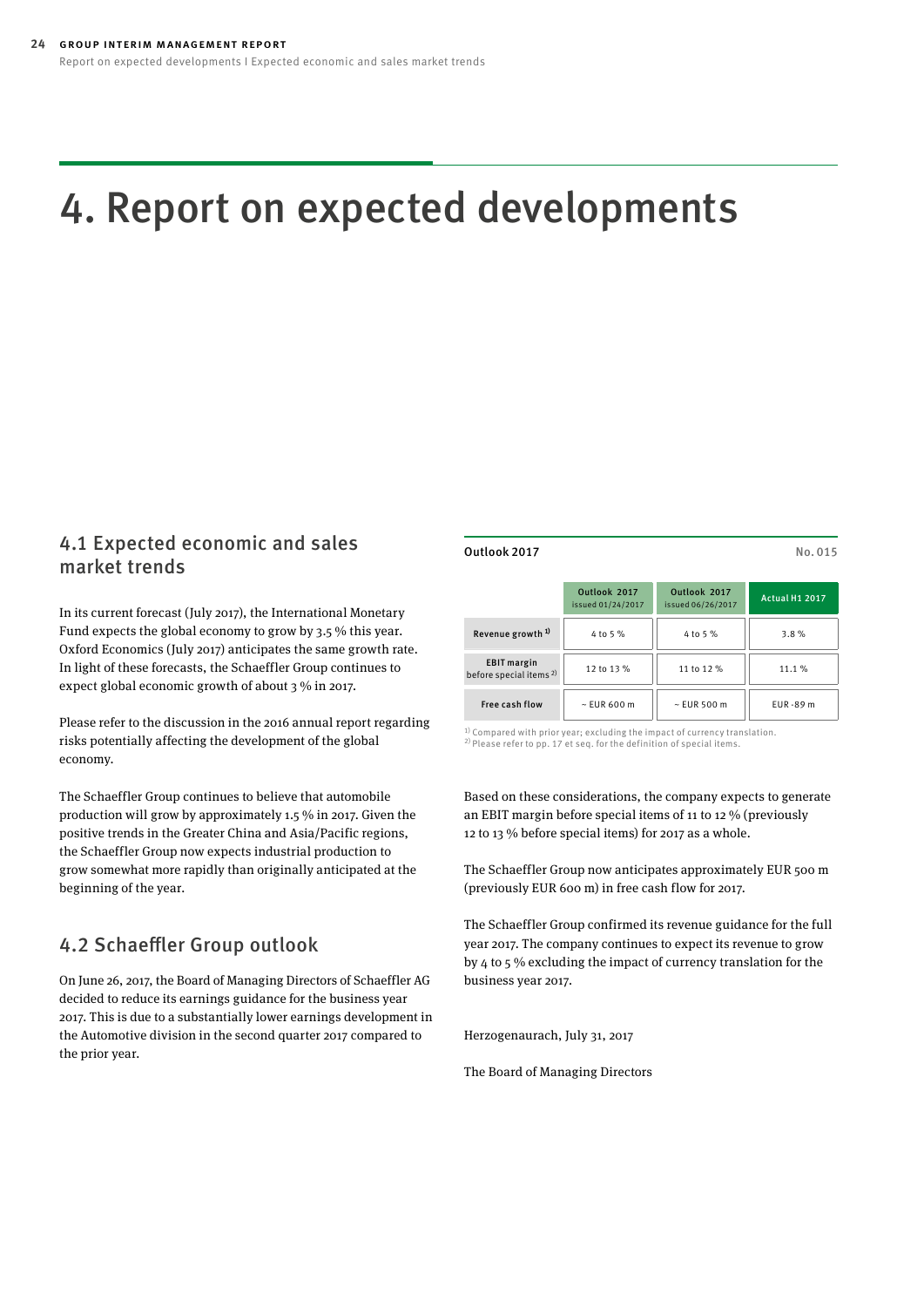## <span id="page-24-1"></span><span id="page-24-0"></span>Consolidated income statement

No. 016

|                                                                      |          | $1st$ six months |                  | $2nd$ quarter |          |               |
|----------------------------------------------------------------------|----------|------------------|------------------|---------------|----------|---------------|
| in $\epsilon$ millions                                               | 2017     | 2016             | Change<br>in $%$ | 2017          | 2016     | Change<br>in% |
| Revenue                                                              | 7,046    | 6,712            | 5.0              | 3,472         | 3,369    | 3.1           |
| Cost of sales                                                        | $-5,093$ | $-4,792$         | 6.3              | $-2,551$      | $-2,393$ | 6.6           |
| <b>Gross profit</b>                                                  | 1,953    | 1,920            | 1.7              | 921           | 976      | $-5.6$        |
| Research and development expenses                                    | $-428$   | $-378$           | 13.2             | $-216$        | $-194$   | 11.3          |
| Selling expenses                                                     | $-485$   | $-450$           | 7.8              | $-242$        | $-228$   | 6.1           |
| Administrative expenses                                              | $-230$   | $-218$           | 5.5              | $-113$        | $-108$   | 4.6           |
| Other income                                                         | 42       | 15               | >100             | 30            | 11       | >100          |
| Other expenses                                                       | $-59$    | $-30$            | 96.7             | $-22$         | $-19$    | 15.8          |
| Earnings before financial result and income taxes (EBIT)             | 793      | 859              | $-7.7$           | 358           | 438      | $-18.3$       |
| <b>Financial income</b>                                              | 87       | 112              | $-22.3$          | 86            | 10       | >100          |
| <b>Financial expenses</b>                                            | $-190$   | $-265$           | $-28.3$          | $-141$        | $-98$    | 43.9          |
| <b>Financial result</b>                                              | $-103$   | $-153$           | $-32.7$          | $-55$         | -88      | $-37.5$       |
| Earnings before income taxes                                         | 690      | 706              | $-2.3$           | 303           | 350      | $-13.4$       |
| Income taxes                                                         | $-196$   | $-206$           | $-4.9$           | $-92$         | $-106$   | $-13.2$       |
| <b>Net income</b>                                                    | 494      | 500              | $-1.2$           | 211           | 244      | $-13.5$       |
| Attributable to shareholders of the parent company                   | 485      | 494              | $-1.8$           | 206           | 241      | $-14.5$       |
| Attributable to non-controlling interests                            | 9        | 6                | 50.0             | 5             | 3        | 66.7          |
| Earnings per common share (basic/diluted, in $\epsilon$ )            | 0.72     | 0.74             | $-2.7$           | 0.30          | 0.36     | $-16.7$       |
| Earnings per common non-voting share (basic/diluted, in $\epsilon$ ) | 0.73     | 0.75             | $-2.7$           | 0.31          | 0.37     | $-16.2$       |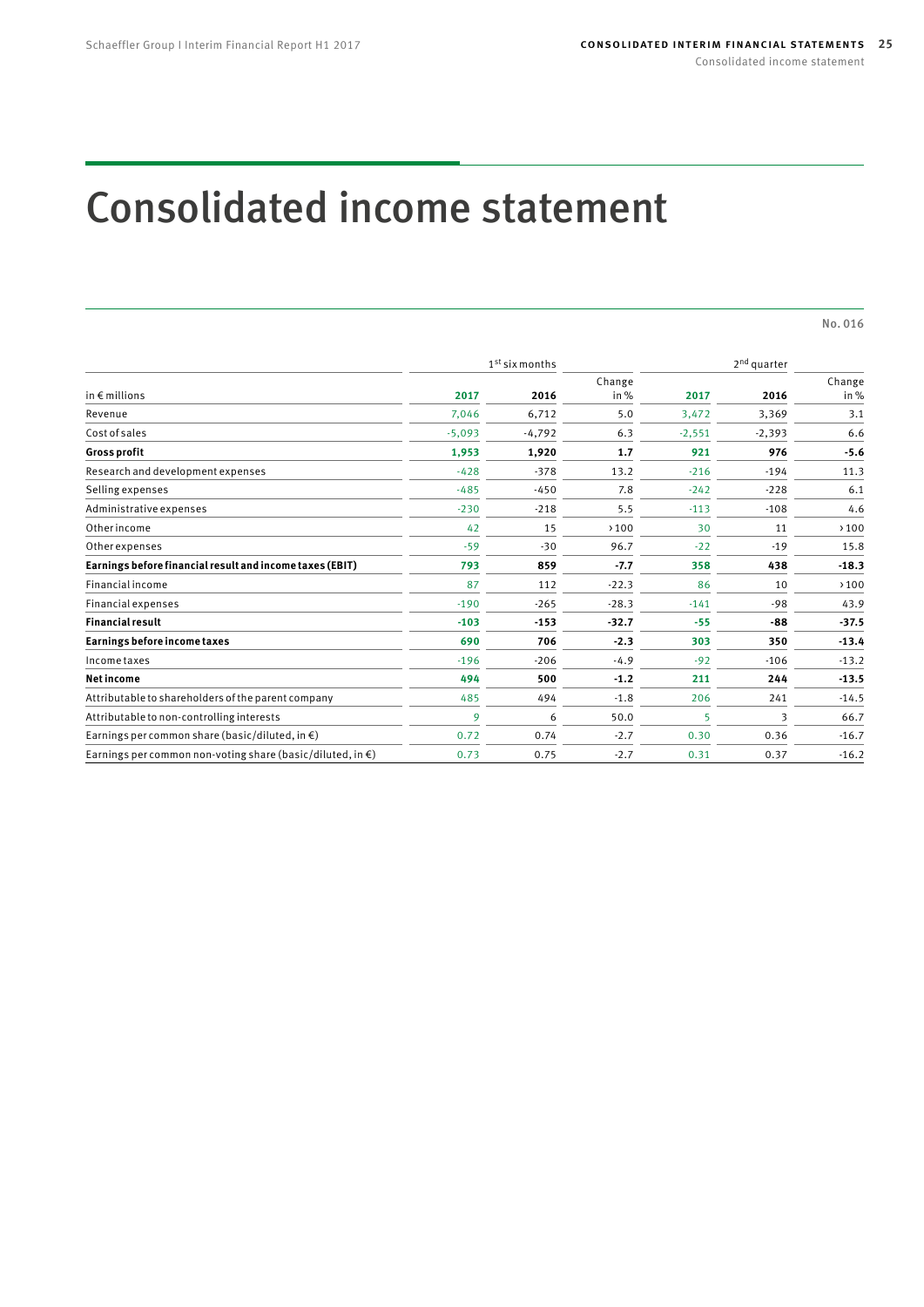# <span id="page-25-1"></span><span id="page-25-0"></span>Consolidated statement of comprehensive income

No. 017

|                                                                                                    |                 |              |                |                 |             | $1st$ six months |                 |             |                |                 |              | 2 <sup>nd</sup> quarter |
|----------------------------------------------------------------------------------------------------|-----------------|--------------|----------------|-----------------|-------------|------------------|-----------------|-------------|----------------|-----------------|--------------|-------------------------|
|                                                                                                    |                 |              | 2017           |                 |             | 2016             |                 |             | 2017           |                 |              | 2016                    |
| in $\epsilon$ millions                                                                             | before<br>taxes | taxes        | after<br>taxes | before<br>taxes | taxes       | after<br>taxes   | before<br>taxes | taxes       | after<br>taxes | before<br>taxes | taxes        | after<br>taxes          |
| <b>Net income</b>                                                                                  | 690             | $-196$       | 494            | 706             | $-206$      | 500              | 303             | $-92$       | 211            | 350             | $-106$       | 244                     |
| Foreign currency translation differences for<br>foreign operations                                 | $-176$          | $\mathbf{0}$ | $-176$         | $-30$           | 0           | $-30$            | $-213$          | $\mathbf 0$ | $-213$         | 48              | $\mathbf 0$  | 48                      |
| Net change from hedges of net investments in<br>foreign operations                                 | 25              | $-7$         | 18             | 14              | $-4$        | 10               | 19              | $-5$        | 14             | $-18$           | 5            | $-13$                   |
| Effective portion of changes in fair value of<br>cash flow hedges                                  | 84              | $-23$        | 61             | 4               | $-1$        | 3                | 78              | $-21$       | 57             | $-17$           | 5            | $-12$                   |
| Net change in fair value of<br>available-for-sale financial assets                                 | $\mathbf 0$     | $\mathbf{0}$ | $\mathbf 0$    | $\mathbf 0$     | $\mathbf 0$ | $\mathbf 0$      | $\mathbf{0}$    | $\mathbf 0$ | $\mathbf 0$    | $\mathbf 0$     | $\mathbf{0}$ | 0                       |
| Total other comprehensive income (loss) that may<br>be reclassified subsequently to profit or loss | $-67$           | $-30$        | $-97$          | $-12$           | -5          | $-17$            | $-116$          | $-26$       | $-142$         | 13              | 10           | 23                      |
| Remeasurement of<br>net defined benefit liability                                                  | 145             | $-41$        | 104            | $-413$          | 116         | $-297$           | 42              | $-13$       | 29             | $-168$          | 46           | $-122$                  |
| Total other comprehensive income (loss) that will<br>not be reclassified to profit or loss         | 145             | $-41$        | 104            | $-413$          | 116         | $-297$           | 42              | $-13$       | 29             | $-168$          | 46           | $-122$                  |
| Total other comprehensive income (loss)                                                            | 78              | $-71$        | 7              | $-425$          | 111         | $-314$           | $-74$           | $-39$       | $-113$         | $-155$          | 56           | -99                     |
| Total comprehensive income (loss)<br>for the period                                                | 768             | $-267$       | 501            | 281             | $-95$       | 186              | 229             | $-131$      | 98             | 195             | $-50$        | 145                     |
| Total comprehensive income (loss) attributable<br>to shareholders of the parent company            | 758             | $-263$       | 495            | 275             | $-91$       | 184              | 229             | $-129$      | 100            | 190             | $-48$        | 142                     |
| Total comprehensive income (loss) attributable<br>to non-controlling interests                     | 10              | $-4$         | 6              | 6               | -4          | $\overline{2}$   | $\mathbf{0}$    | $-2$        | $-2$           | 5               | $-2$         | 3                       |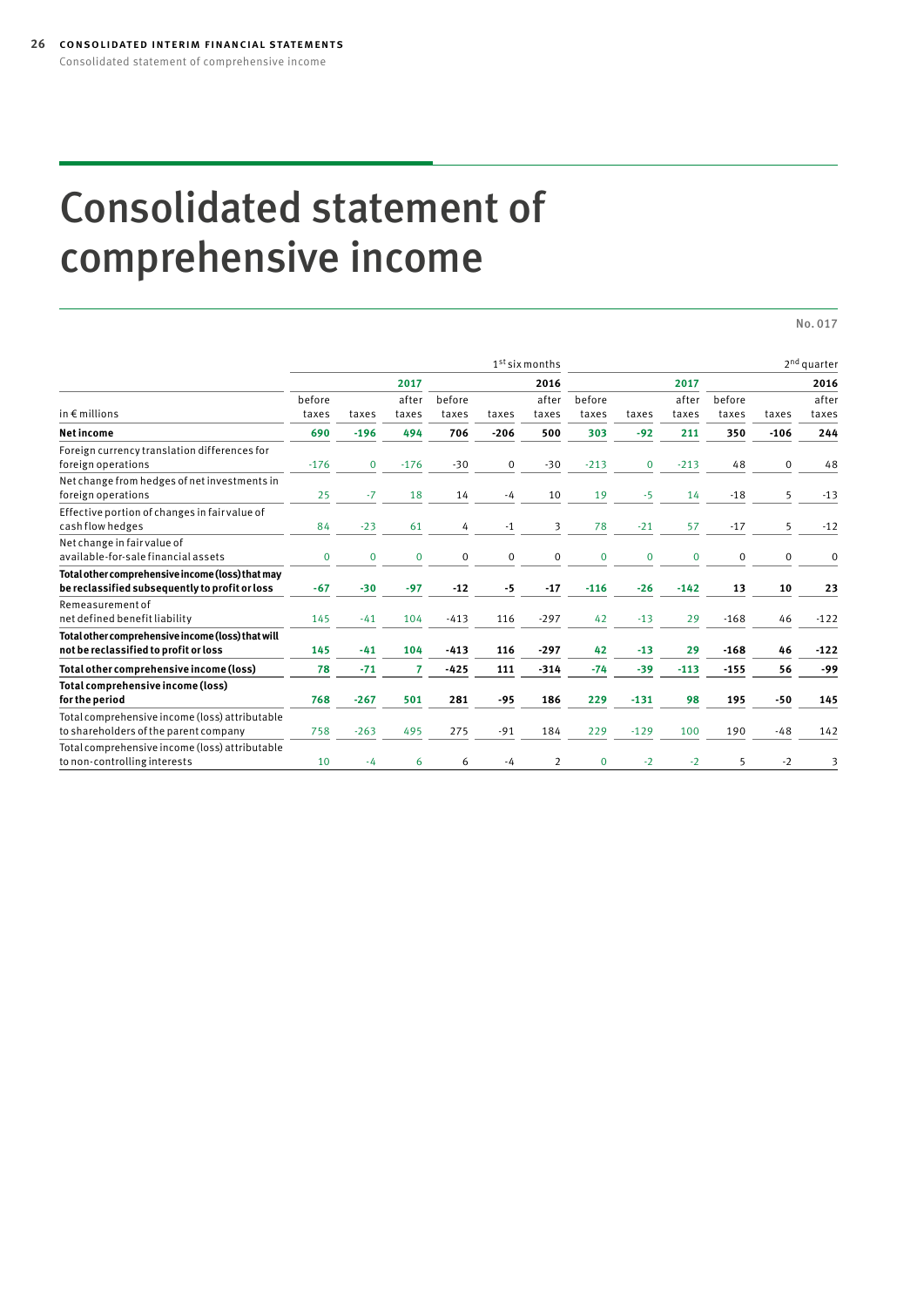## <span id="page-26-1"></span><span id="page-26-0"></span>Consolidated statement of financial position

|                                                           |                 |                 |             | No.018  |
|-----------------------------------------------------------|-----------------|-----------------|-------------|---------|
|                                                           |                 |                 |             | Change  |
| in $\epsilon$ millions                                    | 06/30/2017      | 12/31/2016      | 06/30/2016  | in%     |
| <b>ASSETS</b>                                             |                 |                 |             |         |
| Intangible assets                                         | 631             | 632             | 585         | $-0.2$  |
| Property, plant and equipment                             | 4,569           | 4,507           | 4,242       | 1.4     |
| Other financial assets                                    | 147             | 217             | 1,922       | $-32.3$ |
| Otherassets                                               | 60              | 51              | 41          | 17.6    |
| Income tax receivables                                    | $\mathbf 0$     | $\mathbf 0$     | 4           | 0.0     |
| Deferred tax assets                                       | 488             | 572             | 603         | $-14.7$ |
| <b>Total non-current assets</b>                           | 5,895           | 5,979           | 7,397       | $-1.4$  |
| Inventories                                               | 2,010           | 1,905           | 1,914       | 5.5     |
| Trade receivables                                         | 2,327           | 2,218           | 2,266       | 4.9     |
| Other financial assets                                    | 85              | 55              | 119         | 54.5    |
| Otherassets                                               | 293             | 218             | 222         | 34.4    |
| Income tax receivables                                    | 111             | 93              | 64          | 19.4    |
| Cash and cash equivalents                                 | 399             | 1,071           | 572         | $-62.7$ |
| Assets held for sale                                      | $\mathbf 0$     | 25              | $\mathbf 0$ | $-100$  |
| <b>Total current assets</b>                               | 5,225           | 5,585           | 5,157       | $-6.4$  |
| <b>Total assets</b>                                       | 11,120          | 11,564          | 12,554      | $-3.8$  |
| SHAREHOLDERS' EQUITY AND LIABILITIES                      |                 |                 |             |         |
| Share capital                                             | 666             | 666             | 666         | 0.0     |
| Capital reserves                                          | 2,348           | 2,348           | 2,348       | 0.0     |
| Other reserves                                            | $-247$          | $-404$          | $-769$      | $-38.9$ |
| Accumulated other comprehensive income (loss)             | $-703$          | $-713$          | $-909$      | $-1.4$  |
| Equity attributable to shareholders of the parent company | 2,064           | 1,897           | 1,336       | 8.8     |
| Non-controlling interests                                 | 104             | 100             | 89          | 4.0     |
| Total shareholders' equity                                | 2,168           | 1,997           | 1,425       | 8.6     |
| Provisions for pensions and similar obligations           | 2,077           | 2,182           | 2,358       | $-4.8$  |
| Provisions                                                | 88              | 96              | 138         | $-8.3$  |
| Financial debt                                            | 3,003           | 3,704           | 5,442       | $-18.9$ |
| Income tax payables                                       | 141             | 163             | 219         | $-13.5$ |
| Other financial liabilities                               | 55              | 86              | 7           | $-36.0$ |
| <b>Other liabilities</b>                                  | $\overline{7}$  | 6               | 6           | 16.7    |
| Deferred tax liabilities                                  | 136             | 124             | 116         | 9.7     |
| <b>Total non-current liabilities</b>                      | 5,507           | 6,361           | 8,286       | $-13.4$ |
| Provisions                                                | 300             | 354             | 419         | $-15.3$ |
| Financial debt                                            | 352             | 3               | 4           | >100    |
| Trade payables                                            | 1,581           | 1,625           | 1,384       | $-2.7$  |
| Income tax payables                                       | 198             | 176             | 135         | 12.5    |
| Other financial liabilities                               | 593             | 696             | 506         | $-14.8$ |
| Other liabilities                                         | 421             | 344             | 395         | 22.4    |
| Liabilities held for sale                                 | $\mathbf 0$     | 8               | 0           | $-100$  |
| <b>Total current liabilities</b>                          |                 |                 | 2,843       | 7.5     |
| Total shareholders' equity and liabilities                | 3,445<br>11,120 | 3,206<br>11,564 | 12,554      | $-3.8$  |
|                                                           |                 |                 |             |         |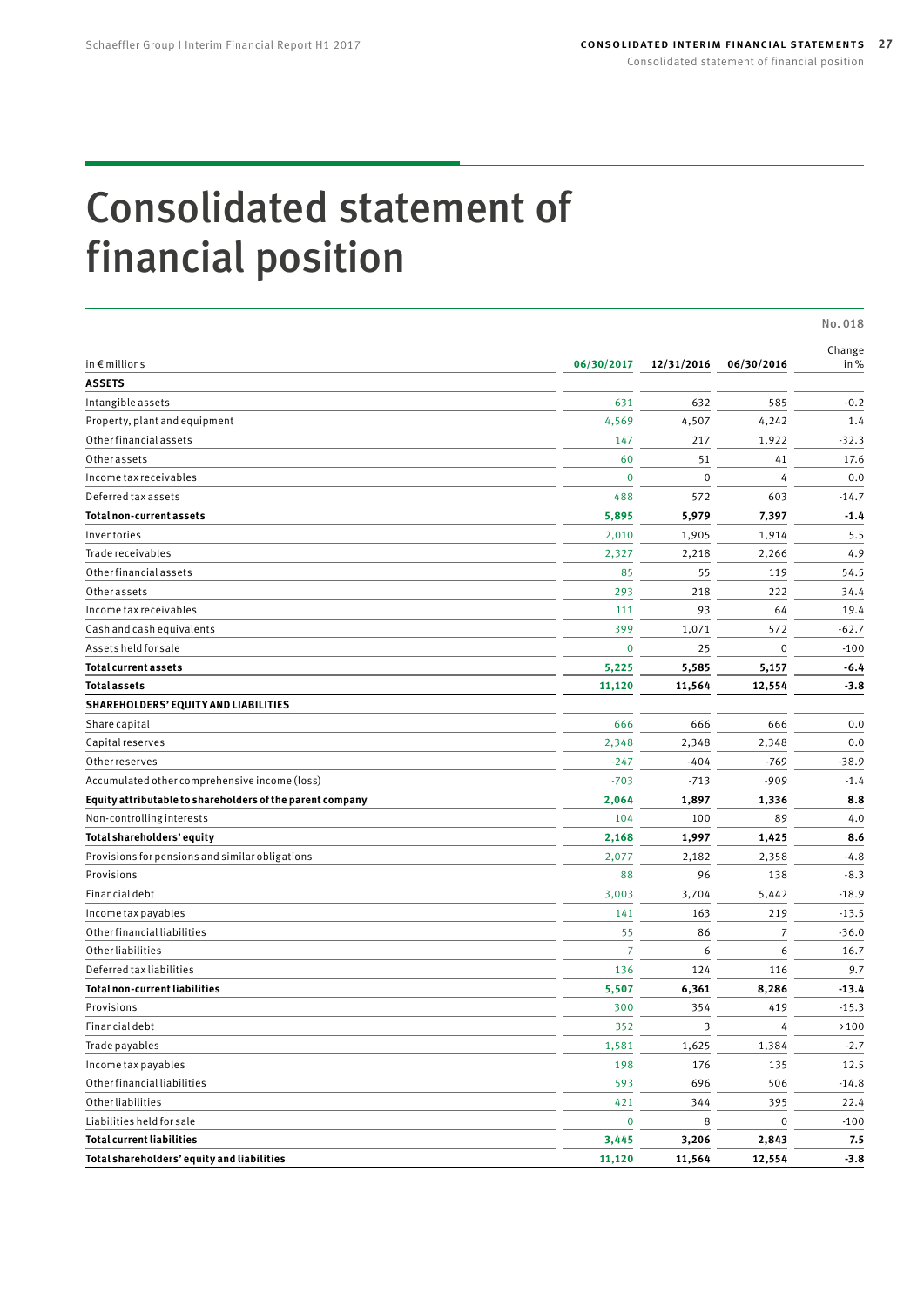## <span id="page-27-1"></span><span id="page-27-0"></span>Consolidated statement of cash flows

No. 019

|              |              |                         | 2nd quarter    |             |               |
|--------------|--------------|-------------------------|----------------|-------------|---------------|
| 2017         | 2016         | Change<br>in%           | 2017           | 2016        | Change<br>in% |
|              |              |                         |                |             |               |
| 793          | 859          | $-7.7$                  | 358            | 438         | $-18.3$       |
| $-77$        | $-107$       | $-28.0$                 | $-47$          | $-72$       | $-34.7$       |
| 4            | 73           | $-94.5$                 | $\mathbf{1}$   | 70          | $-98.6$       |
| $-181$       | $-161$       | 12.4                    | $-100$         | $-62$       | 61.3          |
| 382          | 358          | 6.7                     | 193            | 181         | 6.6           |
| $\mathbf{1}$ | $\mathbf{1}$ | 0.0                     | $\mathbf{1}$   | $\pmb{0}$   |               |
|              |              |                         |                |             |               |
| $-161$       | $-112$       | 43.8                    | $-68$          | $-36$       | 88.9          |
| $-174$       | $-264$       | $-34.1$                 | 57             | $-38$       |               |
| 38           | 89           | $-57.3$                 | $-2$           | 37          |               |
| 26           | $-19$        |                         | 9              | $-11$       |               |
| $-145$       | 60           |                         | $-82$          | 64          |               |
| 506          | 777          | $-34.9$                 | 320            | 571         | $-44.0$       |
|              |              |                         |                |             |               |
| 3            | $\mathbf{1}$ | >100                    | $\mathbf{1}$   | $\mathbf 0$ |               |
| $-14$        | $-10$        | 40.0                    | $-7$           | $-5$        | 40.0          |
| $-580$       | $-551$       | 5.3                     | $-288$         | $-238$      | 21.0          |
| $-23$        | $\mathbf 0$  |                         | $\mathbf 0$    | 0           |               |
| 20           | $\mathbf 0$  |                         | 16             | $\mathbf 0$ |               |
| $-1$         | $-1$         | 0.0                     | $-1$           | $\mathbf 0$ |               |
| -595         | $-561$       | 6.1                     | $-279$         | $-243$      | 14.8          |
|              |              |                         |                |             |               |
| $-330$       | $-329$       | 0.3                     | $-330$         | $-329$      | 0.3           |
| 350          | $\mathbf{1}$ | >100                    | 350            | $-14$       |               |
| $-588$       | $-208$       | >100                    | $-586$         | $-207$      | >100          |
| $\mathbf{0}$ | 98           | $-100$                  | $\overline{0}$ | 98          | $-100$        |
| $-568$       | $-438$       | 29.7                    | $-566$         | -452        | 25.2          |
| $-657$       | $-222$       | >100                    | $-525$         | $-124$      | >100          |
|              |              |                         |                |             |               |
| $-15$        | $-5$         | >100                    | $-23$          | 3           |               |
|              |              |                         |                |             | 36.7          |
|              |              |                         |                |             |               |
| 399          | 572          | $-30.2$                 | 399            | 572         | $-30.2$       |
|              | 1,071        | $1st$ six months<br>799 | 34.0           | 947         | 693           |

 $1)$  Incl. EUR 38 m in cash inflows from cross-currency derivatives terminated early in connection with the redemption of the USD bonds.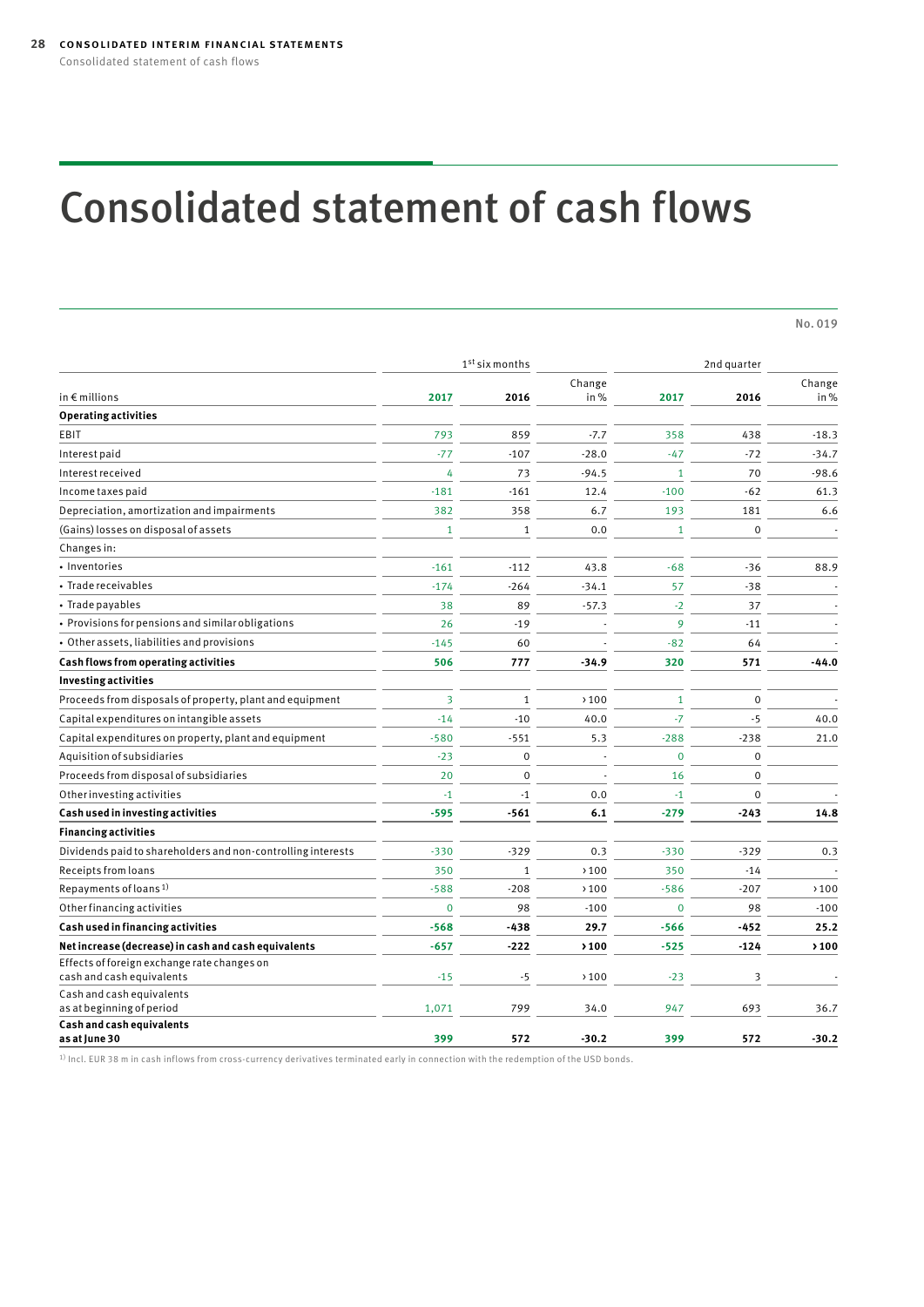## <span id="page-28-1"></span><span id="page-28-0"></span>Consolidated statement of changes in equity

No. 020

|                                                            | Share   | Other<br>Accumulated other comprehensive<br>Capital |          |                        |                    |                      |                                                             |          |                          |                |
|------------------------------------------------------------|---------|-----------------------------------------------------|----------|------------------------|--------------------|----------------------|-------------------------------------------------------------|----------|--------------------------|----------------|
|                                                            | capital | reserves                                            | reserves |                        |                    |                      | income (loss)                                               | Subtotal | controlling<br>interests | Total          |
| in $\epsilon$ millions                                     |         |                                                     |          | Translation<br>reserve | Hedging<br>reserve | Fairvalue<br>reserve | Defined<br>benefit<br>plan<br>remeasure-<br>ment<br>reserve |          |                          |                |
| Balance as at January 01, 2016                             | 666     | 2,348                                               | $-935$   | $-79$                  | $-29$              | 0                    | $-491$                                                      | 1,480    | 88                       | 1,568          |
| Netincome                                                  |         |                                                     | 494      |                        |                    |                      |                                                             | 494      | 6                        | 500            |
| Othercomprehensive<br>income (loss)                        |         |                                                     |          | $-16$                  | 3                  | 0                    | $-297$                                                      | $-310$   | -4                       | $-314$         |
| <b>Total comprehensive</b><br>income (loss) for the period |         |                                                     | 494      | $-16$                  | 3                  | 0                    | $-297$                                                      | 184      | $\overline{2}$           | 186            |
| Dividends                                                  |         |                                                     | $-328$   |                        |                    |                      |                                                             | $-328$   | $-1$                     | $-329$         |
| <b>Total amount of transactions</b><br>with shareholders   |         |                                                     | $-328$   |                        |                    |                      |                                                             | $-328$   | -1                       | $-329$         |
| Balance as at June 30, 2016                                | 666     | 2,348                                               | $-769$   | $-95$                  | $-26$              | 0                    | $-788$                                                      | 1,336    | 89                       | 1,425          |
| Balance as at January 01, 2017                             | 666     | 2,348                                               | $-404$   | $-27$                  | $-35$              | $\bf{0}$             | $-651$                                                      | 1,897    | 100                      | 1,997          |
| Net income                                                 |         |                                                     | 485      |                        |                    |                      |                                                             | 485      | 9                        | 494            |
| Other comprehensive<br>income (loss)                       |         |                                                     |          | $-155$                 | 61                 | $\mathbf{0}$         | 104                                                         | 10       | $-3$                     | $\overline{7}$ |
| <b>Total comprehensive</b><br>income (loss) for the period |         |                                                     | 485      | $-155$                 | 61                 | $\bf{0}$             | 104                                                         | 495      | 6                        | 501            |
| Dividends                                                  |         |                                                     | $-328$   |                        |                    |                      |                                                             | $-328$   | $-2$                     | $-330$         |
| <b>Total amount of transactions</b><br>with shareholders   |         |                                                     | $-328$   |                        |                    |                      |                                                             | $-328$   | $-2$                     | $-330$         |
| Balance as at June 30, 2017                                | 666     | 2,348                                               | $-247$   | $-182$                 | 26                 | $\bf{0}$             | $-547$                                                      | 2,064    | 104                      | 2,168          |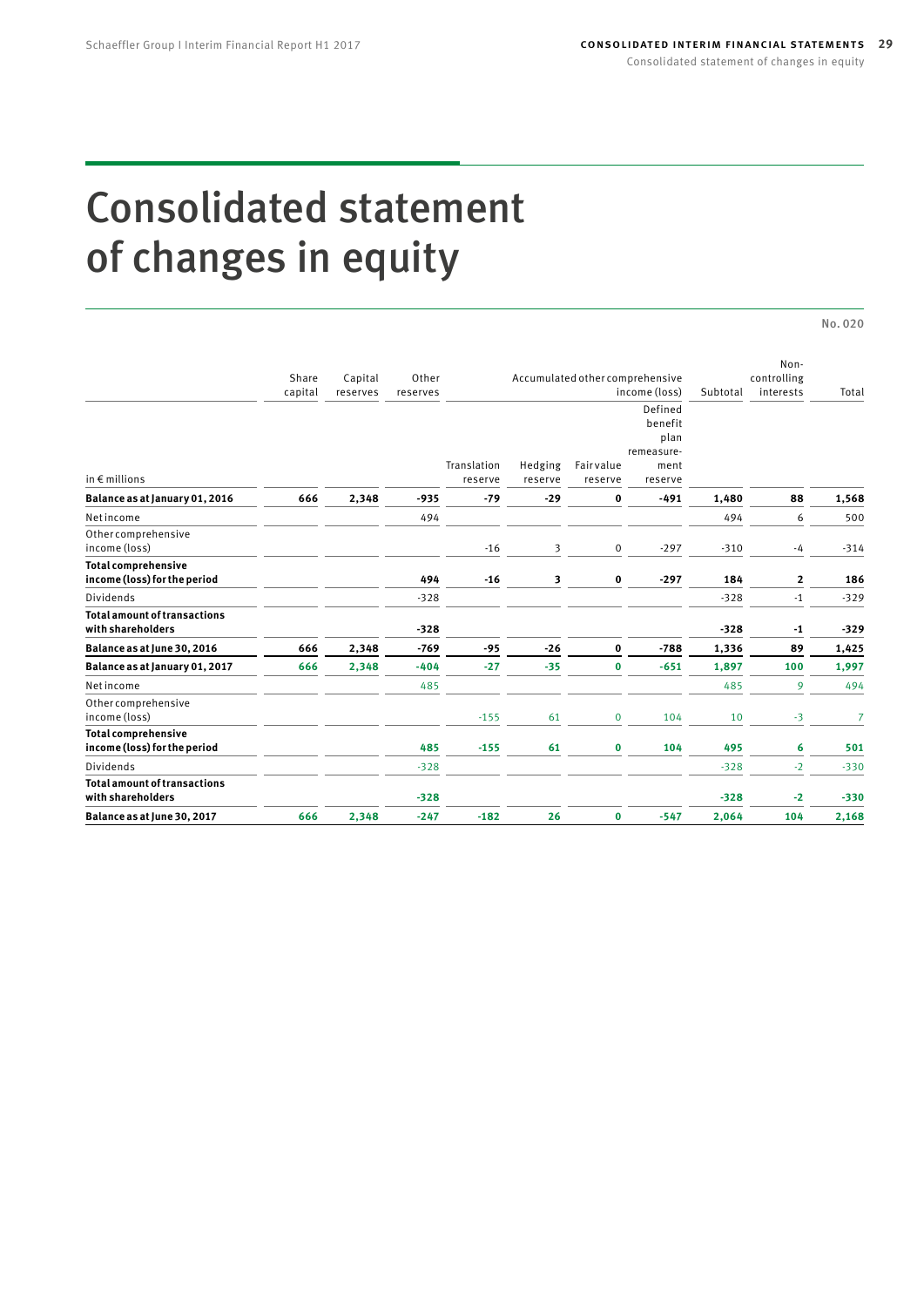## <span id="page-29-1"></span><span id="page-29-0"></span>Consolidated segment information

#### (Part of the condensed notes to the consolidated interim financial statements)

No. 021

|                                                                     | Automotive |                  | Industrial | Total            |          |                  |
|---------------------------------------------------------------------|------------|------------------|------------|------------------|----------|------------------|
|                                                                     |            | $1st$ six months |            | $1st$ six months |          | $1st$ six months |
| in $\epsilon$ millions                                              | 2017       | 2016             | 2017       | 2016             | 2017     | 2016             |
| Revenue                                                             | 5,455      | 5,182            | 1,591      | 1,530            | 7,046    | 6,712            |
| Cost of sales                                                       | $-3,970$   | $-3,701$         | $-1,123$   | $-1,091$         | $-5,093$ | $-4,792$         |
| Gross profit                                                        | 1,485      | 1,481            | 468        | 439              | 1,953    | 1,920            |
| EBIT                                                                | 657        | 735              | 136        | 124              | 793      | 859              |
| • in % of revenue                                                   | 12.0       | 14.2             | 8.5        | 8.1              | 11.3     | 12.8             |
| Depreciation, amortization and impairments                          | $-289$     | $-262$           | $-93$      | $-96$            | $-382$   | $-358$           |
| Inventories <sup>1)</sup>                                           | 1,284      | 1,225            | 726        | 689              | 2,010    | 1,914            |
| Trade receivables <sup>1)</sup>                                     | 1,808      | 1,752            | 519        | 514              | 2,327    | 2,266            |
| Property, plant and equipment <sup>1)</sup>                         | 3,525      | 3,189            | 1,044      | 1,053            | 4,569    | 4,242            |
| Additions to intangible assets and property,<br>plant and equipment | 437        | 375              | 101        | 93               | 538      | 468              |

|                                                                     | Automotive |                         | Industrial | Total         |          |                         |
|---------------------------------------------------------------------|------------|-------------------------|------------|---------------|----------|-------------------------|
|                                                                     |            | 2 <sup>nd</sup> quarter |            | $2nd$ quarter |          | 2 <sup>nd</sup> quarter |
| in $\epsilon$ millions                                              | 2017       | 2016                    | 2017       | 2016          | 2017     | 2016                    |
| Revenue                                                             | 2,664      | 2,604                   | 808        | 765           | 3,472    | 3,369                   |
| Cost of sales                                                       | $-1,971$   | $-1,854$                | $-580$     | $-539$        | $-2,551$ | $-2,393$                |
| Gross profit                                                        | 693        | 750                     | 228        | 226           | 921      | 976                     |
| <b>EBIT</b>                                                         | 290        | 368                     | 68         | 70            | 358      | 438                     |
| • in % of revenue                                                   | 10.9       | 14.1                    | 8.4        | 9.2           | 10.3     | 13.0                    |
| Depreciation, amortization and impairments                          | $-147$     | $-133$                  | $-46$      | -48           | $-193$   | $-181$                  |
| Inventories <sup>1)</sup>                                           | 1,284      | 1,225                   | 726        | 689           | 2,010    | 1,914                   |
| Trade receivables <sup>1)</sup>                                     | 1,808      | 1,752                   | 519        | 514           | 2,327    | 2,266                   |
| Property, plant and equipment <sup>1)</sup>                         | 3,525      | 3,189                   | 1,044      | 1,053         | 4,569    | 4,242                   |
| Additions to intangible assets and property,<br>plant and equipment | 211        | 201                     | 48         | 50            | 259      | 251                     |

Prior year information presented based on 2017 segment structure. 1) Amounts as at June 30.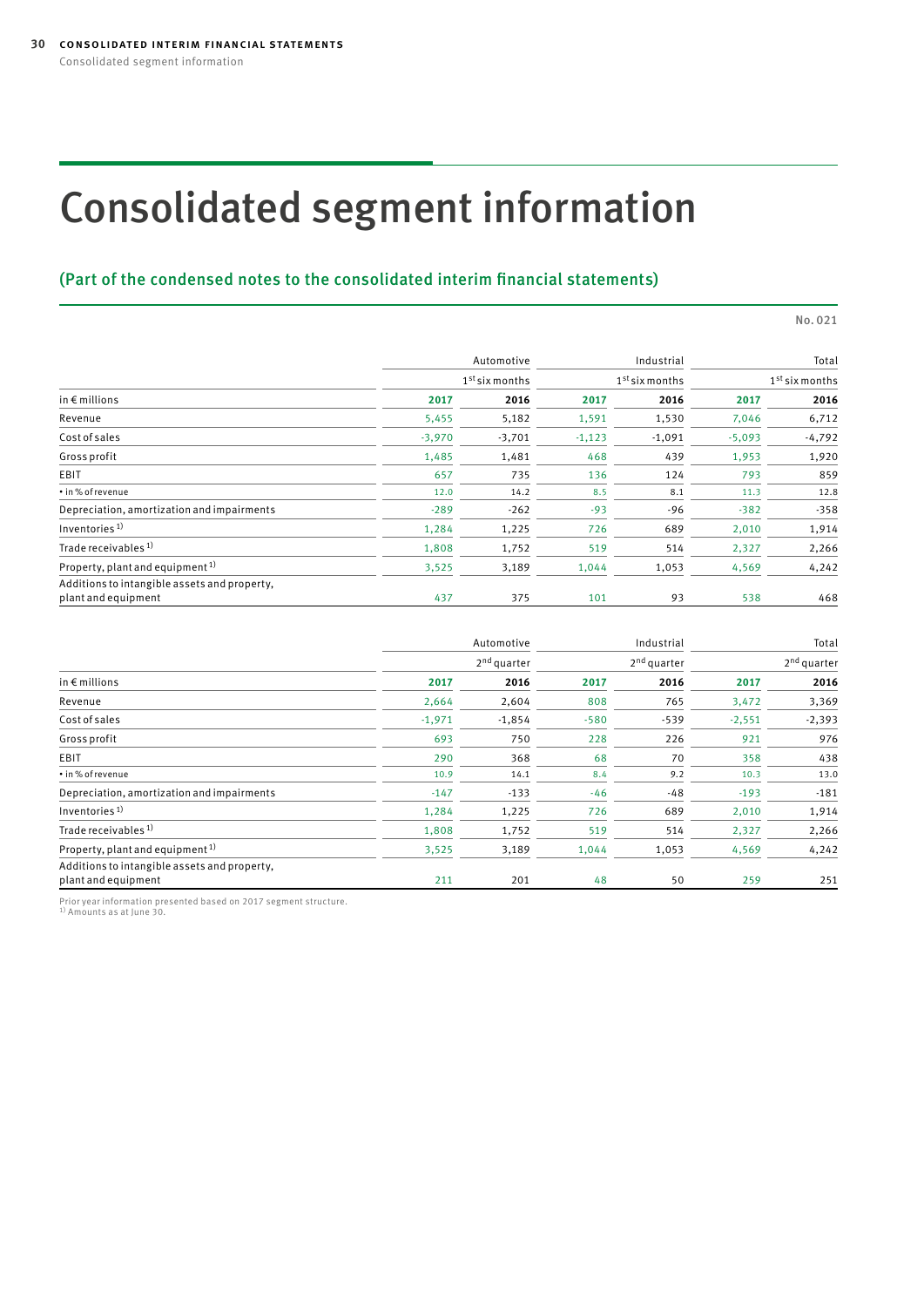## <span id="page-30-0"></span>Condensed notes to the consolidated interim financial statements

### Reporting entity

Schaeffler AG, Herzogenaurach, is a publicly listed corporation domiciled in Germany with its registered office located at Industriestraße 1-3, 91074 Herzogenaurach. The company was founded on April 19, 1982, and is registered in the Commercial Register of the Fürth Local Court (HRB No. 14738). The condensed consolidated interim financial statements of Schaeffler AG as at June 30, 2017, comprise Schaeffler AG and its subsidiaries, investments in associated companies, and joint ventures (together referred to as "Schaeffler" or "Schaeffler Group"). The Schaeffler Group is a global automotive and industrial supplier.

### Basis of preparation

These consolidated interim financial statements have been prepared in accordance with International Financial Reporting Standards (IFRS) as applicable in the European Union and effective at the end of the reporting period and in accordance with the Interpretations by the IFRS Interpretations Committee (IFRIC).

The consolidated interim financial statements of Schaeffler AG, Herzogenaurach, for the reporting period ended June 30, 2017, have been compiled in accordance with International Accounting Standard (IAS) 34 "Interim Financial Reporting". They do not include all information necessary for a complete set of consolidated financial statements.

The accounting policies used in these consolidated interim financial statements are largely based on the accounting policies used in the 2016 consolidated financial statements, where the latter are discussed in detail. These accounting policies have been applied consistently in these consolidated interim financial statements.

The amendments to and new requirements of IFRS effective starting in 2017 do not have a significant impact on these consolidated interim financial statements. Please see the discussion on IFRS 15 Revenue from Contracts with Customers and IFRS 9 Financial Instruments, which are applicable effective January 01, 2018, in the notes to the consolidated financial statements contained in the 2016 annual report for information on the impact these standards' initial application is currently expected to have. To date, the ongoing implementation projects have not led to any significant changes to the assessments set out in that discussion.

In compiling financial statements in accordance with IFRS, management exercises judgment in making estimates and assumptions. Such estimates and judgments are unchanged from the matters described in the consolidated financial statements of the Schaeffler Group as at and for the year ended December 31, 2016. The only change relates to the assumptions regarding the discount rate used to measure the company's pension obligations. These assumptions were adjusted to reflect current market trends. The adjustment has led to a reduction in pension obligations and an increase in shareholders' equity. Please refer to "Provisions for pensions and similar obligations" below for more detailed information.

Processes and systems of group companies ensure appropriate recognition of income and expenses on the accrual basis. Due to the nature of the Schaeffler Group's business, the comparability of its consolidated interim financial statements is not significantly affected by seasonality.

Income taxes were determined based on best estimate.

As amounts (in EUR m) and percentages have been rounded, rounding differences may occur.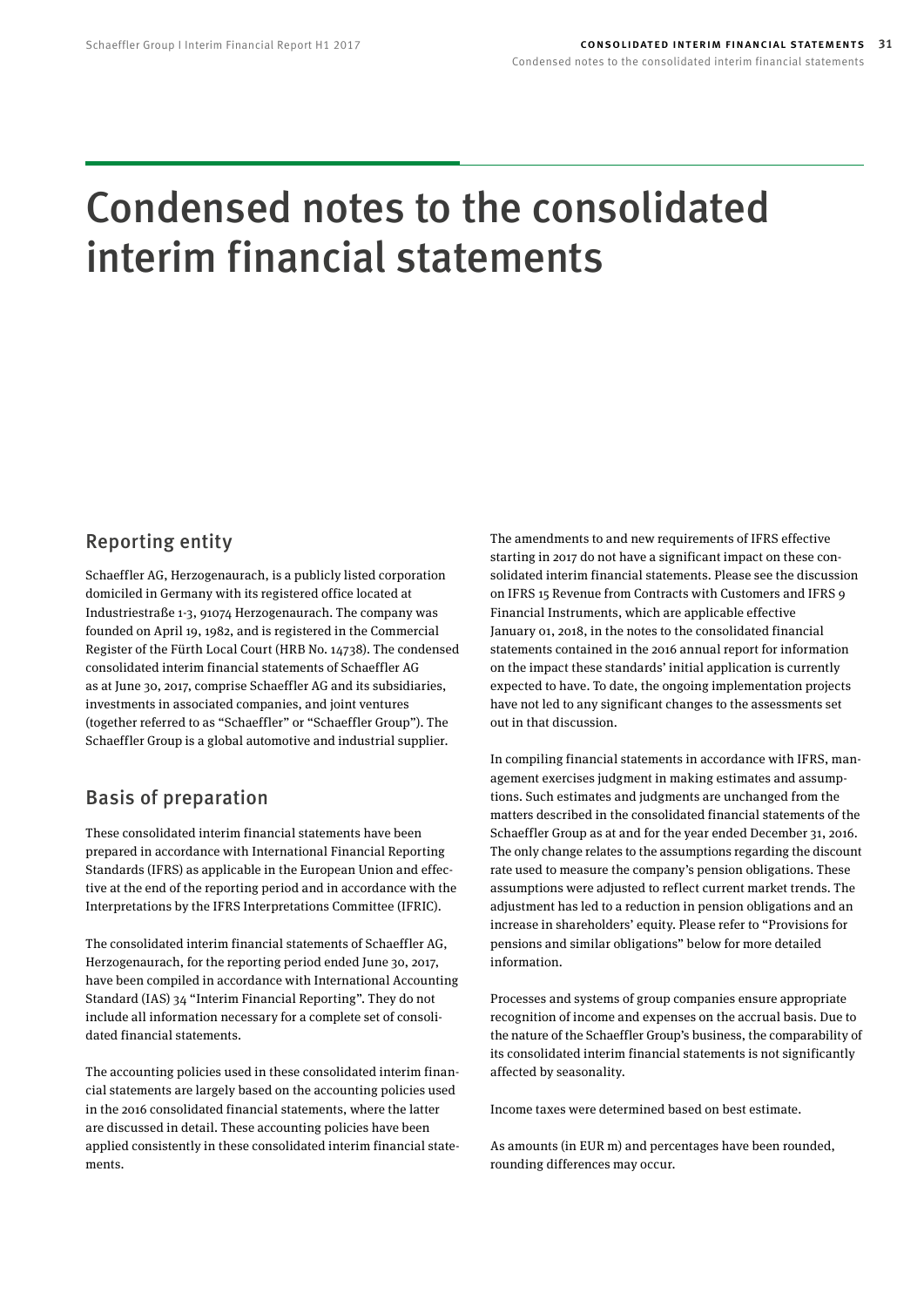#### Foreign currency translation

The exchange rates between the group's most significant currencies and the Euro are as follows:

#### <span id="page-31-0"></span>Selected foreign exchange rates No. 022

Closing rates **Average rates**  $\mathsf{Current}$   $\mathsf{1}$ st six months  $\mathsf{1}$ st six months  $\mathsf{1}$ st six months  $\mathsf{1}$ st six months  $\mathsf{1}$ st six months  $\mathsf{1}$ st six months  $\mathsf{1}$ st six months  $\mathsf{1}$ st six months  $\mathsf{1}$ st six months  $\mathsf{1}$ st six 1 € in **06/30/2017 12/31/2016 06/30/2016 2017 2016** CNY China 7.73 7.32 7.38 7.44 7.29 INR India 73.93 71.45 75.09 71.15 74.99 KRW South Korea 1,307.25 1,270.57 1,278.00 1,235.41 1,318.99 MXN Mexico 20.57 21.79 20.64 21.03 20.16 USD U.S.A. 1.14 1.05 1.11 1.08 1.12

### Scope of consolidation

The consolidated financial statements of Schaeffler AG as at June 30, 2017, cover, in addition to Schaeffler AG, 153 (December 31, 2016: 152) subsidiaries; 51 (December 31, 2016: 51) entities are domiciled in Germany and 102 (December 31, 2016: 101) in other countries.

The scope of consolidation of Schaeffler AG did not change significantly compared to December 31, 2016.

In the consolidated financial statements as at June 30, 2017, five (December 31, 2016: five) investments (including two joint ventures; December 31, 2016: two) are accounted for at equity.

### Current and non-current financial debt

The decrease in financial debt compared to December 31, 2016, resulted primarily from the early redemption of the USD bond with a principal of USD 700 m, a coupon of 4.25 %, and an original maturity of 2021 in full in May 2017. The redemption was funded using available liquidity and by utilizing EUR 350 m of the Revolving Credit Facility.

#### <span id="page-31-1"></span>Financial debt (current/non-current) No. 023

|                        |       | 06/30/2017             |                            |       |                        | 12/31/2016                 |  |  |  |
|------------------------|-------|------------------------|----------------------------|-------|------------------------|----------------------------|--|--|--|
| in $\epsilon$ millions | Total | Due in<br>up to 1 year | Due in more<br>than 1 year | Total | Due in<br>up to 1 year | Due in more<br>than 1 year |  |  |  |
| Bonds                  | 2,019 |                        | 2,019                      | 2,719 | 0                      | 2,719                      |  |  |  |
| Facilities Agreement   | 1,333 | 350                    | 983                        | 982   | $\Omega$               | 982                        |  |  |  |
| Other financial debt   |       |                        |                            | 6     |                        | $\mathcal{L}$              |  |  |  |
| <b>Financial debt</b>  | 3,355 | 352                    | 3,003                      | 3,707 |                        | 3,704                      |  |  |  |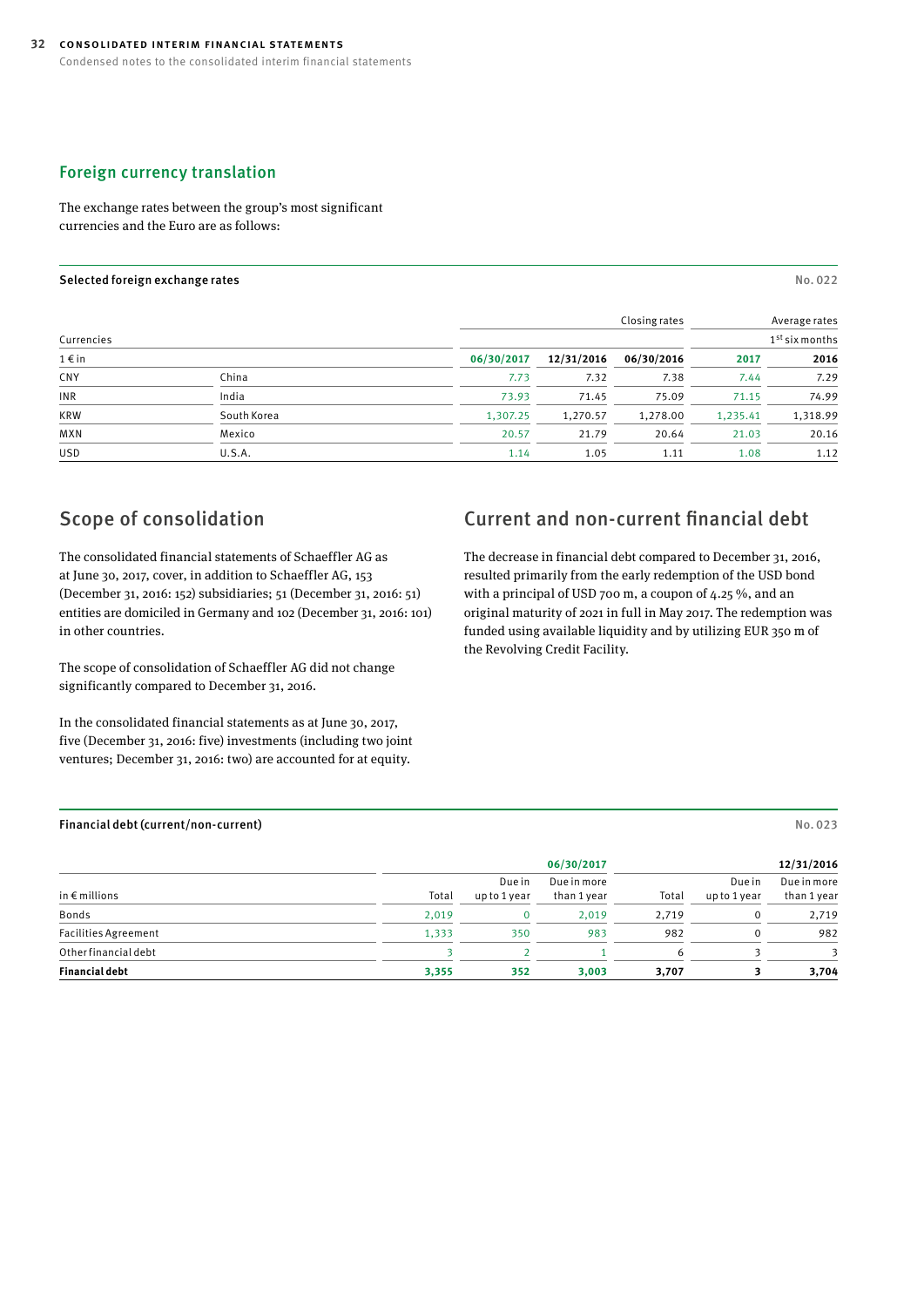### Provisions for pensions and similar obligations

Interest rate levels as at June 30, 2017, have increased slightly compared to December 31, 2016. As a result, the Schaeffler Group has adjusted the discount rate used to value its key pension plans as at the reporting date. The Schaeffler Group's average discount rate as at June 30, 2017, amounted to 2.3 % (December 31, 2016: 2.1 %). The resulting remeasurement of the company's obligations under defined benefit pension plans resulted in actuarial gains of EUR 145 m as at June 30, 2017, which were recognized in the consolidated statement of comprehensive income and are reported under accumulated other comprehensive income net of deferred taxes.

### Financial instruments

The carrying amounts and fair values of financial instruments by class of the consolidated statement of financial position and by category per IFRS 7.8 are summarized below. Investments in associated companies and derivatives subject to hedge accounting are also shown, although they do not fall into any of the IAS 39 measurement categories. No financial instruments were reclassified between categories.

#### <span id="page-32-0"></span>Financial instruments by class and category in accordance with IFRS 7.8  $\blacksquare$

**06/30/2017 12/31/2016 06/30/2016** in € millions Category per IFRS 7.8 Level per IFRS 13 Carrying amount Fair value Carrying amount Fair value Carrying amount Fair value **Financial assets, by class** Trade receivables LaR 2,327 2,327 2,218 2,218 2,266 2,266 Other financial assets • Investments in associates  $^{1}$  and  $^{1}$  and  $^{1}$  and  $^{1}$  and  $^{1}$  and  $^{1}$  and  $^{1}$  and  $^{1}$  and  $^{1}$  and  $^{1}$  and  $^{1}$  and  $^{1}$  and  $^{1}$  and  $^{1}$  and  $^{1}$  and  $^{1}$  and  $^{1}$  and  $^{1}$  and  $^{1}$  and  $^{1$ • Other investments  $^{2}$  and  $^{2}$  and  $^{2}$  and  $^{2}$  and  $^{2}$  and  $^{2}$  and  $^{2}$  and  $^{2}$  and  $^{2}$  and  $^{2}$  and  $^{2}$  and  $^{2}$  and  $^{2}$  and  $^{2}$  and  $^{2}$  and  $^{2}$  and  $^{2}$  and  $^{2}$  and  $^{2}$  and  $^{2}$  and • Marketable securities and the securities and the securities of the securities of the securities of the securities of the securities of the securities of the securities of the securities of the securities of the securitie • Derivatives designated as hedging instruments n.a. 2 83 83 63 63 47 47 • Derivatives not designated as hedging instruments HfT 2 85 85 141 141 252 252 • Miscellaneous other financial assets LaR 30 30 34 34 1,710 1,728 Cash and cash equivalents LaR 399 399 1,071 1,071 572 572 **Financial liabilities, by class** Financial debt FLAC  $1, 2$   $3$   $3, 355$   $3, 643$   $3, 707$   $3, 820$   $5, 446$   $5, 521$ Trade payables FLAC 1,581 1,581 1,625 1,625 1,384 1,384 Other financial liabilities • Derivatives designated as hedging instruments n.a. 2 8 8 40 40 17 17 • Derivatives not designated as hedging instruments HfT 2 31 31 35 35 41 41 • Miscellaneous other financial liabilities FLAC 609 609 707 707 455 455 **Summary by category** Available-for-sale financial assets (AfS) 31 - 31 - 29 Financial assets held for trading (HfT) 85 - 141 - 252 Loans and receivables (LaR) 2,756 - 3,323 - 4,548 - Financial liabilities at amortized cost (FLAC)  $5,545$   $6,039$   $7,285$ Financial liabilities held for trading (HfT) 31 - 35 - 41 -

1) Equity-accounted investees 2) Investments accounted for at cost.

3) Level 1: EUR 2,287 m (December 31, 2016: EUR 2,813 m; June 30, 2016: EUR 5,082 m); Level 2: EUR 1,356 m (December 31, 2016: EUR 1,007 m; June 30, 2016: EUR 439 m).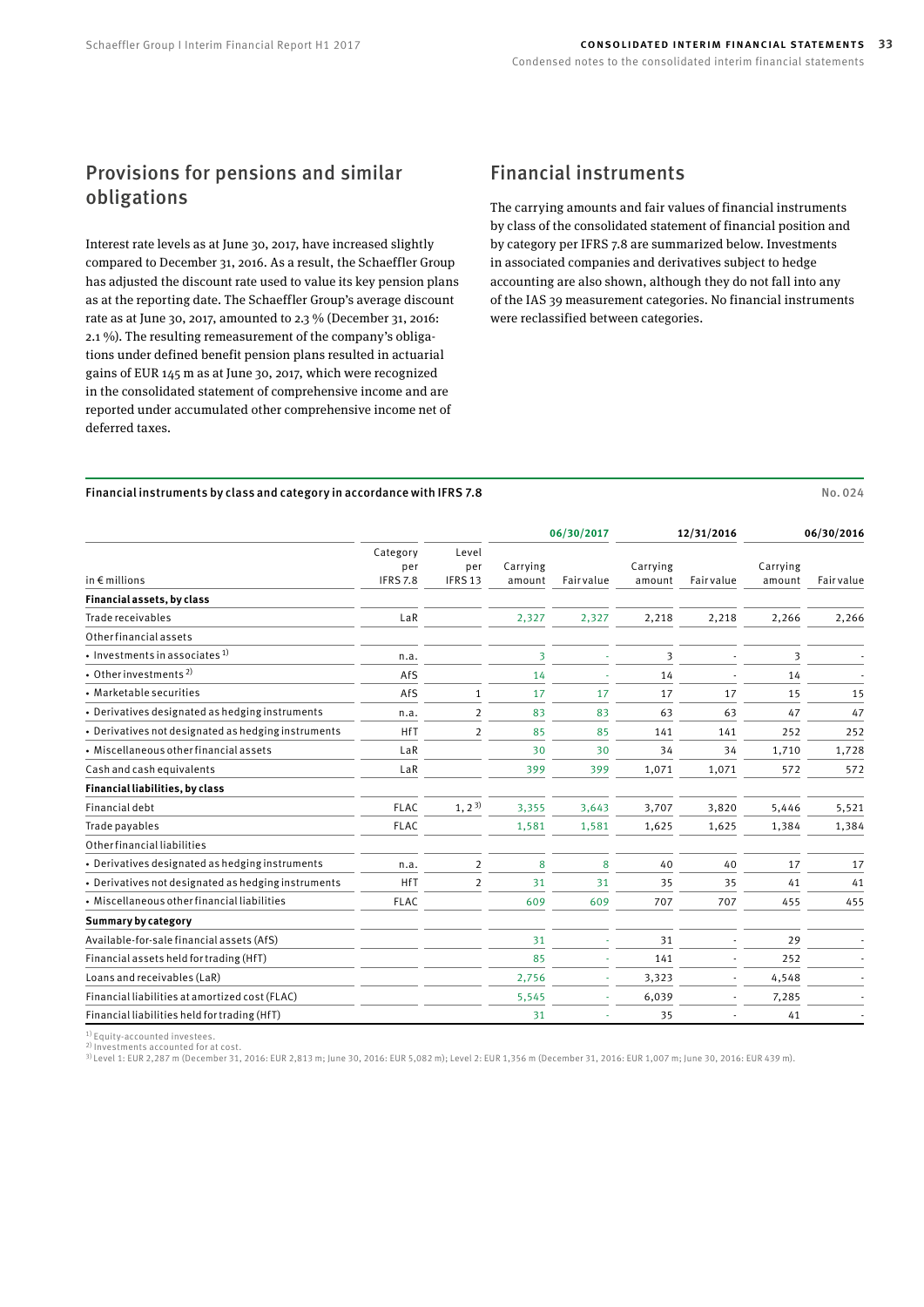The carrying amounts of trade receivables, miscellaneous other financial assets and cash and cash equivalents, trade payables, as well as miscellaneous other financial liabilities are assumed to equal their fair value due to the short maturities of these instruments.

Other investments include investments (shares in incorporated companies and cooperatives) for which quoted prices in an active market are not available. As a result, the fair value of these instruments cannot be measured reliably. These investments are therefore accounted for at cost. There were no partial disposals of such investments in the first six months of 2017, and no (partial) disposals are planned in the foreseeable future. Marketable securities consist almost entirely of equity instruments in the form of money market fund units.

The fair values of financial assets and liabilities that are either measured at fair value or for which fair value is disclosed in the notes to the consolidated interim financial statements were determined using the following valuation methods and inputs:

- Level 1: Exchange-quoted prices as at the reporting date are used for marketable securities as well as bonds payable included in financial debt.
- Level 2: Cross-currency swaps and foreign exchange contracts are measured using discounted cash flow valuation models and the exchange rates in effect at the end of the reporting period as well as risk-adjusted interest and discount rates appropriate to the instruments' terms. These models take into account counterparty credit risk via credit value adjustments. Embedded derivatives are measured using a Hull-White model. Key inputs to this model are interest rates, volatilities, and credit default swap rates (CDS rates).

The fair value of financial debt (except for the publicly listed bonds payable) is the present value of expected cash in- or outflows discounted using risk-adjusted discount rates that are appropriate to the term of the item being valued and that are in effect at the end of the reporting period.

• Level 3: The Schaeffler Group does not have any financial instruments in this level.

The company reviews its financial instruments at the end of each reporting period for any required transfers between fair value levels. No transfers between levels were made during the period.

### Contingent liabilities and other obligations

The statements made in the annual report 2016 with respect to contingent liabilities are largely unchanged.

Open commitments under fixed contracts to purchase property, plant and equipment amounted to EUR 406 m as at June 30, 2017 (December 31, 2016: EUR 320 m).

### Segment reporting

The allocation of customers and products to segments and the allocation of indirect expenses are reviewed regularly and adjusted where necessary. To ensure that the information on the Automotive division and Industrial division segments is comparable, prior year information is also presented using the current year's customer and product structure.

<span id="page-33-0"></span>

| Reconciliation to earnings before income taxes | No.025                     |        |  |  |
|------------------------------------------------|----------------------------|--------|--|--|
|                                                | 1 <sup>st</sup> six months |        |  |  |
| in $\epsilon$ millions                         | 2017                       | 2016   |  |  |
| EBIT Automotive <sup>1)</sup>                  | 657                        | 735    |  |  |
| EBIT Industrial <sup>1)</sup>                  | 136                        | 124    |  |  |
| EBIT                                           | 793                        | 859    |  |  |
| Financial result                               | $-103$                     | $-153$ |  |  |
| Earnings before income taxes                   | 690                        | 706    |  |  |

1) Prior year information presented based on 2017 segment structure.

### Related parties

The extent of transactions with related persons and entities remained largely unchanged compared to the 2016 consolidated financial statements.

On April 26, 2017, the Schaeffler AG annual general meeting passed a resolution to pay a total dividend of EUR 328 m in respect of 2016, including EUR 245 m on the common shares held by IHO Verwaltungs GmbH.

Transactions with associated companies and joint ventures in the first six months of 2017 were insignificant.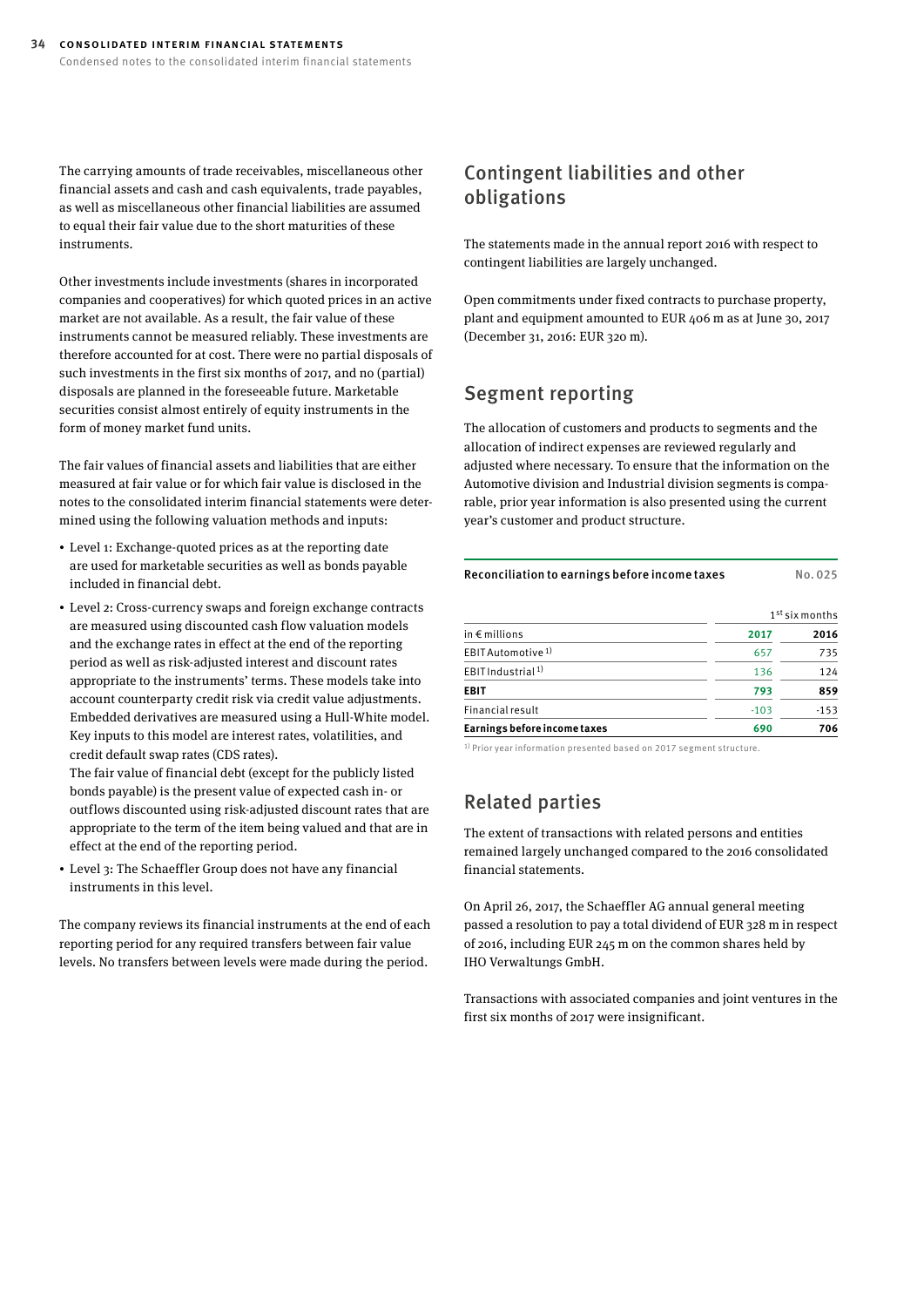### Events after the reporting period

At its meeting on July 17, 2017, the Supervisory Board of Schaeffler AG appointed Dietmar Heinrich, Regional CEO Europe, to the Board of Managing Directors. On August 01, 2017, Mr. Heinrich will take up his role as Chief Financial Officer of Schaeffler AG, replacing Dr. Ulrich Hauck. The Supervisory Board also decided to extend the contract of Dr. Stefan Spindler, CEO Industrial, for a term of five years ending on April 30, 2023. Dietmar Heinrich's successor as a member of the Schaeffler Group's Executive Board and Regional CEO Europe is Jürgen Ziegler. Mr. Ziegler will take up his new position on August 01, 2017.

No other material events expected to have a significant impact on the results of operations, financial position, or net assets of the Schaeffler Group occurred after June 30, 2017.

Herzogenaurach, July 31, 2017

The Board of Managing Directors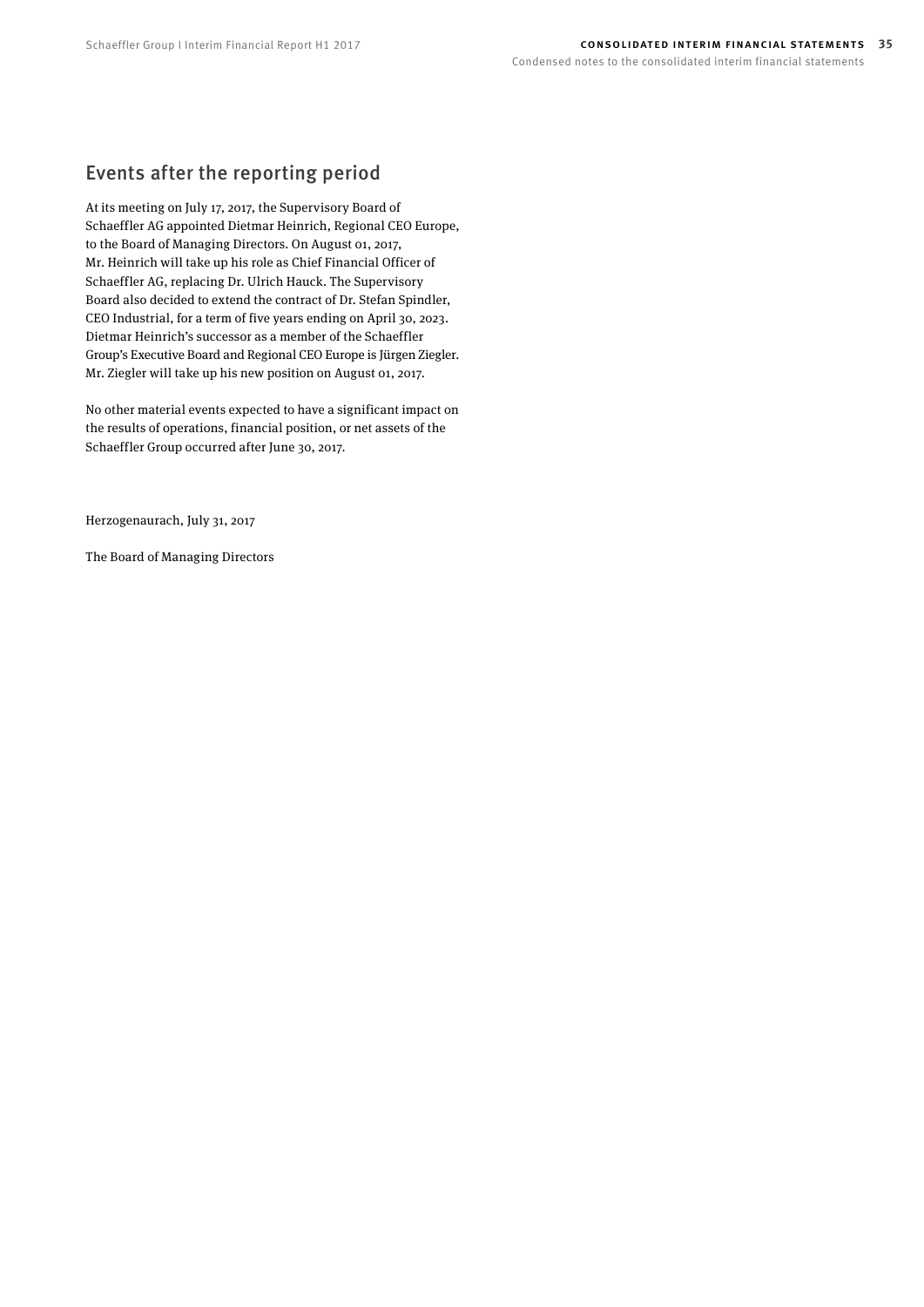## <span id="page-35-0"></span>Review report

We have reviewed the condensed interim consolidated financial statements of the Schaeffler AG – comprising the Consolidated Income Statement, the Consolidated Statement of Comprehensive Income, the Consolidated Statement of Financial Position, the Consolidated Statement of Cash Flows, the Consolidated Statement of Changes in Shareholders' Equity and condensed Notes – together with the interim group management report of the Schaeffler AG, for the period from January 1 to June 30, 2017 that are part of the semi annual financial report according to § 37w WpHG ["Wertpapierhandelsgesetz": "German Securities Trading Act"]. The preparation of the condensed interim consolidated financial statements in accordance with International Accounting Standard IAS 34 "Interim Financial Reporting" as adopted by the EU, and of the interim group management report in accordance with the requirements of the WpHG applicable to interim group management reports, is the responsibility of the Company's management. Our responsibility is to issue a report on the condensed interim consolidated financial statements and on the interim group management report based on our review.

We performed our review of the condensed interim consolidated financial statements and the interim group management report in accordance with the German generally accepted standards for the review of financial statements promulgated by the Institut der Wirtschaftsprüfer (IDW). Those standards require that we plan and perform the review so that we can preclude through critical evaluation, with a certain level of assurance, that the condensed interim consolidated financial statements have not been prepared, in material respects, in accordance with IAS 34, "Interim Financial Reporting" as adopted by the EU, and that the interim group management report has not been prepared, in material respects, in accordance with the requirements of the WpHG applicable to interim group management reports. A review is limited primarily to inquiries of company employees and analytical assessments and therefore does not provide the assurance attainable in a financial statement audit. Since, in accordance

with our engagement, we have not performed a financial statement audit, we cannot issue an auditor's report.

Based on our review, no matters have come to our attention that cause us to presume that the condensed interim consolidated financial statements have not been prepared, in material respects, in accordance with IAS 34, "Interim Financial Reporting" as adopted by the EU, or that the interim group management report has not been prepared, in material respects, in accordance with the requirements of the WpHG applicable to interim group management reports.

Munich, August 01, 2017

KPMG AG Wirtschaftsprüfungsgesellschaft

Alt-Scherer Koeplin Wirtschaftsprüferin Wirtschaftsprüfer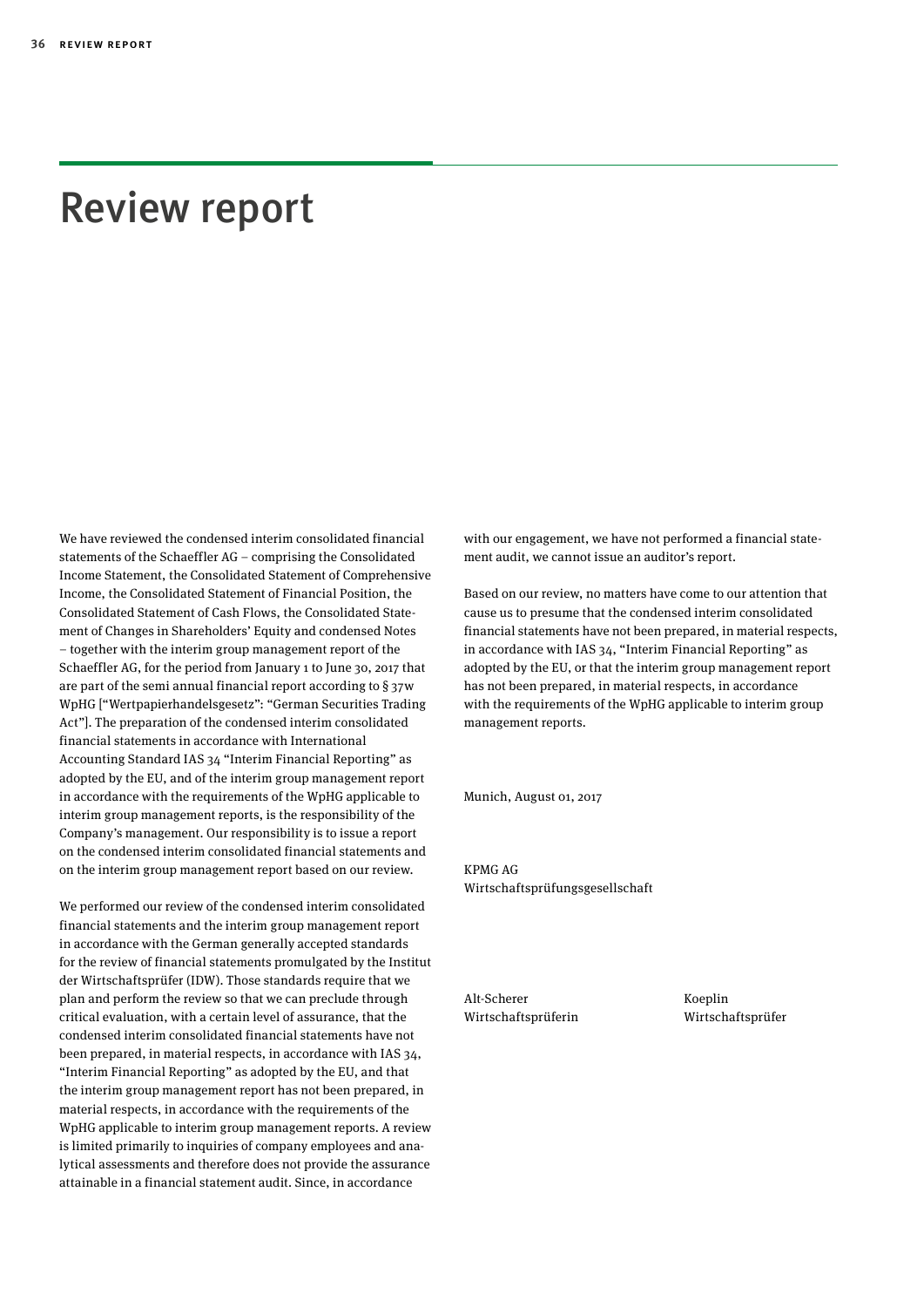## <span id="page-36-0"></span>Responsibility statement by the company's legal representatives

To the best of our knowledge, and in accordance with the applicable interim reporting principles, the consolidated interim financial statements provide a true and fair view of the assets, liabilities, financial position and profit or loss of the group, and the group interim management report

Herzogenaurach, July 31, 2017

Schaeffler Aktiengesellschaft The Board of Managing Directors

Chief Executive Officer

Dr. Ulrich Hauck Oliver Jung

Dr. Stefan Spindler Matthias Zink

includes a fair review of the development and performance of the business and the position of the group, together with a description of the principal opportunities and risks associated with the expected development of the group during the remainder of the year.

Klaus Rosenfeld Prof. Dr.-Ing. Peter Gutzmer

Prof. Dr. Peter Pleus Corinna Schittenhelm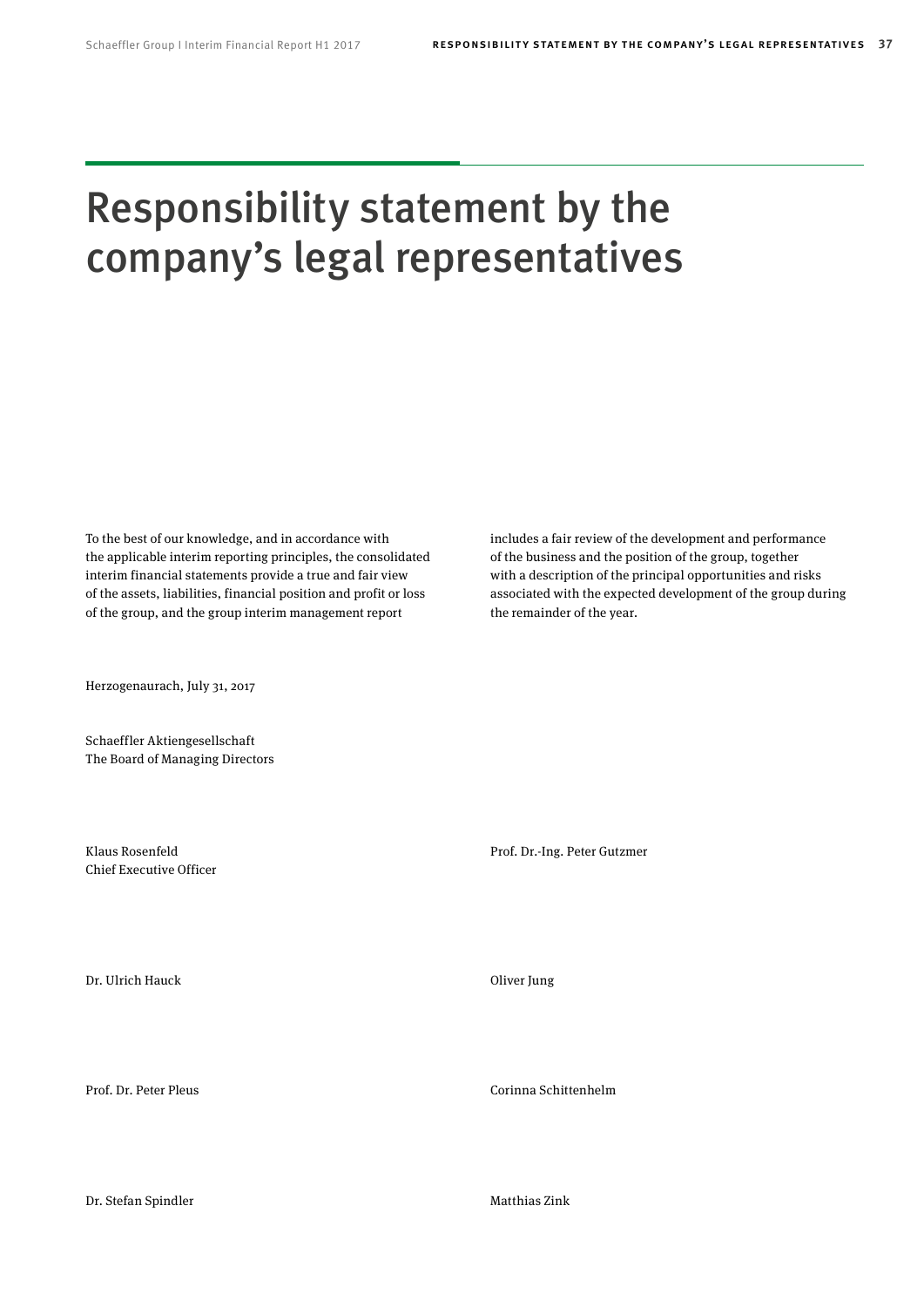## <span id="page-37-0"></span>List of figures

| Chapter                               | No. | <b>Description/title</b>                             | Page           |
|---------------------------------------|-----|------------------------------------------------------|----------------|
|                                       |     | Schaeffler Group at a glance                         | $\overline{2}$ |
| Schaeffleron                          |     | Schaeffler share price trend 2017                    | 5              |
| the capital<br>markets                |     | Schaeffler share performance<br>(ISIN: DE000SHA0159) | 5              |
|                                       |     | Credit default swap (CDS) price trend 2017           | 6              |
|                                       |     | Schaeffler Group ratings                             | 6              |
| Group interim<br>management<br>report | 001 | Schaeffler Group earnings                            | 10             |
|                                       | 002 | Schaeffler Group revenue by region                   | 11             |
|                                       | 003 | Schaeffler Group financial result                    | 12             |
|                                       | 004 | Automotive division earnings                         | 13             |
|                                       | 005 | Industrial division earnings                         | 15             |
|                                       | 006 | Reconciliation                                       | 17             |
|                                       | 007 | Cash flow                                            | 19             |
|                                       | 008 | Capital expenditures by region (capex)               | 19             |
|                                       | 009 | Change in cash and cash equivalents                  | 20             |
|                                       | 010 | Net financial debt                                   | 20             |
|                                       | 011 | Facilities Agreement Schaeffler Group                | 21             |
|                                       | 012 | Schaeffler Group bonds                               | 21             |
|                                       | 013 | Maturity profile                                     | 22             |

| Chapter                                            | No. | <b>Description/title</b>                                                   | Page |
|----------------------------------------------------|-----|----------------------------------------------------------------------------|------|
| Group interim<br>management                        | 014 | Consolidated statement of financial<br>position (abbreviated)              | 22   |
| report                                             | 015 | Outlook 2017                                                               | 24   |
| Consolidated<br>interim<br>financial<br>statements | 016 | Consolidated income statement                                              | 25   |
|                                                    | 017 | Consolidated statement of<br>comprehensive income                          | 26   |
|                                                    | 018 | Consolidated statement of<br>financial position                            | 27   |
|                                                    | 019 | Consolidated statement of cash flows                                       | 28   |
|                                                    | 020 | Consolidated statement<br>of changes in equity                             | 29   |
|                                                    | 021 | Consolidated segment information                                           | 30   |
|                                                    | 022 | Selected foreign exchange rates                                            | 32   |
|                                                    | 023 | Financial debt (current/non-current)                                       | 32   |
|                                                    | 024 | Financial instruments by class and<br>category in accordance with IFRS 7.8 | 33   |
|                                                    | 025 | Reconciliation to earnings before<br>income taxes                          | 34   |
| Additional<br>information                          |     | Summary $-1$ <sup>st</sup> quarter 2016 to<br>2 <sup>nd</sup> quarter 2017 | 39   |

#### **Forward-looking statements**

This document contains forward-looking statements that reflect management's current views with respect to future events. Such statements are subject to risks and uncertainties that are beyond Schaeffler AG's ability to control or estimate precisely, such as future market and economic conditions, the behavior of other market participants, the ability to successfully integrate acquired businesses and achieve anticipated synergies, and the actions of government regulators. If any of these or other risks and uncertainties occur, or if the assumptions underlying any of these statements prove incorrect, then actual results may be materially different from those expressed or implied by such statements. Schaeffler AG does not intend or assume any obligation to update any forward-looking statements to reflect events or circumstances after the date of this report.

Rounding differences may occur.

This English version of the interim financial report is a translation of the original German version; in the event of variances, the German version shall take precedence over the English translation.

For better readability, this report generally uses only the masculine form when referring to groups of persons. Unless indicated otherwise, these statements should not be construed to refer to a specific gender.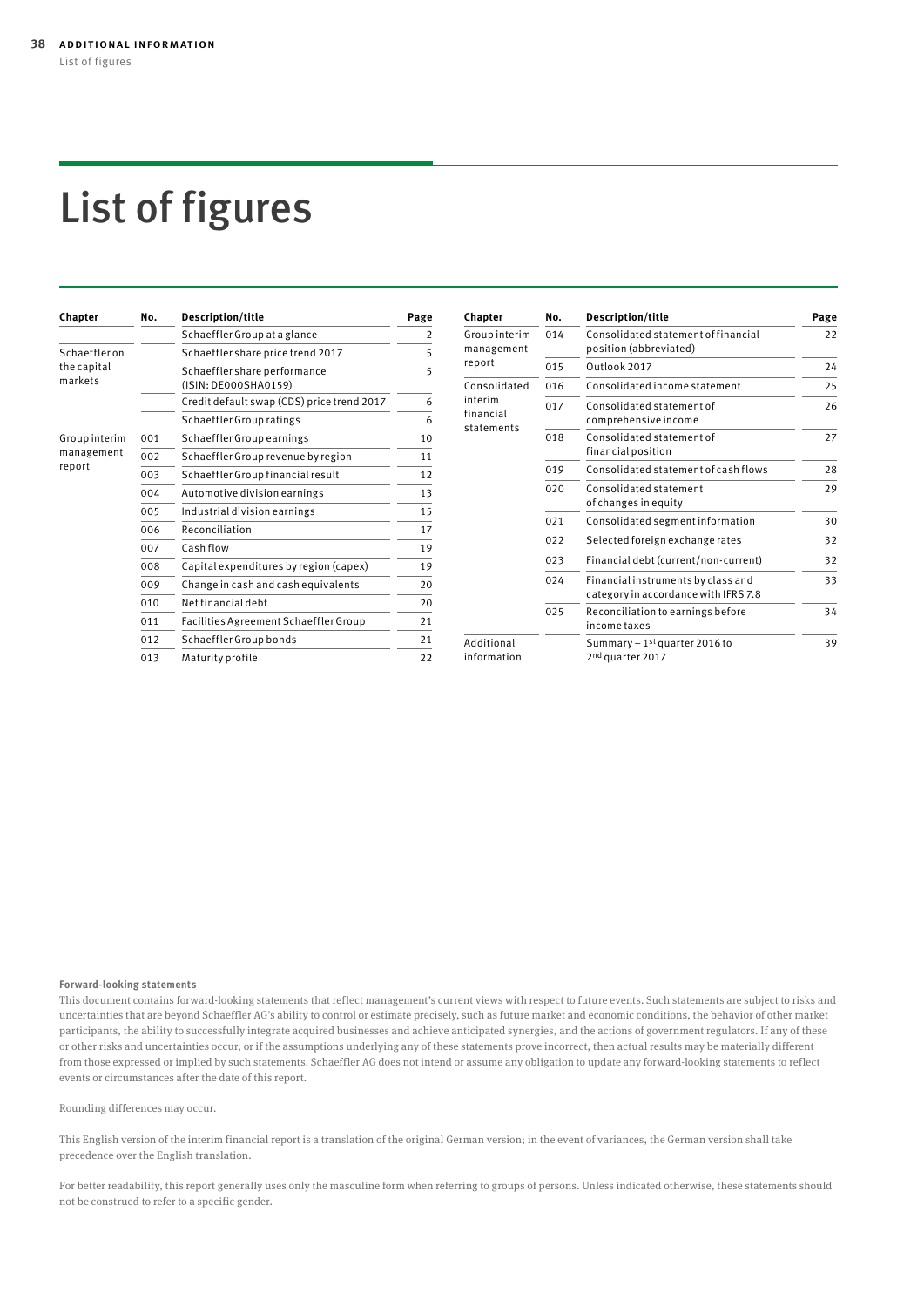## <span id="page-38-1"></span><span id="page-38-0"></span>Summary  $-1$ <sup>st</sup> quarter 2016 to 2<sup>nd</sup> quarter 2017

|                                                                                    |               |               |                         |                         |               | 2017                    |
|------------------------------------------------------------------------------------|---------------|---------------|-------------------------|-------------------------|---------------|-------------------------|
| Income statement (in $\epsilon$ millions)                                          | $1st$ quarter | $2nd$ quarter | 3 <sup>rd</sup> quarter | 4 <sup>th</sup> quarter | $1st$ quarter | 2 <sup>nd</sup> quarter |
| Revenue                                                                            | 3,343         | 3,369         | 3,265                   | 3,361                   | 3,574         | 3,472                   |
| <b>EBIT</b>                                                                        | 421           | 438           | 417                     | 280                     | 435           | 358                     |
| • in % of revenue                                                                  | 12.6          | 13.0          | 12.8                    | 8.3                     | 12.2          | 10.3                    |
| EBIT before special items <sup>1)</sup>                                            | 421           | 438           | 417                     | 424                     | 435           | 345                     |
| • in % of revenue                                                                  | 12.6          | 13.0          | 12.8                    | 12.6                    | 12.2          | 9.9                     |
| Net income <sup>2)</sup>                                                           | 253           | 241           | 178                     | 187                     | 279           | 206                     |
| Earnings per common non-voting share<br>$(basic/diluted, in \in)$                  | 0.38          | 0.37          | 0.27                    | 0.28                    | 0.42          | 0.31                    |
| Statement of financial position (in € millions)                                    |               |               |                         |                         |               |                         |
| <b>Total assets</b>                                                                | 12,607        | 12,554        | 12,862                  | 11,564                  | 11,941        | 11,120                  |
| Shareholders' equity <sup>3)</sup>                                                 | 1,609         | 1,425         | 1,554                   | 1,997                   | 2,400         | 2,168                   |
| • in % of total assets                                                             | 12.8          | 11.4          | 12.1                    | 17.3                    | 20.1          | 19.5                    |
| Net financial debt                                                                 | 4,909         | 4,874         | 2,876                   | 2,636                   | 2,742         | 2,956                   |
| · Net financial debt to EBITDA<br>ratio before special items <sup>1) 4)</sup>      | 2.1           | 2.0           | 1.2                     | 1.1                     | 1.1           | 1.2                     |
| · Gearing Ratio (Net financial debt<br>to shareholders' equity, in %)              | 305.1         | 342.0         | 185.1                   | 132.0                   | 114.3         | 136.3                   |
| Statement of cash flows (in $\epsilon$ millions)                                   |               |               |                         |                         |               |                         |
| <b>EBITDA</b>                                                                      | 598           | 619           | 600                     | 476                     | 624           | 551                     |
| • in % of revenue                                                                  | 17.9          | 18.4          | 18.4                    | 14.2                    | 17.5          | 15.9                    |
| EBITDA before special items <sup>1)</sup>                                          | 598           | 619           | 600                     | 620                     | 624           | 538                     |
| · in % of revenue                                                                  | 17.9          | 18.4          | 18.4                    | 18.4                    | 17.5          | 15.5                    |
| Cash flows from operating activities                                               | 206           | 571           | 528                     | 571                     | 186           | 320                     |
| Capital expenditures (capex) <sup>5)</sup>                                         | 318           | 243           | 268                     | 317                     | 299           | 295                     |
| • in % of revenue (capex ratio)                                                    | 9.5           | 7.2           | 8.2                     | 9.4                     | 8.4           | 8.5                     |
| Free cash flow                                                                     | $-112$        | 328           | 263                     | 256                     | $-130$        | 41                      |
| <b>Value Added</b>                                                                 |               |               |                         |                         |               |                         |
| ROCE before special items (in %) $^{1/4}$                                          | 22.8          | 23.2          | 22.6                    | 22.3                    | 22.1          | 20.7                    |
| Schaeffler Value Added before<br>special items (in $\in$ millions) <sup>1)4)</sup> | 928           | 973           | 944                     | 939                     | 938           | 837                     |
| <b>Employees</b>                                                                   |               |               |                         |                         |               |                         |
| Headcount (at end of reporting period)                                             | 85,016        | 85,225        | 86,029                  | 86,662                  | 87,341        | 87,937                  |
|                                                                                    |               |               |                         |                         |               |                         |

1) Please refer to [pp. 17](#page-16-0) et seq. for the definition of special items.

<sup>2)</sup> Attributable to shareholders of the parent company.<br><sup>3)</sup> Including non-controlling interests.

4) EBIT/EBITDA based on the last twelve months.

5) Capital expenditures on intangible assets and property, plant and equipment.

|                                         |       |       | 2016  |                                                                                                 |       | 2017                                            |
|-----------------------------------------|-------|-------|-------|-------------------------------------------------------------------------------------------------|-------|-------------------------------------------------|
| Automotive (in $\epsilon$ millions)     |       |       |       | 1 <sup>st</sup> quarter 2 <sup>nd</sup> quarter 3 <sup>rd</sup> quarter 4 <sup>th</sup> quarter |       | 1 <sup>st</sup> quarter 2 <sup>nd</sup> quarter |
| Revenue                                 | 2,578 | 2,604 | 2,525 | 2,631                                                                                           | 2,791 | 2,664                                           |
| EBIT                                    | 367   | 368   | 362   | 276                                                                                             | 367   | 290                                             |
| • in % of revenue                       | 14.2  | 14.1  | 14.3  | 10.5                                                                                            | 13.1  | 10.9                                            |
| EBIT before special items <sup>1)</sup> | 367   | 368   | 362   | 384                                                                                             | 367   | 277                                             |
| • in % of revenue                       | 14.2  | 14.1  | 14.3  | 14.6                                                                                            | 13.1  | 10.4                                            |
| Industrial (in $\epsilon$ millions)     |       |       |       |                                                                                                 |       |                                                 |
| Revenue                                 | 765   | 765   | 740   | 730                                                                                             | 783   | 808                                             |
| EBIT                                    | 54    | 70    | 55    | 4                                                                                               | 68    | 68                                              |
| • in % of revenue                       | 7.1   | 9.2   | 7.4   | 0.5                                                                                             | 8.7   | 8.4                                             |
| EBIT before special items <sup>1)</sup> | 54    | 70    | 55    | 40                                                                                              | 68    | 68                                              |
| • in % of revenue                       | 7.1   | 9.2   | 7.4   | 5.5                                                                                             | 8.7   | 8.4                                             |

Prior year information presented based on 2017 segment structure.

1) Please refer to [pp. 17](#page-16-0) et seq. for the definition of special items.